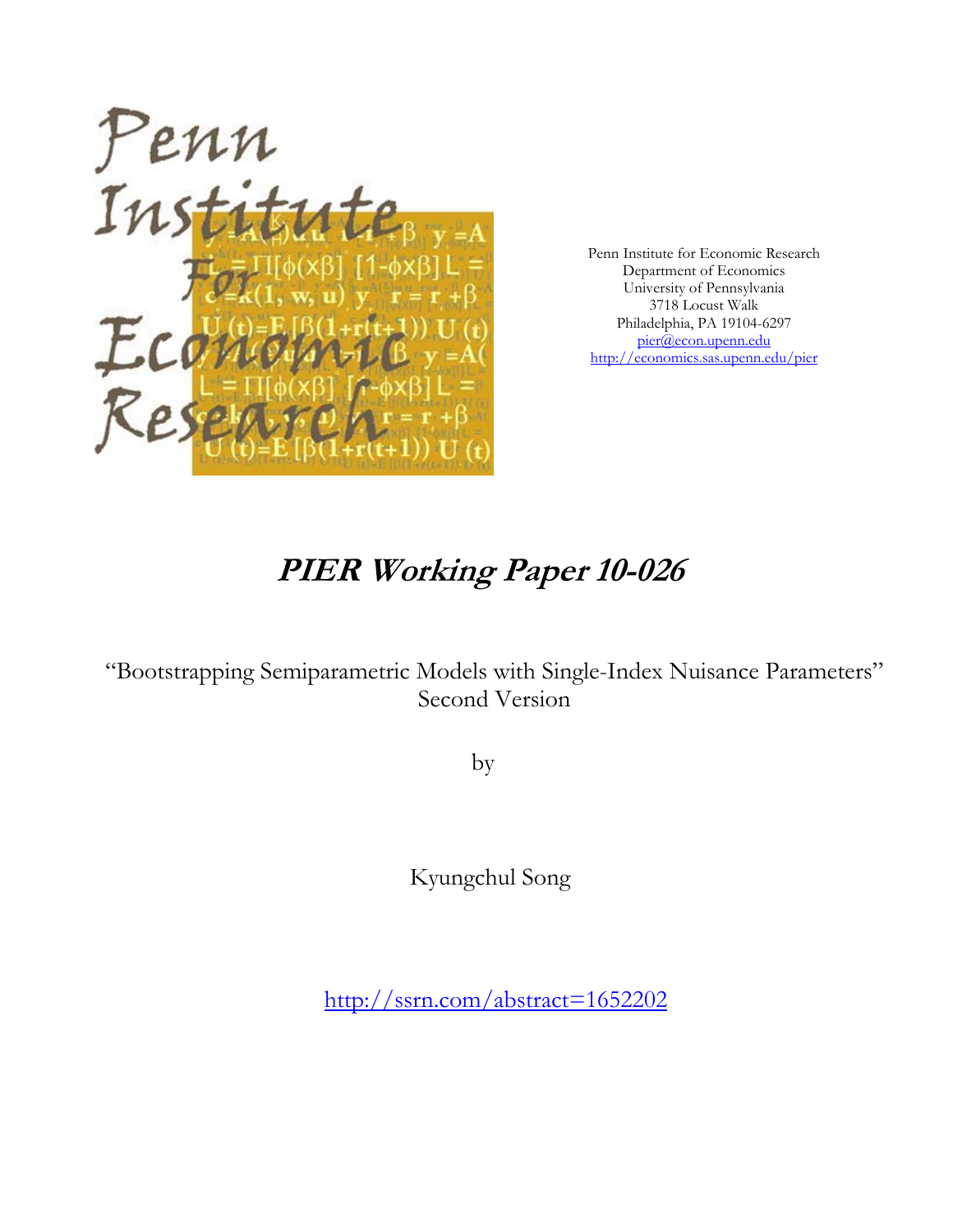## Bootstrapping Semiparametric Models with Single-Index Nuisance Parameters

Kyungchul Song<sup>1</sup>

Department of Economics, University of Pennsylvania

August 2, 2010

#### Abstract

This paper considers models of conditional moment restrictions that involve nonparametric functions of single-index nuisance parameters. This paper proposes a bootstrap method of constructing confidence sets which has the following three merits. First, the bootstrap is valid even when the single-index estimator follows cube-root asymptotics. Second, the bootstrap method accommodates conditional heteroskedasticity. Third, the bootstrap does not require re-estimation of the single-index component for each bootstrap sample. The method is built on this paper's general finding that as far as the single-index is a conditioning variable of a conditional expectation, the ináuence of the estimated single-indices in these models is asymptotically negligible. This finding is shown to have a generic nature through an analysis of Fréchet derivatives of linear functionals of conditional expectations. Some results from Monte Carlo simulations are presented and discussed.

Keywords: Semiparametric conditional moment restrictions; single-index restrictions; cube root asymptotics; bootstrap;

JEL Classifications: C12, C14, C51.

 $1<sup>1</sup>$ A previous version of this paper was circulated under the title, "Two-Step Extremum Estimation with Estimated Single-Indices." I thank Xiaohong Chen, Stefan Hoderlein, Simon Lee, Frank Schorfheide and seminar participants at the Greater New York Econometrics Colloquium at Princeton University for valuable comments. I would also like to express my gratitude to two referees for comments that led to a substantial improvement of the paper. All errors are mine. Address correspondence to Kyungchul Song, Department of Economics, University of Pennsylvania, 528 McNeil Bldg, 3718 Locust Walk, Philadelphia, PA 19104-6297.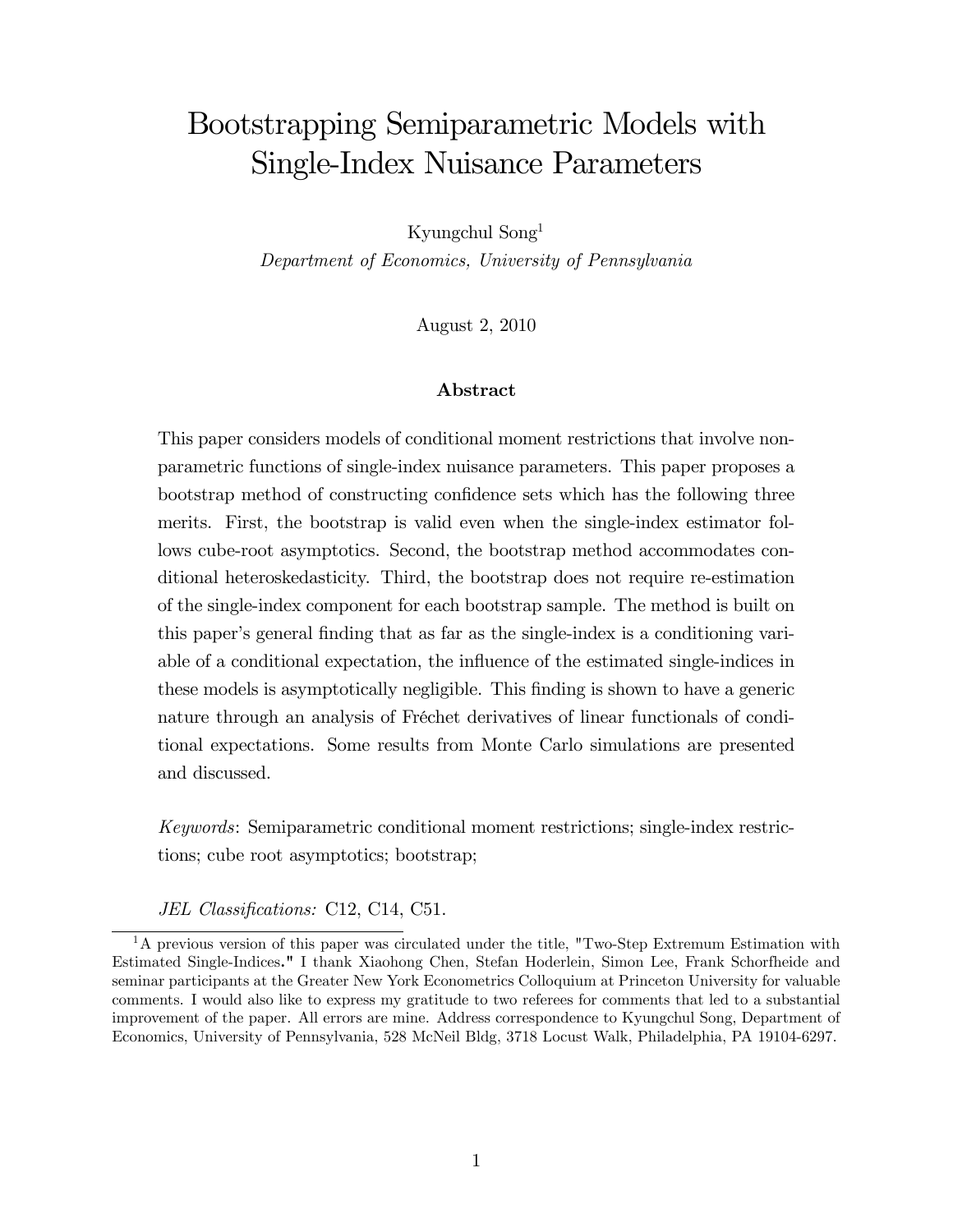## 1 Introduction

Many empirical studies use a number of covariates to deal with the problem of endogeneity. Using too many covariates in nonparametric estimation, however, tends to worsen the quality of the empirical results signiÖcantly. A promising approach in this situation is to introduce a single-index restriction so that one can retain flexible specification while avoiding the curse of dimensionality. The single-index restriction has long attracted attention in the literature.<sup>2</sup>

Most literatures deal with a single-index model as an isolated object, whereas empirical researchers often need to use the single-index specification in the context of estimating a larger model. A prototypical example is a structural model in labor economics that requires a prior estimation of components such as wage equations. When single-index components are nuisance parameters that are plugged into the second-step estimation of a parameter of interest, the introduction of single-index restrictions does not improve the convergence rate of the estimated parameter of interest which already achieves the parametric rate of  $\sqrt{n}$ . Nevertheless, the use of a single-index restriction in such a situation still has its own merits. After its adoption, the model requires weaker assumptions on the nonparametric function and on the kernel function. This merit becomes prominent when the nonparametric function is defined on a space of a large dimension and stronger conditions on the nonparametric function and higher-order kernels are required. (See Hristache, Juditsky and Spokoiny (2001) for more details.)

This paper focuses on semiparametric conditional moment restrictions where the restrictions contain nonparametric functions of single-indices that are identified and estimated prior to the estimation of the parameter of interest. The restrictions allow the single-indices to follow cube-root asymptotics. Numerous examples belong to this class of restrictions. For example, a sample selection model where the selection equation error satisfies a conditional median restriction belongs to the framework of this paper. In such a situation, one may estimate the single-index in the selection equation using maximum score estimation. Other examples include models of single-index exogeneity, where the instrumental variable takes the form of a single-index that is to be estimated in the first step.

This paper considers two-step estimation, estimating the single-index component in the first step and then estimating the parameter of interest in the second step. Then the main concern is whether the Örst-step estimation error leaves its mark on the asymptotic distribution of the second step estimator. The analysis is typically based on the asymptotic linear

<sup>&</sup>lt;sup>2</sup>For example, Klein and Spady (1993) and Ichimura (1993) proposed M-estimation approaches to estimate the single-index, and Stoker (1986) and Powell, Stock and Stoker (1989) proposed estimation based on average derivatives. See also Härdle and Tsybakov (1993), Horowitz and Härdle (1996), and Hristache, Juditsky and Spokoiny (2001).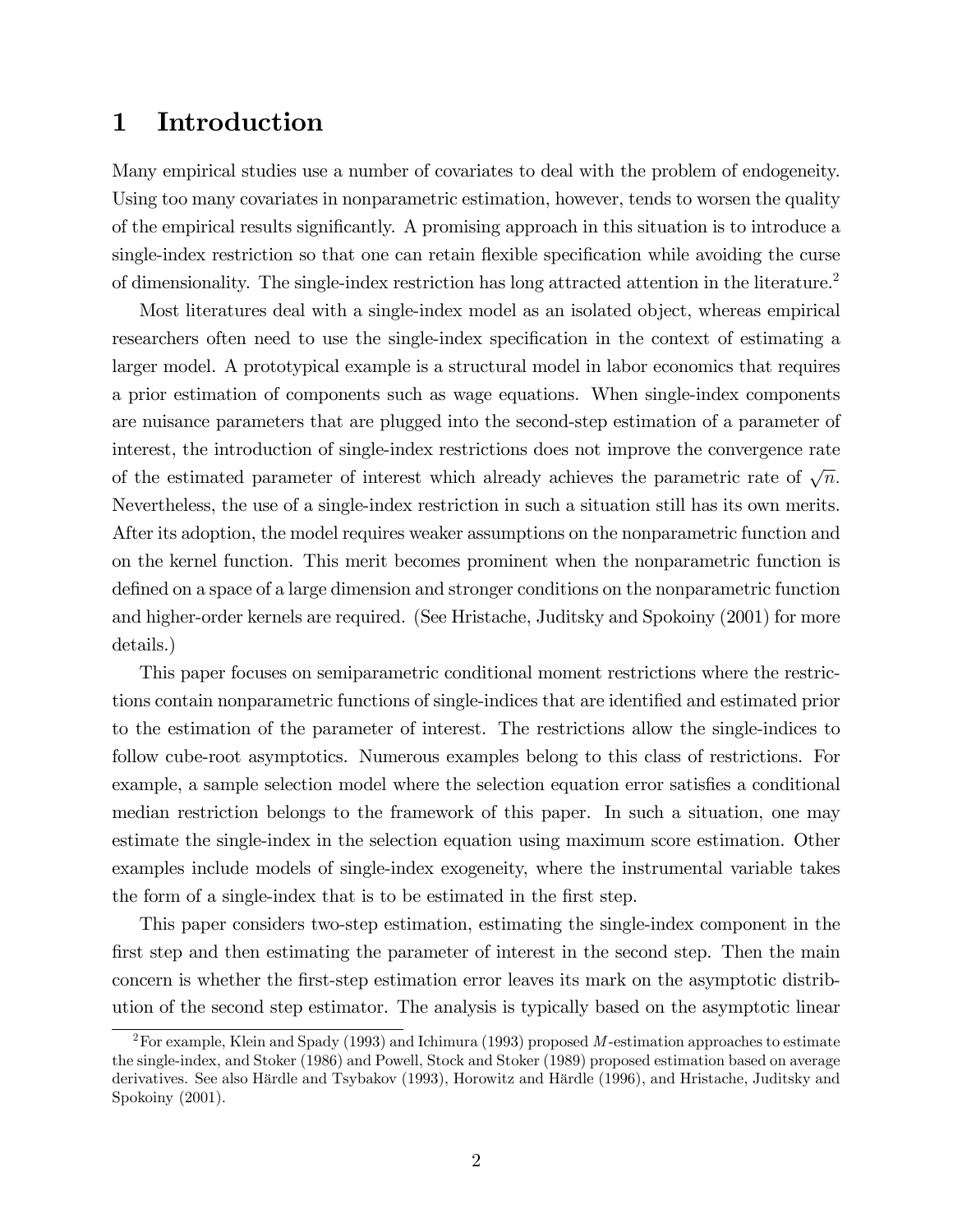representation of estimated parameters. (See Newey (1994) for a systematic exposition regarding this analysis.) However, this approach does not apply when the Örst step parameter follows cube-root asymptotics, and as far as the author is concerned, there is no literature that formally studies this problem. Furthermore, when one attempts to make bootstrapbased inference, it is not clear what method of bootstrap will deliver the wanted result. As is well-known (Abrevaya and Huang (2005)), the method of bootstrap fails for estimators that follow cube-root asymptotics.

This paper proposes a bootstrap method for the parameters of interest in this situation. The method has three advantages. First, the bootstrap procedure is valid even when the single-index component follows cube-root asymptotics. This is interesting in the light of the result from Abrevaya and Huang  $(2005)$ . This paper's result affirms that as far as the single-index is a nuisance parameter that is a conditioning variable of a conditional expectation, there is a valid bootstrap procedure for the parameter of interest even when the single-index estimator follows cube-root asymptotics. Second, the bootstrap method accommodates conditional heteroskedasticity. Note that conditional heteroskedascity is natural for models under conditional moment restrictions. Third, the bootstrap method does not require re-estimation of the single-index component or the nonparametric function for each bootstrap sample. Hence it is computationally attractive when the dimension of the singleindex coefficient vector is large and its estimation involves numerical optimization. This is indeed the case when the single-index is estimated through maximum score estimation and the number of covariates is large. Therefore, the bootstrap method in this paper can be conveniently used for models that involve nonparametric estimators of cube-root converging single-indices.

The result of this paper is built on a general finding that when the single-index enters as a conditioning variable of a conditional expectation, the influence of the estimated singleindex is asymptotically negligible even if it follows cube-root asymptotics. To place this phenomenon in the perspective of Newey (1994), this paper considers functionals that involve conditional expectations where the conditioning variable involves an unknown parameter. It is shown that in this situation, the first order Fréchet derivative of the functional with respect to the unknown parameter is zero. This means that there is no first order influence of the estimator in the conditioning variable on an estimator of any functional of the conditional expectation. This result may have interesting consequences in a broader context than that studied in this paper.

For the sake of concreteness, this paper establishes a uniform Bahadur representation of symmetrized nearest neighborhood (SNN) estimators over function spaces. Symmetrized nearest neighborhood estimators do not suffer from the random denominator problem and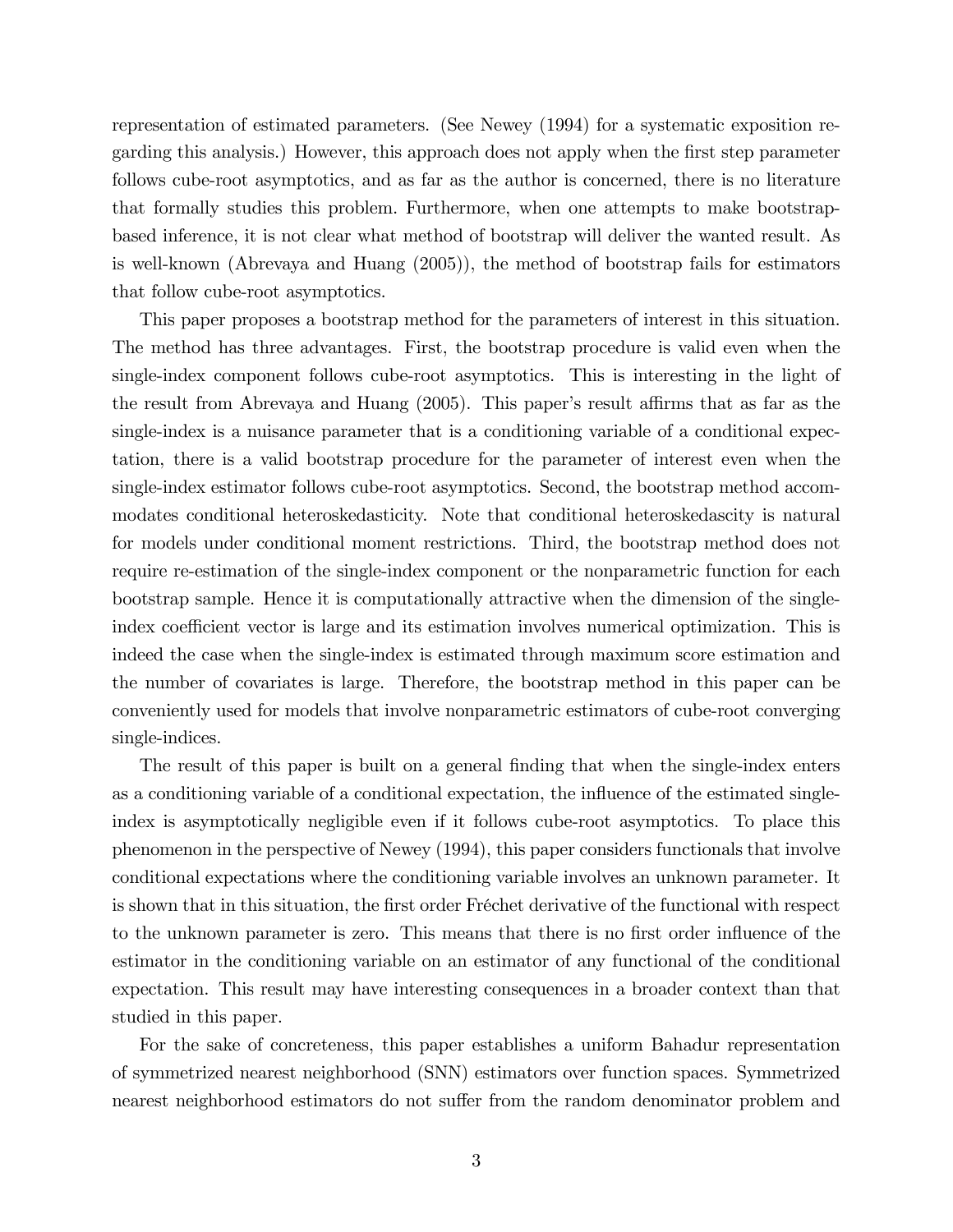hence do not require a trimming sequence. Based on the uniform representation result, this paper offers lower level conditions for the asymptotic theory of this paper. A Bahadur representation of SNN estimators was originally established by Stute and Zhu (2005) who established a non-uniform result in the context of testing single-index restrictions. In particular, Stute and Zhu (2005) showed that the first order effect of a  $\sqrt{n}$ -converging single-index estimator is asymptotically negligible. This paper puts their finding in the perspective of semiparametric estimation and shows that the phenomenon of the asymptotic negligibility of the estimated single-index arises even when the single-index component has a cube-root rate. The uniform Bahadur representation is also useful for many other purposes, for example, for analyzing various semiparametric specification tests.

There are many researches that study models with estimated regressors. For example, Newey, Powell, and Vella (1999) and Das, Newey, and Vella (2003) considered nonparametric estimation of simultaneous equation models. Li and Wooldridge (2002) analyzed partial linear models with generated regressors when the estimated parameters in the generated regressors are  $\sqrt{n}$ -consistent. Rilstone (1996) and Sperlich (2009) studied nonparametric estimators that involve predicted regressors. While the last two papers are related to this paper, the set-up of this paper is different. The asymptotic behavior of the nonparametric estimator of the predicted regressors is not a major concern here because the nonparametric part is a nuisance parameter in this paper's set-up. The main concern is centered on the inference about the finite dimensional parameter of interest when the semiparametric nuisance parameter involves a nonparametric function and a single-index that potentially follows cube-root asymptotics.

The paper is organized as follows. In the next section, we define the scope of this paper by introducing models of semiparametric conditional moment restrictions and motivate the models with examples that are relevant in the literature. Section 3 proposes a new bootstrap-based inference method for the models and offers the main result that establishes the asymptotic validity of the bootstrap procedure under general conditions. Some heuristics behind the results are also provided. Section 4 investigates whether the proposed bootstrap procedure performs well in Önite samples by using Monte Carlo simulations. Section 5 concludes. The Appendix introduces a general lemma about continuity of functionals of conditional expectations in parameters constituting the conditioning variable. The appendix also presents a general uniform Bahadur representation of SNN estimators which can be useful for other purposes.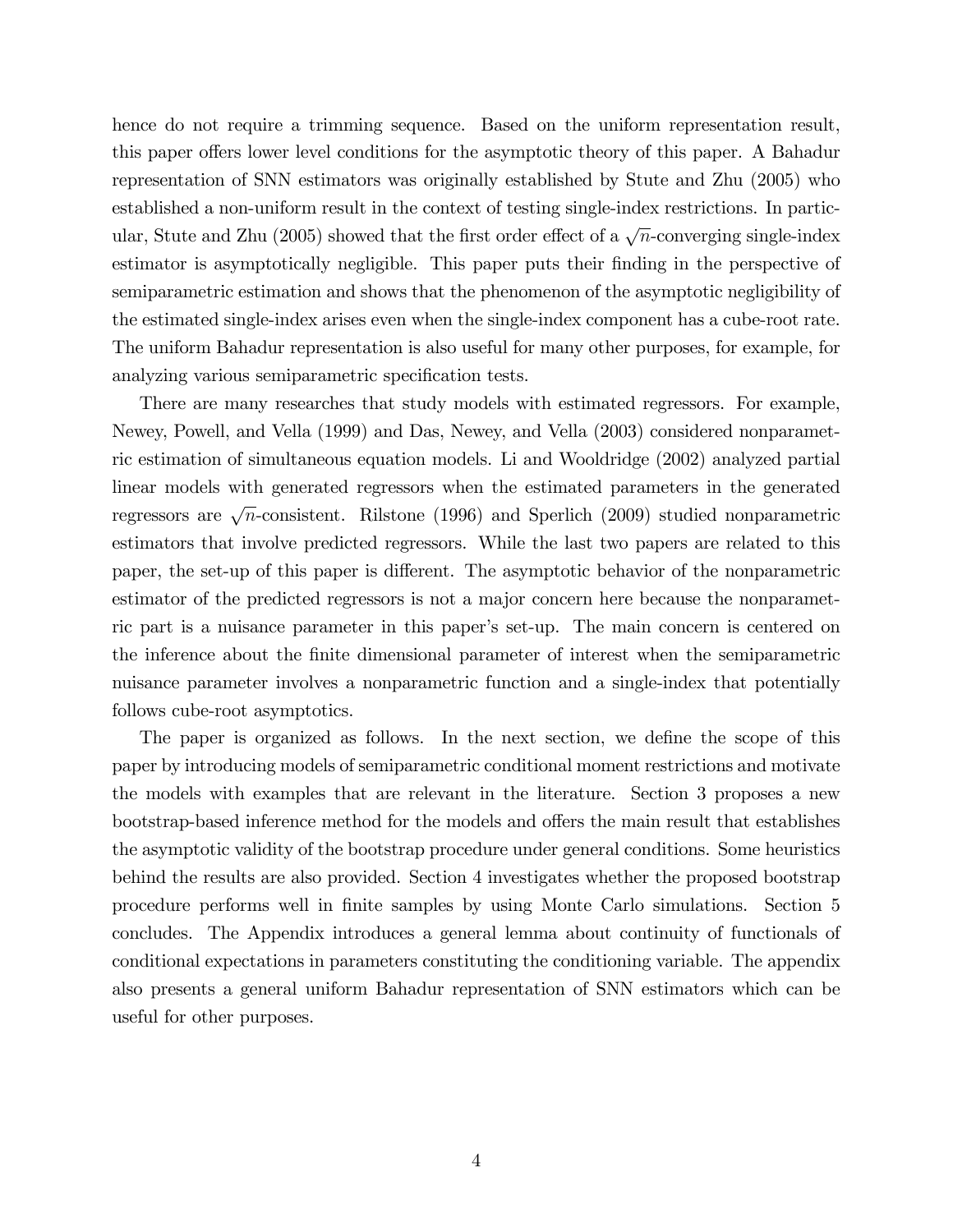### 2 Semiparametric Conditional Moment Restrictions

This paper focuses on the following form of semiparametric conditional moment restrictions. For  $j = 1, \dots, J + 1$ , let  $\lambda_j(x) = \lambda_j(x; \theta_0)$ , where  $\lambda_j(\cdot)$  is a real function known up to  $\theta_0 \in \mathbf{R}^{d_{\Theta}}$ . For example,  $\lambda_j(x; \theta_0) = x_j^{\top} \theta_{0,j}$ , where  $x_j$  and  $\theta_{0,j}$  are conformable subvectors of x and  $\theta_0$ . Another example is  $\lambda_j (x; \theta_0) = \exp(x_j^{\dagger} \theta_{0,j}) / \{1 + \exp(x_j^{\dagger} \theta_{0,j})\}$ . Given observable i.i.d. random vectors  $X_i \in \mathbb{R}^{d_X}$ ,  $Y_i \in \mathbb{R}^{J}$ , and observable i.i.d. binary random variables  $D_i \in \{0, 1\}$ , we define

$$
\lambda_{i,j} = \lambda_j(X_i) \text{ and } \mu_{i,j} = \mathbf{E}\left[Y_{i,j} | \lambda_{i,j}, D_i = 1\right],
$$

where  $Y_{i,j}$  is the j-th entry of  $Y_i$ . Let  $\mu_i = (\mu_{i,1}, \dots, \mu_{i,J})^{\perp}$ . Then we assume that the parameter of interest  $\beta_0 \in \mathbf{R}^{d_\beta}$  is identified through the following restriction:

$$
\mathbf{E}\left[\rho(V_i, \mu_i; \beta_0)|D_i = 1, W_i\right] = 0,\tag{1}
$$

where  $W_i = (W_{1,i}, \lambda_{i,J+1}), (V_i, W_{1,i}) \in \mathbf{R}^{d_V + d_{W_1}}$  is an observable random vector and  $\rho(\cdot, \cdot; \beta_0)$ :  $\mathbf{R}^{d_V+J} \to \mathbf{R}$  is known up to  $\beta_0 \in B \subset \mathbf{R}^{d_{\beta}}$ . Throughout this paper, we assume that  $\theta_0$  is identified before one imposes the conditional moment restriction in  $(1)$ . Hence it suffices that the restriction in (1) identifies the parameter  $\beta_0$  only. The function  $\rho(\cdot, \cdot; \beta_0)$  is called the generalized residual function which is a generalized version of the residual from the linear regression models. The random variable  $\lambda_{i,j} : \mathbf{R}^{d_X} \to \mathbf{R}$  is a single-index of  $X_i$ , and the distributions of  $\lambda_{i,j}$ 's are assumed to be absolutely continuous with respect to the Lebesgue measure.

This paper's situation is such that the parameter of main interest is  $\beta_0$  and the parameter  $\theta_0$  in the single-index is a nuisance parameter. The primary focus of this paper is on the inference of  $\beta_0$  when  $\theta_0$  is estimated at the rate of  $n^{1/2}$  or  $n^{1/3}$ . Note that  $W_i$  is allowed to depend on an unknown continuous single index  $\lambda_{i,J+1}$ . This feature is relevant when the IV exogeneity takes the form of *single-index exogeneity*, where the instrumental variable takes the form of a single-index.

Example 1 (Sample Selection Model with a Median Restriction) : Consider the following model:

$$
Y_i = \beta_0^{\top} W_{1,i} + v_i \text{ and}
$$
  

$$
D_i = 1\{\lambda_i \ge \varepsilon_i\},
$$

where  $\lambda_i = X_i^{\dagger} \theta_0$ . The variable  $Y_i$  denotes the latent outcome and  $W_{1,i}$  a vector of covariates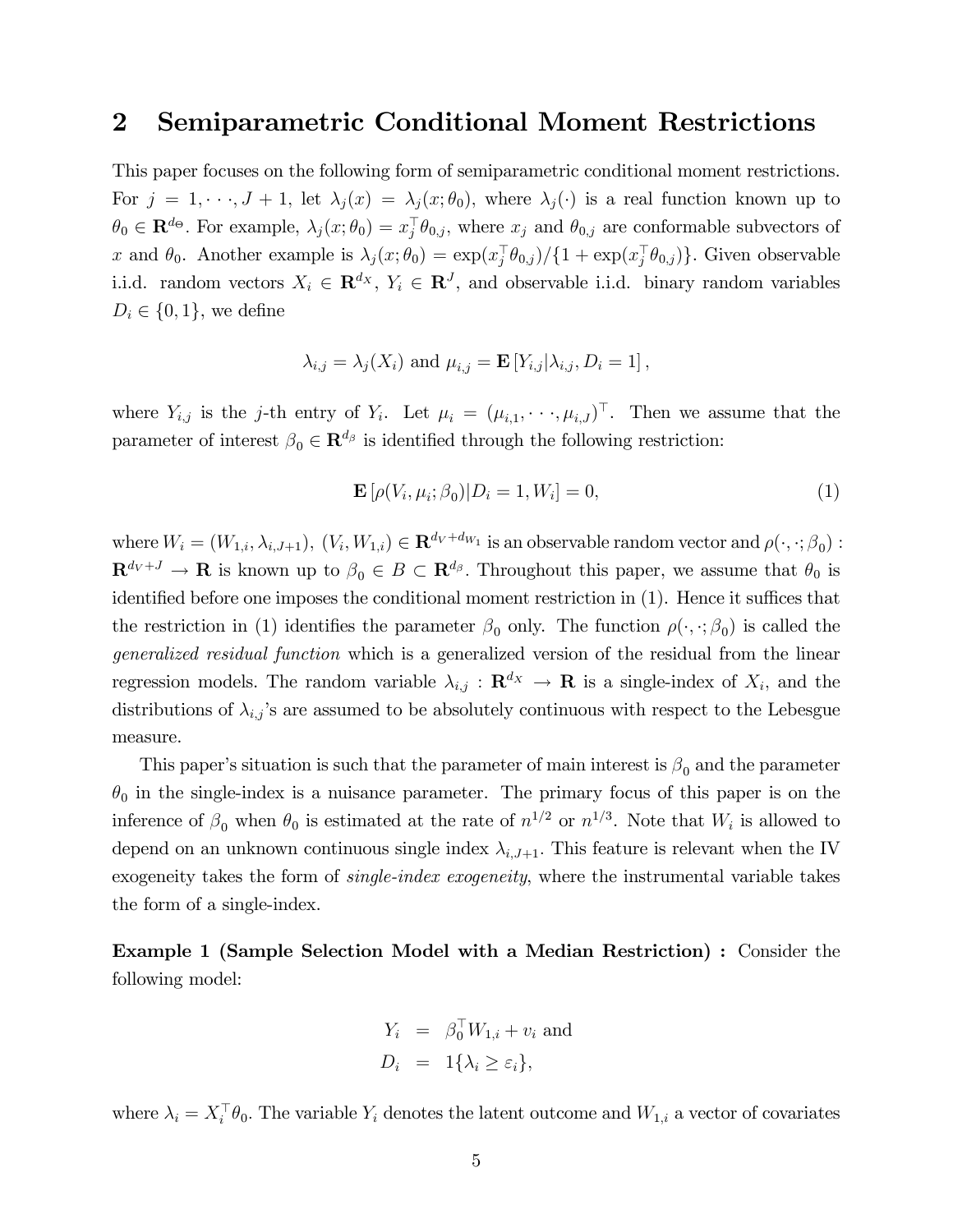that affect the outcome. The binary  $D_i$  represents the selection of the vector  $(Y_i, W_{1,i})$  into the observed data set, so that  $(Y_i, W_{1,i})$  is observed only when  $D_i = 1$ . The incidence of selection is governed by a single index  $\lambda_i$  of covariates  $X_i$ . The variables  $v_i$  and  $\varepsilon_i$  represent unobserved heterogeneity in the individual observation. The exclusion restriction here requires that  $W_{1,i}$  is not measurable with respect to the  $\sigma$ -field generated by  $\lambda_i$ .

The variable  $\varepsilon_i$  is permitted to be correlated with  $X_i$  but  $Med(\varepsilon_i | X_i) = 0$ . And  $W_{1,i}$  is independent of  $(v_i, \varepsilon_i)$  conditional on the index  $\lambda_i$  in the selection mechanism. This involves the median restriction and the single-index exogeneity. The assumptions of the model are certainly weaker than the common requirement that  $(W_{1,i}, X_i)$  be independent of  $(v_i, \varepsilon_i)$ . (e.g. Heckman (1990), Newey, Powell, and Walker (1990).) More importantly, this model does not assume that  $X_i$  is independent of  $\varepsilon_i$  in the selection equation or of  $v_i$  in the outcome equation. Hence we cannot use the characterization of the selection bias through the propensity score  $P\{D_i = 1 | \lambda_i\}$  as has often been done in the literature of semiparametric extension of the sample selection model. (e.g. Powell (1989), Ahn and Powell (1993), Chen and Khan (2003), and Das, Newey and Vella (2003)).

From the method of Robinson (1988), the identification of  $\beta_0$  still follows if the matrix

$$
\mathbf{E}\left[ (X_i - \mathbf{E}[X_i | D_i = 1, \lambda_i])(X_i - \mathbf{E}[X_i | D_i = 1, \lambda_i])^\top | D_i = 1 \right]
$$

is positive definite. In this case, we can write for the observed data set  $(D_i = 1)$ 

$$
Y_i = \beta_0^\top W_{1,i} + \tau(\lambda_i) + u_i,
$$

where  $u_i$  satisfies that  $\mathbf{E}[u_i|D_i=1, W_{1,i}, \lambda_i]=0$  and  $\tau$  is an unknown nonparametric function. This model can be estimated by using the method of Robinson (1988). Let  $\mu_{Y,i} = \mathbf{E}[Y_i | D_i =$  $[1, \lambda_i]$ , and  $\mu_{W_1,i} = \mathbf{E}[W_{1,i}|D_i = 1, \lambda_i]$ . Then, we consider a conditional moment restriction:

$$
\mathbf{E}\left[\{Y_i - \mu_{Y,i}\} - \beta_0^\top \{W_{1,i} - \mu_{W_1,i}\} | D_i = 1, W_{1,i}, \lambda_i\right] = 0.
$$

By putting

$$
\rho(V_i, \mu_i; \beta_0) = \{Y_i - \mu_{Y,i}\} - \beta_0^\top \{W_{1,i} - \mu_{W_1,i}\}\
$$

and  $W_i = (W_{1,i}^{\perp}, \lambda_i)^{\perp}$ , we find that this model belongs to the model of semiparametric conditional moment restrictions.

One may estimate  $\theta_0$  in  $\lambda_0$  using maximum score estimation in the first step and use it in the second step estimation of  $\beta_0$ . Then the remaining question is concerned with the effect of the first step estimator of  $\theta_0$  which follows cube root asymptotics upon the estimator of  $\beta_0$ .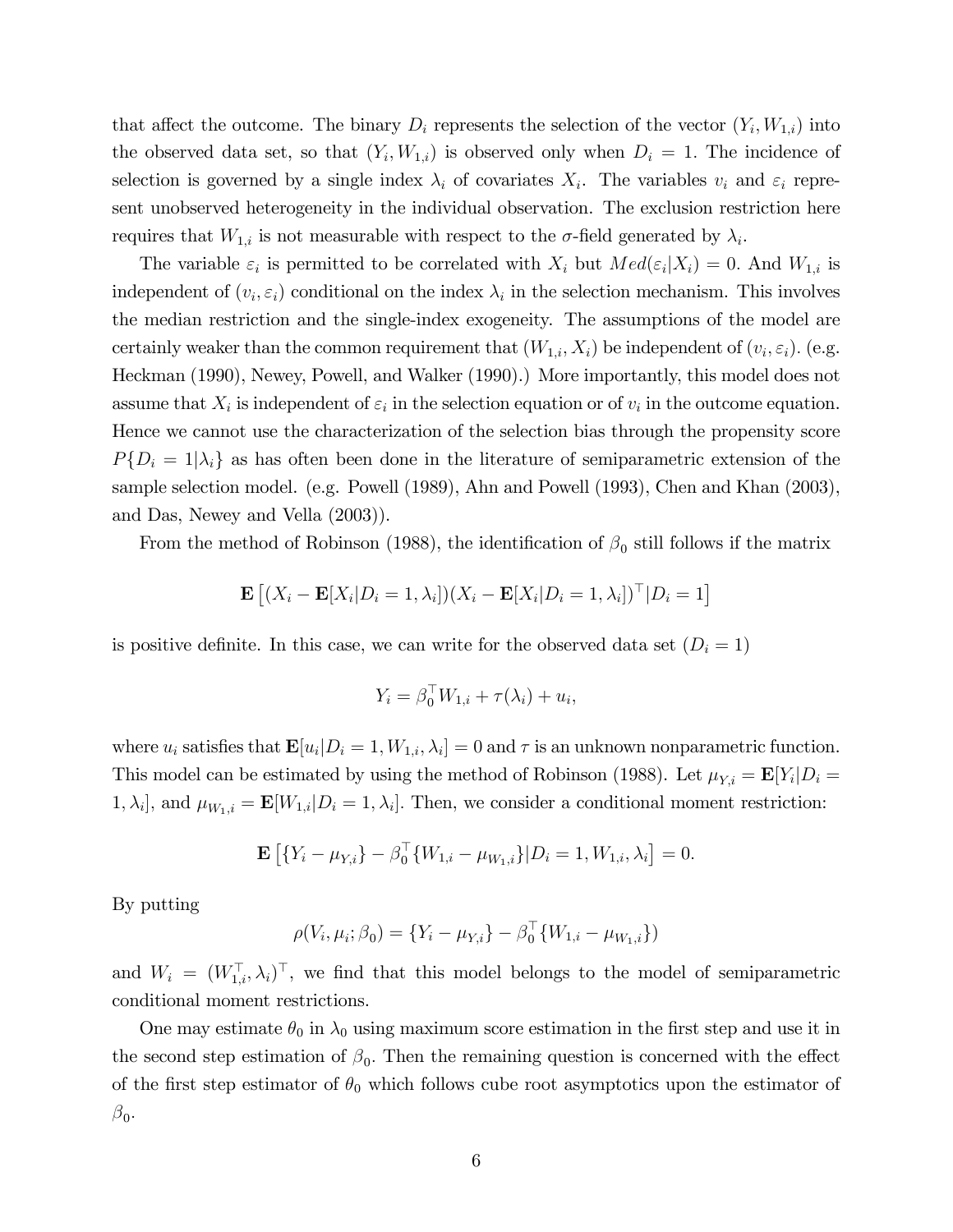Note that the identification of  $\theta_0$  does not stem from a direct imposition of single-index restrictions on  $\mathbf{E}[Y_i|D_i=1, X_i=\cdot]$  and  $\mathbf{E}[Z_i|D_i=1, X_i=\cdot]$ . The identification follows from the use of auxiliary data set  $((D_i = 0), X_i)$  in the sense of Chen, Hong, and Tarozzi (2008). Such a model of "single-index selectivity bias" has a merit of avoiding a strong exclusion restriction and has early precedents. See Powell (1989), Newey, Powell, and Walker (1990), and Ahn and Powell (1993).  $\blacksquare$ 

Example 2 (Models with a Single-Index Instrumental Variable) : Consider the following model:

$$
Y_i = Z_i^{\top} \beta_0 + \varepsilon_i, \text{ and}
$$
  

$$
D_i = 1\{\lambda_i \ge \eta_i\},
$$

where  $\lambda_i = X_i^{\dagger} \theta_0$  and  $\varepsilon_i$  and  $\eta_i$  satisfy that  $\mathbf{E}[\varepsilon_i | \lambda_i] = 0$  and  $Med(\eta_i | X_i) = 0$ . The data set  $(D_i, X_i)$  plays the role of an auxiliary data set in Chen, Hong, and Tarozzi (2008) and enables us to identify the single-index  $\lambda_i$  that plays the role of the instrumental variable (IV). However, the IV exogeneity condition is weaker than the conventional one because the exogeneity is required only of the single-index  $X_i^{\dagger} \theta_0$  not of the whole vector  $X_i$ . In other words, some of the elements of the vector  $X_i$  are allowed to be correlated with  $\varepsilon_i$ . Furthermore,  $X_i$  is not required to be independent of  $\eta_i$  as long as it maintains the conditional median restriction. This conditional median restriction enables one to identify  $\theta_0$  and in consequence  $\beta_0$ .

We consider the following conditional moment restriction:

$$
\mathbf{E}\left[Y_i - Z_i^\top \beta_0 | \lambda_i\right] = 0.
$$

In this case,  $\rho(V_i, \mu_i; \beta_0) = Y_i - Z_i^{\dagger} \beta_0$  and  $W_i = \lambda_i$ . Hence there is no nonparametric component  $\mu$  in the generalized residual function.

We can first estimate  $\lambda_i$  and then estimate  $\beta_0$  by plugging in these estimates into a sample version of the conditional moment restriction. Again, when  $\theta_0$  is estimated using maximum score estimation, the main question is how we can analyze the estimator's effect on the estimation of  $\beta_0$ .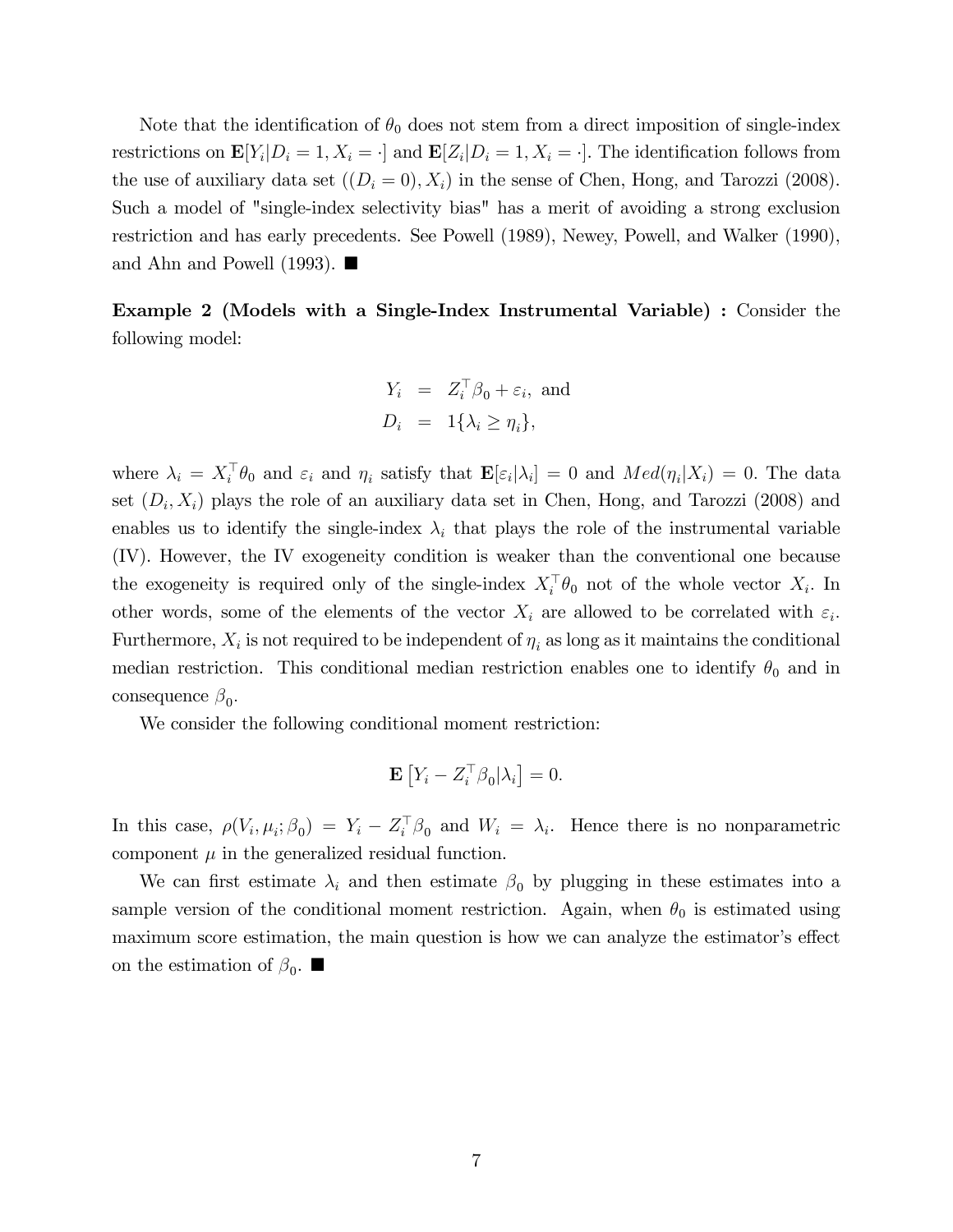## 3 Inference

#### 3.1 Estimators and Asymptotic Distributions

This paper considers a two-step procedure where one estimates the single-index parameter  $\theta_0$  first, and using this estimator, estimates  $\beta_0$  in the second step. Suppose that we have obtained a consistent estimator  $\hat{\theta}$  of  $\theta$ . For this, one may use estimation methods in the literature of single-index restrictions (e.g. Ichimura (1993), Hristache, Juditsky and Spokoiny (2001).) When the single-index is involved in a selection equation with a conditional median restriction, one may obtain  $\hat{\theta}$  through maximum score estimation. All we require for our purpose is that the rate of convergence of the estimator  $\hat{\theta}$  is either  $n^{-1/2}$  or  $n^{-1/3}$  (Assumption 2 below).

Given the estimator  $\hat{\theta}$ , we let  $\hat{\lambda}_{i,j} = \lambda_j (X_i; \hat{\theta})$ . As for  $\mu$ , this paper considers symmetrized nearest neighborhood (SNN) estimation. Let  $\hat{u}_{k,j} = \frac{1}{n}$  $\frac{1}{n} \sum_{i=1}^{n} 1 \{ \hat{\lambda}_{i,j} \leq \hat{\lambda}_{k,j} \}$  and  $\hat{\mu}_k = [\hat{\mu}_{k,1}, \dots]$  $\cdot, \hat{\mu}_{k,J}]^{\top}$ , where

$$
\hat{\mu}_{k,j} = \frac{\sum_{i=1}^{n} D_i Y_{i,j} K_h (\hat{u}_{i,j} - \hat{u}_{k,j})}{\sum_{i=1}^{n} D_i K_h (\hat{u}_{i,j} - \hat{u}_{k,j})},
$$
\n(2)

and  $K_h(u) = K(u/h)/h$  and  $K : \mathbf{R} \to \mathbf{R}$  is a kernel function. The estimator  $\hat{\mu}_{k,j}$  is a SNN estimator proposed by Yang (1981) and studied by Stute (1984). The probability integral transform of  $\lambda_{i,j}$  turns its density into a uniform density on [0,1]. (Recall that we assume that the distribution of  $\lambda_{i,j}$  is absolutely continuous throughout this paper.) Using the probability integral transform obviates the need to introduce a trimming sequence. The trimming sequence is often required to deal with the random denominator problem (e.g. Ichimura (1993) and Klein and Spady (1993)), but there is not much practical guidance for its choice. The use of the probability integral transform eliminates such a nuisance altogether.

We introduce an estimator of  $\beta_0$ . For any vectors x and y in  $\mathbf{R}^{d_W}$ , we write  $x \leq y$  to mean that  $x_j \le y_j$  for all  $j = 1, \dots, d_W$ , where  $x_j$ 's and  $y_j$ 's are entries of x and y respectively. We define

$$
\hat{\beta} = \underset{\beta \in B}{\text{argmin}} \sum_{k=1}^{n} D_k \left\{ \sum_{i=1}^{n} D_i \rho(V_i, \hat{\mu}_i; \beta) 1 \{ \hat{W}_i \le \hat{W}_k \} \right\}^2,
$$

where  $\hat{W}_i = (W_{1,i}, \hat{\lambda}_{i,J+1})$ . The estimation method is similar to the proposal by Domínguez and Lobato (2004). While they considered weakly dependent observations in contrast to the i.i.d. set-up of this paper, their model does not involve single-index components that are estimated in the first step. Let  $\Theta(\delta) \equiv \{ \theta \in \mathbf{R}^{d_{\Theta}} : ||\theta - \theta_0|| < \delta \}.$ 

**Assumption 1:** (i)  $\{(V_i, X_i, Y_i, W_i, D_i)\}_{i=1}^n$  is a random sample. (ii)  $\mathbf{E}[\rho(V_i, \mu_i; \beta)D_i|W_i] = 0$  a.s. iff  $\beta = \beta_0$  and  $\beta_0$  belongs to the interior of a compact set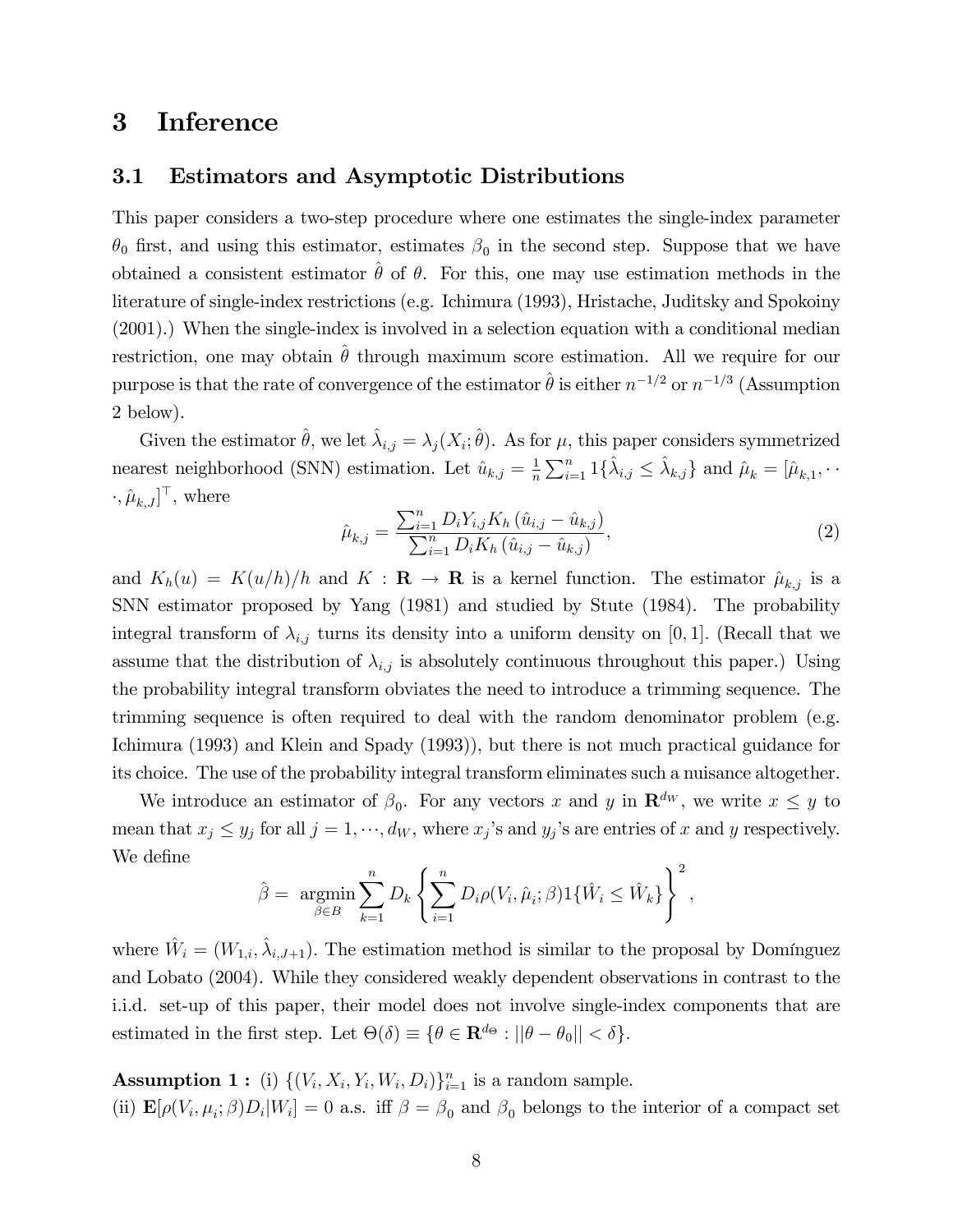B.

(iii)  $\rho(v, \mu; \beta)$  as a function of  $(\beta, \mu) \in B \times \mathbb{R}^J$  is twice continuously differentiable with the first order derivatives  $\rho_{\beta}$  and  $\rho_{\mu}$  and the second order derivatives  $\rho_{\beta\beta}$ ,  $\rho_{\beta\mu}$  and  $\rho_{\mu\mu}$  such that  $\mathbf{E}[\sup_{\beta \in B} || \tilde{\rho}(V_i, \mu_i; \beta)||^p] < \infty, p > 2$ , for all  $\tilde{\rho} \in \{\rho, \rho_\beta, \rho_\mu, \rho_{\beta\beta}, \rho_{\beta\mu}\}.$ (iv) For some  $M > 0$  and  $p > 8$ ,  $\mathbf{E}[||Y_i||^p] < M$ ,  $\mathbf{E}[||\rho_\mu(V_i, \mu_i; \beta_0)||^p] < M$ , and

$$
\mathbf{E}[\sup_{(\beta,\bar{\mu})\in B\times[-M,M]}||\rho_{\mu\mu}(V_i,\bar{\mu};\beta)||^q] < \infty, \ q > 8.
$$
 (3)

**Assumption 2:** The estimator  $\hat{\theta}$  satisfies that  $||\hat{\theta} - \theta_0|| = O_P (n^{-r})$  with  $r = 1/2$  or  $1/3$ .

**Assumption 3:** (i)  $K(\cdot)$  is symmetric, compact supported, twice continuously differentiable with bounded derivatives,  $\int K(t)dt = 1$ . (ii)  $n^{1/2}h^{3-1/q} + n^{-1/2}h^{-2-1/q}(-\log h) \to 0.$ 

Assumption 1 is standard in many models of conditional moment restrictions. The condition  $\mathbf{E}[||\rho_\mu(V_i,\mu_i;\beta_0)||^p] < M$  and (3) in Assumption 1(iv) are trivially satisfied when  $\rho(v, \mu; \beta)$  is linear in  $\mu$  as in Examples 1 and 2. Assumption 3(i) is satisfied, for example, by a quartic kernel:  $K(u) = (15/16)(1 - u^2)^2 1\{|u| \leq 1\}$ . The bandwidth condition in Assumption 3(ii) does not require undersmoothing; it is satisfied by any  $h = n^{-s}$  with  $q/(6q-2) < s < q/(4q+2)$ . There are other assumptions that are of more technical character. These assumptions (named Assumption A) and discussions are found in the appendix.

**Theorem 1:** Suppose that Assumptions 1-3 and Assumption A (in the Appendix) hold. Then,

$$
\sqrt{n}(\hat{\beta}-\beta_0) \rightarrow_d \left(\int \dot{H}(w) \dot{H}(w)^\top dF_{W|D=1}(w)\right)^{-1} \int \dot{H}(w) \zeta(w) dF_{W|D=1}(w),
$$

where  $H(w) = \mathbf{E}[\rho_\beta(V_i, \mu_i; \beta_0) D_i 1\{W_i \leq w\}]$ ,  $F_{W|D=1}$  is the conditional CDF of  $W_i$  given  $D_i = 1, \zeta$  is a centered Gaussian process on  $\mathbb{R}^{d_W}$  that has a covariance kernel given by  $C(w_1, w_2) = \mathbf{E} [\xi_i(w_1)\xi_i(w_2)D_i]$  with  $\xi_i(w) = \rho(V_i, \mu_i; \beta_0)1\{W_i \le w\} - r_i(w)$ ,

$$
r_i(w) = \sum_{j=1}^{J} \mathbf{E}[1\{W_i \le w\} \rho_{\mu,j}(V_i, \mu_i; \beta_0) | \lambda_{i,j}, D_i = 1] (Y_{i,j} - \mu_{i,j})
$$
(4)

and  $\rho_{\mu,j}(V_i, \mu_i; \beta_0)$  is the j-th entry of  $\rho_\mu(V_i, \mu_i; \beta_0)$ .

Compared with the asymptotic covariance matrix of Domínguez and Lobato (2004), the asymptotic covariance matrix contains additional terms  $r_i(w)$ . This is due to the nonparametric estimation error in  $\hat{\mu}$ . The asymptotic covariance matrix remains the same regardless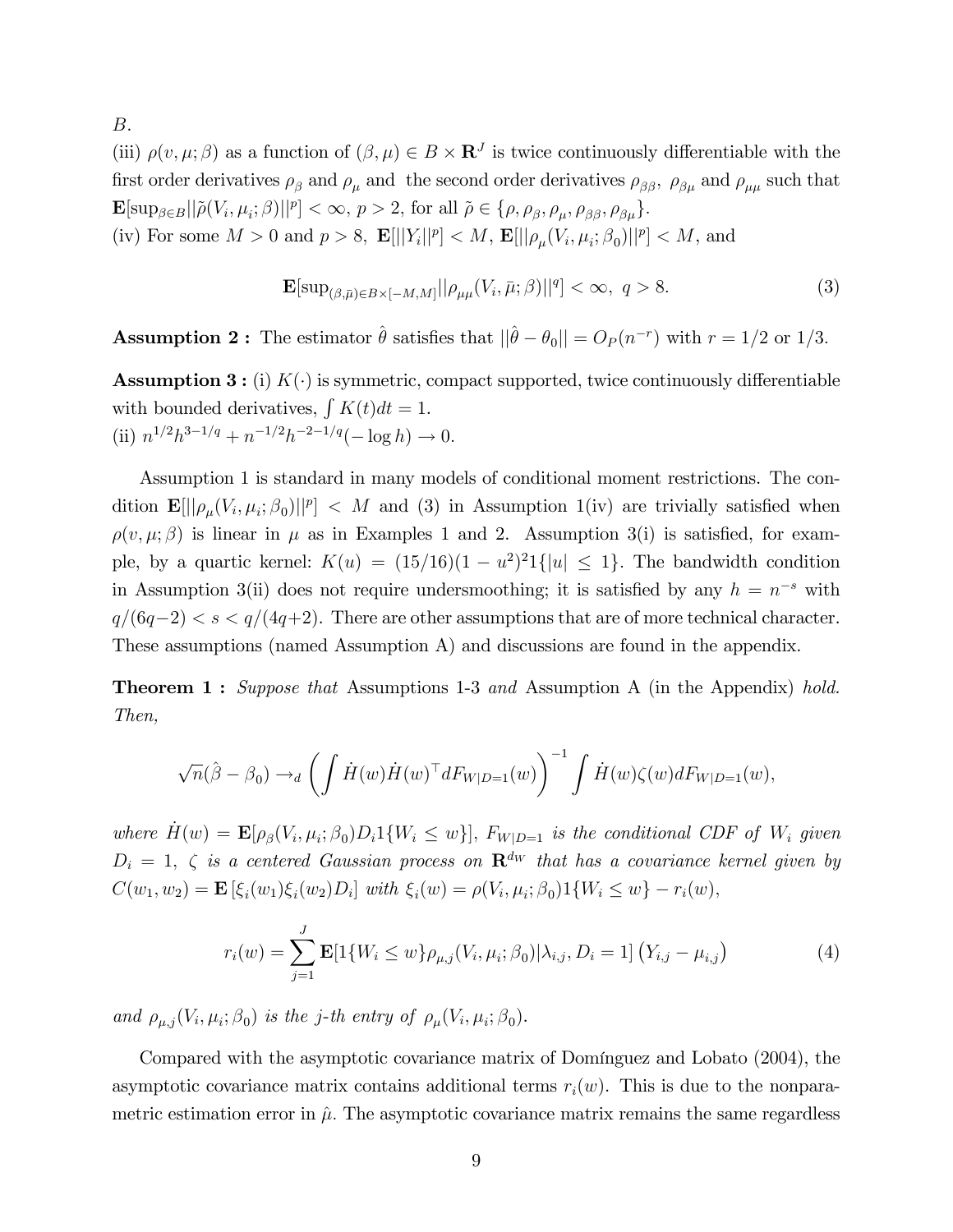of whether we use the estimated indices  $\hat{\lambda}_{i,j}$  or the true indices  $\lambda_{i,j}$ . This is true even if  $\hat{\theta}$ follows cube root asymptotics. The following subsection offers heuristic arguments behind this phenomenon.

#### 3.2 Some Heuristics

For simplicity, assume that  $\lambda(X_i; \theta) = X_i^{\dagger} \theta$ ,  $D_i = 1$  for all  $i = 1, \dots, n$ , and the generalized residual takes the form of

$$
\rho(V_i, \mu_i; \beta_0) = \beta_0 - \mathbf{E}\left[Y_i | X_i^{\top} \theta_0\right],
$$

where  $\beta_0 \in \mathbb{R}$ . Furthermore, we assume that the moment condition

$$
\mathbf{E}\left[\rho(V_i,\mu_i;\beta_0)Z_i\right]=0
$$

identifies  $\beta_0$  for a certain instrumental variable  $Z_i$ , where we normalize  $\mathbf{E}Z_i = 1$ . Then  $\beta_0$  is identified as  $\beta_0 = \Gamma(\theta_0)$  where

$$
\Gamma(\theta) = \mathbf{E}\left[\mathbf{E}\left[Y_i|X_i^\top\theta\right]Z_i\right].
$$

The first order effect of the estimation of  $\theta_0$  on that of  $\beta_0$  is determined by the way  $\Gamma(\theta)$ behaves as we perturb  $\theta$  around  $\theta_0$ . (e.g. See Newey (1994).)

Under certain regularity conditions for the conditional density of  $Y_i$  given  $X_i^{\dagger} \theta$ , we can show that (see the appendix for details)

$$
|\Gamma(\theta_1) - \Gamma(\theta_2)| = O(||\theta_1 - \theta_2||^2). \tag{5}
$$

In other words,  $\Gamma(\theta)$  is fairly insensitive to the perturbation in  $\theta$ . (Note that the order is not  $O(||\theta_1 - \theta_2||)$  but  $O(||\theta_1 - \theta_2||^2)$ .) Roughly speaking, when  $\hat{\theta}$  is within a  $n^{-1/3}$ -neighborhood of  $\theta_0$ ,  $\Gamma(\hat{\theta})$  is within a  $n^{-2/3}$ -neighborhood of  $\theta_0$ . This means that  $\sqrt{n}(\Gamma(\hat{\theta}) - \Gamma(\theta_0)) \to_P 0$ , even if  $\theta$  has the cube-root convergence rate. Therefore, there is no estimation error effect from  $\theta$ .

The result in (5) can be seen intuitively as follows. To simplify the notations, we write  $\Lambda_{1,i} = X_i^{\dagger} \theta_1$  and  $\Lambda_{2,i} = X_i^{\dagger} \theta_2$ . First, using the law of iterated conditional expectations,

$$
\Gamma(\theta_1) - \Gamma(\theta_2) = \mathbf{E} [Z_i {\{\mathbf{E} [Y_i | \Lambda_{1,i}] - \mathbf{E} [Y_i | \Lambda_{2,i}] \}}]
$$
  
= 
$$
\mathbf{E} [\mathbf{E} [Z_i | \Lambda_{1,i}, \Lambda_{2,i}] {\{\mathbf{E} [Y_i | \Lambda_{1,i}] - \mathbf{E} [Y_i | \Lambda_{2,i}] \}}]
$$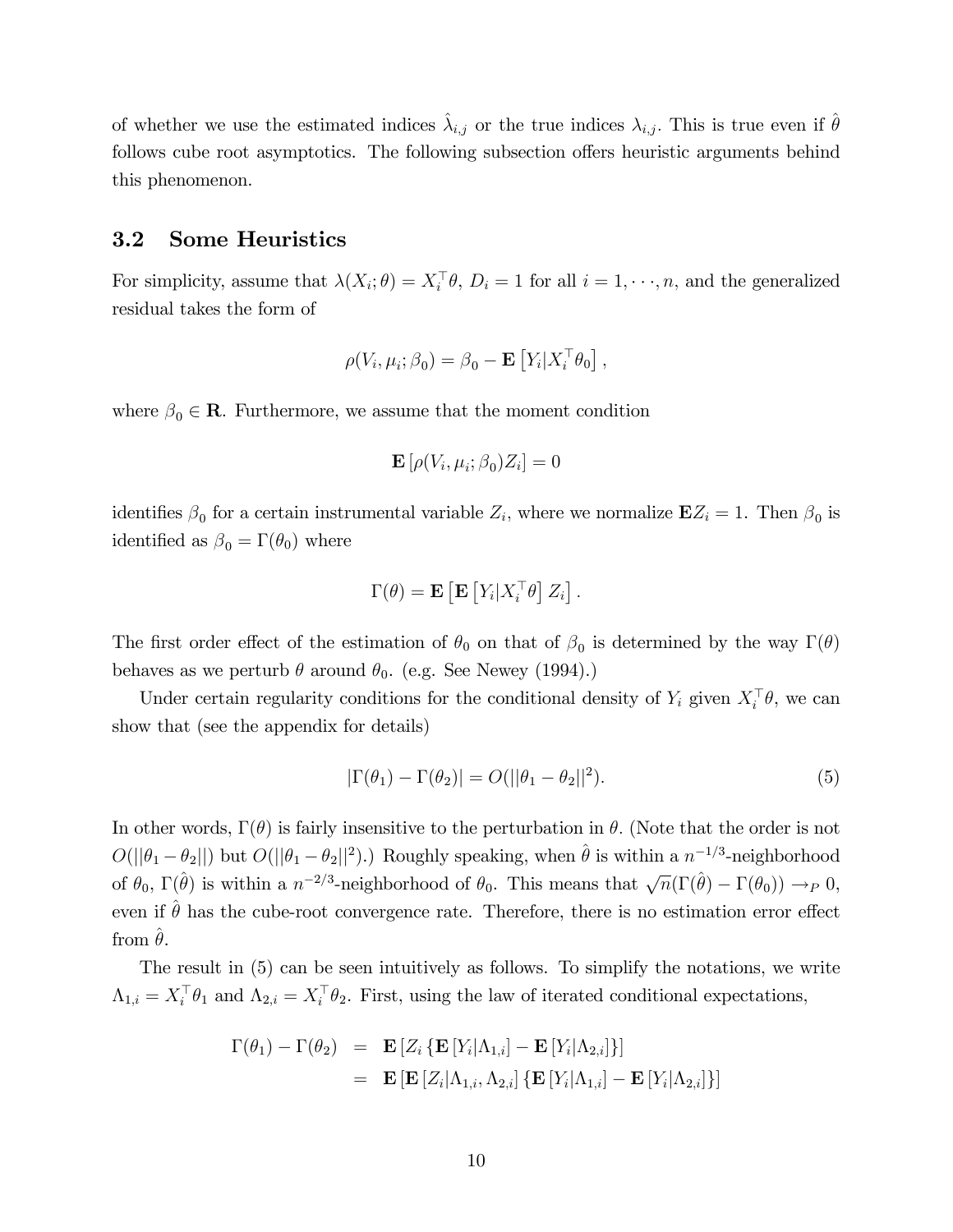By adding and subtracting terms, we rewrite the above as

$$
\mathbf{E}\left[\left(\mathbf{E}\left[Z_i|\Lambda_{1,i},\Lambda_{2,i}\right]-\mathbf{E}\left[Z_i|\Lambda_{2,i}\right]\right)\left(\mathbf{E}\left[Y_i|\Lambda_{1,i}\right]-\mathbf{E}\left[Y_i|\Lambda_{1,i},\Lambda_{2,i}\right]\right)\right]
$$
\n
$$
+\mathbf{E}\left[\left(\mathbf{E}\left[Z_i|\Lambda_{1,i},\Lambda_{2,i}\right]-\mathbf{E}\left[Z_i|\Lambda_{2,i}\right]\right)\left(\mathbf{E}\left[Y_i|\Lambda_{1,i},\Lambda_2\right]-\mathbf{E}\left[Y_i|\Lambda_{2,i}\right]\right)\right]
$$
\n
$$
+\mathbf{E}\left[\mathbf{E}\left[Z_i|\Lambda_{2,i}\right]\left\{\mathbf{E}\left[Y_i|\Lambda_{1,i}\right]-\mathbf{E}\left[Y_i|\Lambda_{2,i}\right]\right\}\right].
$$
\n(6)

The last expectation is equal to

$$
\mathbf{E}\left[\left\{\mathbf{E}\left[Z_i|\Lambda_{2,i}\right]-\mathbf{E}\left[Z_i|\Lambda_{1,i},\Lambda_{2,i}\right]\right\}\left\{\mathbf{E}\left[Y_i|\Lambda_{1,i}\right]-\mathbf{E}\left[Y_i|\Lambda_{2,i}\right]\right\}\right]
$$

because  $\mathbf{E}\left[\mathbf{E}\left[Z_i|\Lambda_{1,i},\Lambda_{2,i}\right]\left\{\mathbf{E}\left[Y_i|\Lambda_{1,i}\right]-\mathbf{E}\left[Y_i|\Lambda_{2,i}\right]\right\}\right]=0$ . Hence if for  $S_i=Y_i$  or  $Z_i$ ,

$$
\mathbf{E}\left[S_i|\Lambda_{1,i}\right] - \mathbf{E}\left[S|\Lambda_{1,i},\Lambda_{2,i}\right] \approx O(||\theta_1 - \theta_2||) \text{ and}
$$
\n
$$
\mathbf{E}\left[S_i|\Lambda_{1,i}\right] - \mathbf{E}\left[S_i|\Lambda_{2,i}\right] \approx O(||\theta_1 - \theta_2||),
$$
\n(7)

all the components in the sum of (6) are  $O(||\theta_1 - \theta_2||^2)$ . Therefore  $\Gamma(\theta)$  is insensitive to the first order perturbation of  $\theta$ . This analysis carries over even when  $\lambda$  is an infinite dimensional parameter taking values in a function space, say,  $\Lambda$ , as long as certain regularity conditions for conditional densities are maintained. A detailed version of this result is presented in the appendix.

It should be noted that the asymptotic negligibility result relies on the particular structure where the single-index  $\lambda_i$  (here  $\lambda_i = X_i^{\top} \theta$ ) enters as a conditioning variable of a conditional expectation. For example, Ahn and Powell (1993) and Chen and Khan (2003) use generated regressors to estimate the main parameter of interest. In their cases, the generated regressors do not enter as a conditioning variable of a conditional expectation, but enter as part of a weighting matrix. Hence the phenomenon of asymptotic negligibility of the generated regressor does not arise. Another example that is worth attention is the case where one employs density weighting in the estimation using the density of the single-index. In this case, the asymptotic negligibility of the estimated single-index does not arise either. For instance, the model of Li and Wooldridge (2002) involves a generated regressor as a conditioning variable of conditional expectation, and as shown in Theorem 2.1 in their paper, there exists a first order effect of generated regressors in the asymptotic theory. This result appears to stand in contradiction to the result of this paper. To see this closely, observe that Li and Wooldridge (2002) considers the following partial linear model (Eq. (4) on page 627):

$$
Y_i = X_i^{\top} \gamma + m(\eta_i) + u_i
$$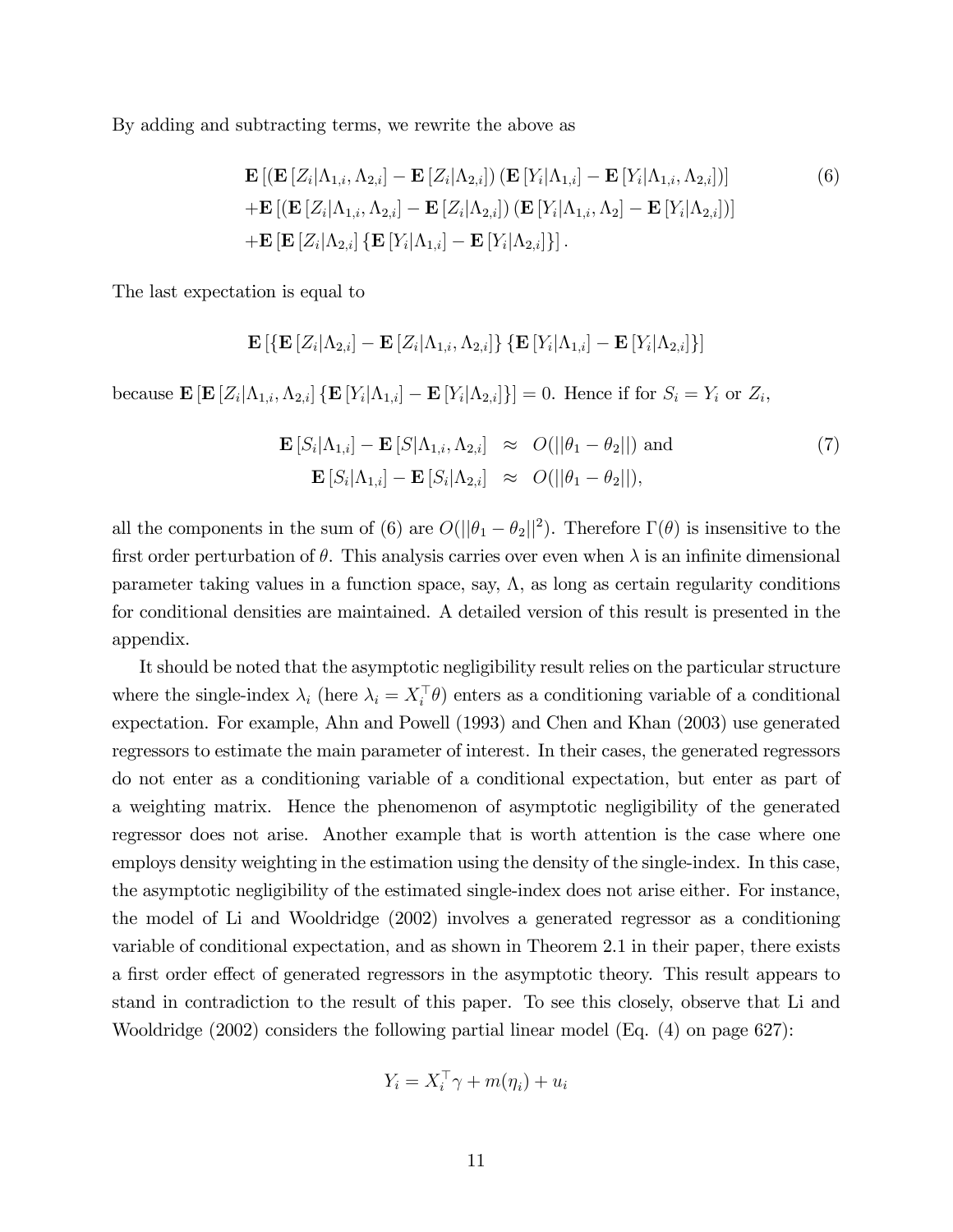where m is an unknown function and  $\eta_i = S_i - Z_i^{\dagger} \alpha$  with  $\alpha$  being an unknown parameter. The parameter of interest is  $\gamma$ . Following Robinson (1988) and applying density weighting as in Powell, Stock and Stoker (1988), Li and Wooldridge estimate  $\gamma$  based on the following identification strategy:

$$
\gamma = \mathbf{E} \left[ (X_i - \mathbf{E}(X_i | \eta_i)) (X_i - \mathbf{E}(X_i | \eta_i))^\top f^2(\eta_i) \right]^{-1} \mathbf{E} \left[ (Y_i - \mathbf{E}(Y_i | \eta_i)) (X_i - \mathbf{E}(X_i | \eta_i))^\top f^2(\eta_i) \right],
$$

where  $f$  denotes the density of  $\eta_i$ . The asymptotic variance of their least squares estimator of  $\gamma$  involves an additional term due to the use of  $\hat{\eta}_i = S_i - Z_i^{\dagger} \hat{\alpha}$  in place of  $\eta_i$ . Precisely speaking, this additional term stems from the use of density weighting. The density weighting makes  $\gamma$  depend on the variable  $\eta_i$  outside the conditional expectations  $\mathbf{E}(X_i|\eta_i)$  and  $\mathbf{E}(Y_i|\eta_i)$ . One can show that this additional term disappears when one takes the density weighting  $f$ to be a constant 1.

#### 3.3 Bootstrap Procedure

While one can construct confidence sets for  $\beta_0$  based on the asymptotic theory, the estimation of the asymptotic covariance matrix is complicated. requiring a choice of multiple bandwidths. This paper proposes a bootstrap method that is easy to use and robust to conditional heteroskedasticity. The proposal is based on the wild bootstrap of Wu (1986). (See also Liu (1988).)

First, we find a consistent estimator  $\hat{r}_i(w)$  of  $r_i(w)$  defined in Theorem 1. As for the estimator  $\hat{r}_i(w)$ , we assume the following:

**Assumption 4 :**  $\sup_{w \in \mathbf{R}^{d_W}} \max_{1 \leq i \leq n} |\hat{r}_i(w) - r(w)| = o_P (1).$ 

Conditions for the uniform consistency of a nonparametric estimator is well-known in the literature (e.g. Hansen (2008)). Then, define  $\hat{r}_{ik} = \hat{r}_i(\hat{W}_k)$  and

$$
\hat{\rho}_{lk}(\beta) = 1\{\hat{W}_l \le \hat{W}_k\} \rho(V_l, \hat{\mu}_l; \beta),
$$

where  $\hat{\mu}_i$  is a first step estimator defined in (2). This paper suggests the following bootstrap procedure.

**Step 1:** For  $b = 1, \dots, B$ , draw i.i.d.  $\{\omega_{i,b}\}_{i=1}^n$  from a two-point distribution assigning masses  $(\sqrt{5} + 1)/(2\sqrt{5})$  and  $(\sqrt{5} - 1)/(2\sqrt{5})$  to the points  $-(\sqrt{5} - 1)/2$  and  $(\sqrt{5} + 1)/2$ .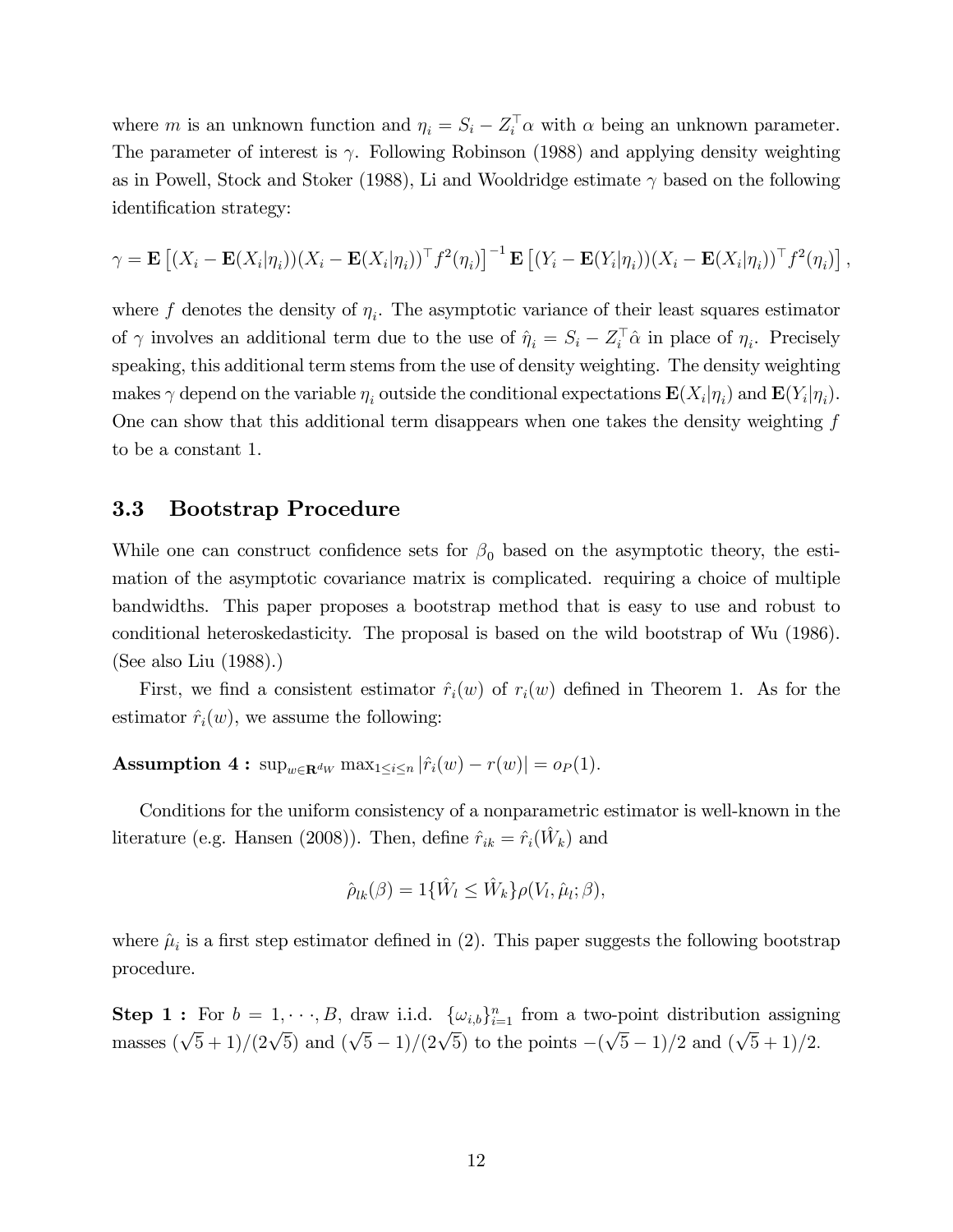$\mathbf{Step\ 2:\}$  Compute  $\{\hat{\beta}^*_b\}$  $b = 1, \dots, B$  by

$$
\hat{\beta}_b^* = \underset{\beta \in B}{\text{argmin}} \sum_{k=1}^n D_k \left\{ \sum_{l=1}^n D_l \left[ \left( \hat{\rho}_{lk}(\hat{\beta}) - \hat{\rho}_{lk}(\beta) \right) + \omega_{l,b} \left\{ \hat{\rho}_{lk}(\hat{\beta}) + \hat{r}_{lk} \right\} \right] \right\}^2
$$

and use the bootstrap distribution of  $\sqrt{n}(\hat{\beta}_b^* - \hat{\beta})$  in place of the finite sample distribution of  $\sqrt{n}(\hat{\boldsymbol{\beta}}-\boldsymbol{\beta}_0)$  for inferences.

The bootstrap procedure is computationally very simple. The estimator  $\hat{\mu}_i$  is stored once and repeatedly used for each bootstrap sample. In other words, we do not have to re-estimate  $\theta_0$  for each bootstrap sample. This computational merit is prominent when the dimension of the parameter  $\theta_0$  is large and one has to resort to a numerical optimization algorithm for its estimation as in the case of maximum score estimation.

The bootstrap procedure is a modified version of a wild bootstrap procedure which is typically used in the context of semiparametric specification tests (e.g. Härdle and Mammen  $(1993)$ , Whang  $(2000)$ , Delgado and González Manteiga  $(2001)$ , Song  $(2009)$ .) The main modification of the procedure is that it includes the additional term  $\hat{r}_{lk}$  in the bootstrap procedure. This inclusion is made to induce the first order estimation error effect of  $\hat{\mu}$  in the bootstrap estimation problem. If there were a further estimation error effect from  $\lambda$ , we would have to induce this further effect in the bootstrap to ascertain validity of the bootstrap procedure. When  $\lambda$  follows cube-root asymptotic theory, it is not clear how one can accomplish this. Now, since the result of Theorem 1 has established that there is no estimation effect from  $\hat{\lambda}$  even if it follows cube-root asymptotics, we do not need to induce the estimation error effect in the bootstrap as far as bootstrap validity is concerned. This is the main reason why the bootstrap still works even if it has an estimator of the nuisance parameter that converges at the rate of  $n^{-1/3}$ . Following the conventional notations, we denote  $\rightarrow_{d^*}$  to indicate the convergence of bootstrap distributions conditional on  $\{(V_i, X_i, Y_i, W_i, D_i)\}_{i=1}^n$ .

**Theorem 2:** Suppose that Assumptions 1-3 and Assumption A (in the Appendix) hold. Then,

$$
\sqrt{n}(\hat{\beta}_b^* - \hat{\beta}) \rightarrow_{d^*} \left( \int \dot{H}(w) \dot{H}(w)^\top dF_{W|D=1}(w) \right)^{-1} \int \dot{H}(w) \zeta(w) dF_{W|D=1}(w) \text{ in } P
$$

where  $H$  and  $\zeta$  are as in Theorem 1.

Theorem 2 shows that the bootstrap procedure is asymptotically valid. As we explained above, the main reason that this bootstrap procedure works is due to the fact that there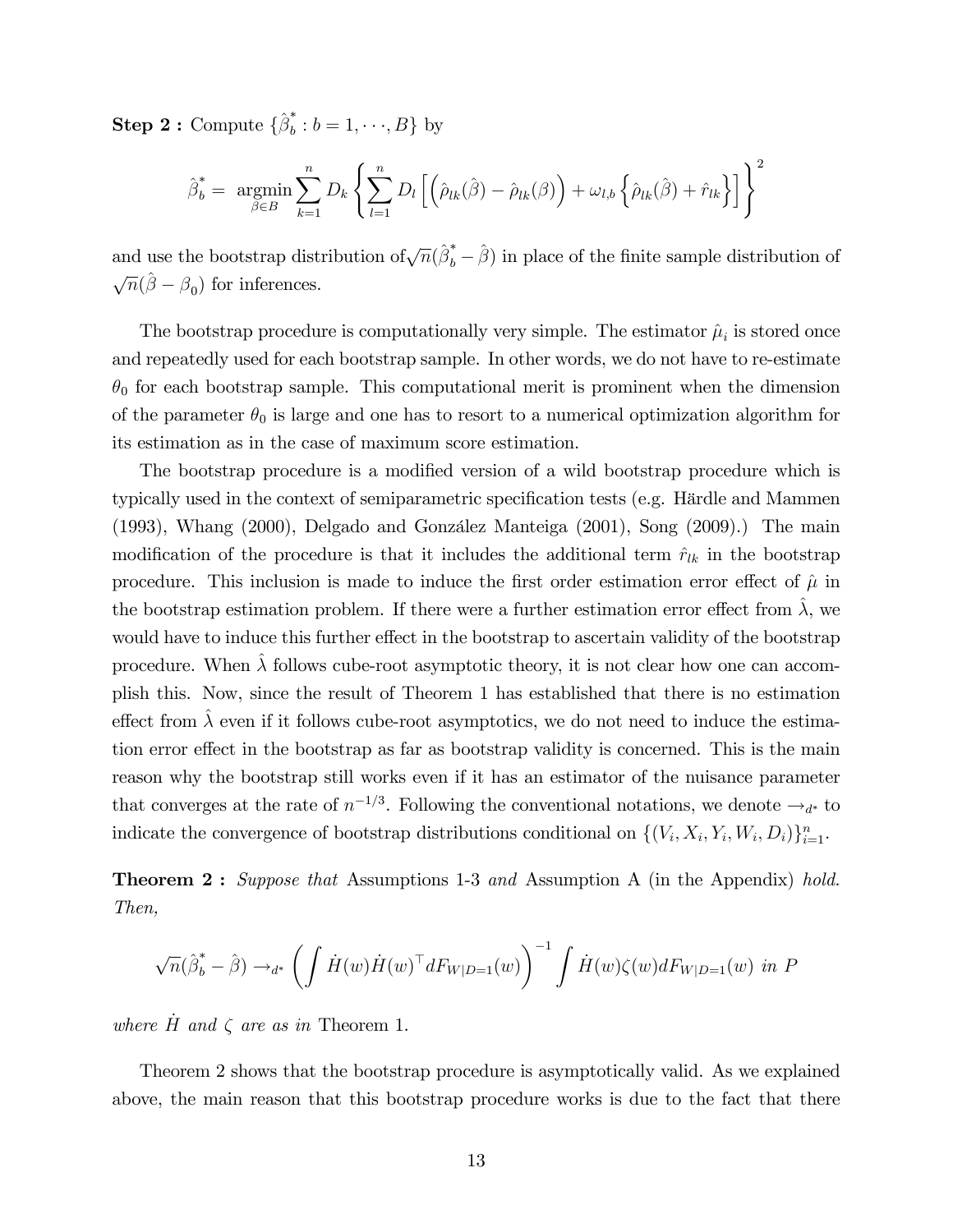is no first order estimation effect from  $\theta$ . It is expected that the same phenomenon will carry over to the situation where the observations are weakly dependent, or even where the function  $\lambda(\cdot)$  is a nonparametric function. In fact, the results of Theorems 1 and 2 stem from the result of continuity of functionals of conditional expectations. (See Section 3.2 above and Section 6.1 below in the Appendix.) This continuity result does not rely on the i.i.d. assumption of the observations. Furthermore, the result is established in a general set-up where  $\lambda$  is a nonparametric function. A full development in these extensions is left to a future research.

In the following we revisit the two examples that we discussed before and see how the bootstrap procedure applies.

**Example 1 (Continued):** Let  $e_i = Y_i - \mu_{Y,i} - \beta_0^{\top} (W_{1,i} - \mu_{W_{1,i}})$  and  $\mu_i = [\mu_{Y,i}, \mu_{W_{1,i}}]^{\top}$ . After some algebra, we find that  $r_i(w)$  defined in (4) is equal to  $-F_i(w) \cdot e_i$ , where  $F_i(w) =$  $\mathbf{E}[D_i \mathbb{1}{W_i \leq w}]|\lambda_i]$ . We construct estimator  $\hat{e}_i$  of  $e_i$  by using estimators  $\hat{\mu}_{Y,i}, \hat{\mu}_{W_1,i}$  as in (2) and  $\hat{\beta}$ , and define

$$
\hat{F}_i(w) = \frac{\sum_{j=1}^n D_j \mathbb{1}\{W_j \le w\} K_h(\hat{u}_j - \hat{u}_i)}{\sum_{j=1}^n D_j K_h(\hat{u}_j - \hat{u}_i)},
$$

where  $\hat{u}_i = \frac{1}{n}$  $\frac{1}{n} \sum_{k=1}^{n} 1\{\hat{\lambda}_k \leq \hat{\lambda}_i\}$ . Finally, let

$$
A_{ik} = \hat{e}_i \cdot \left( 1\{\hat{W}_i \leq \hat{W}_k\} + \omega_{i,b} \left( 1\{\hat{W}_i \leq \hat{W}_k\} - \hat{F}_i(w)\right) \right).
$$

Then the bootstrap version of the estimator  $\hat{\beta}$  is defined as

$$
\hat{\beta}_b^* = \underset{\beta \in B}{\text{argmin}} \sum_{k=1}^n D_k \left\{ \sum_{l=1}^n D_l T_{Y,lk} - \beta^{\top} \left( \sum_{l=1}^n D_l T_{X,lk} \right) \right\}^2,
$$

where

$$
T_{Y,lk} = \{A_{lk} - \{Y_l - \hat{\mu}_{Y,l}\}\}D_l
$$
 and  $T_{X,lk} = (W_{1,l} - \hat{\mu}_{W_1,l})D_l$ .

Since the form is least squares estimation, the solution  $\hat{\beta}_{b}^*$  $b<sub>b</sub>$  is explicit as follows. Let  $T_X$  be the  $n \times d_{W_1}$  vector whose k-th row is given by  $\sum_{l=1}^n T_{X,l,k}^{\top}$  and let  $T_Y$  be the  $n \times 1$  vector whose k-th entry is given by  $\sum_{l=1}^{n} T_{Y,lk}$ . Then,

$$
\hat{\beta}_b^* = \left(T_X^\top T_X\right)^{-1} T_X^\top T_Y.
$$

Note that for each  $b = 1, \dots, B$ , it suffices to use the same estimators,  $\hat{\mu}_{Y,i}, \hat{\mu}_{W_1,i}$ , and only change  $\omega_{i,b}$  in the definition of  $A_{ik}$ .

**Example 2 (Continued):** In this example, as for  $r_i(w)$  defined in Theorem 1,  $r_i(w) = 0$ .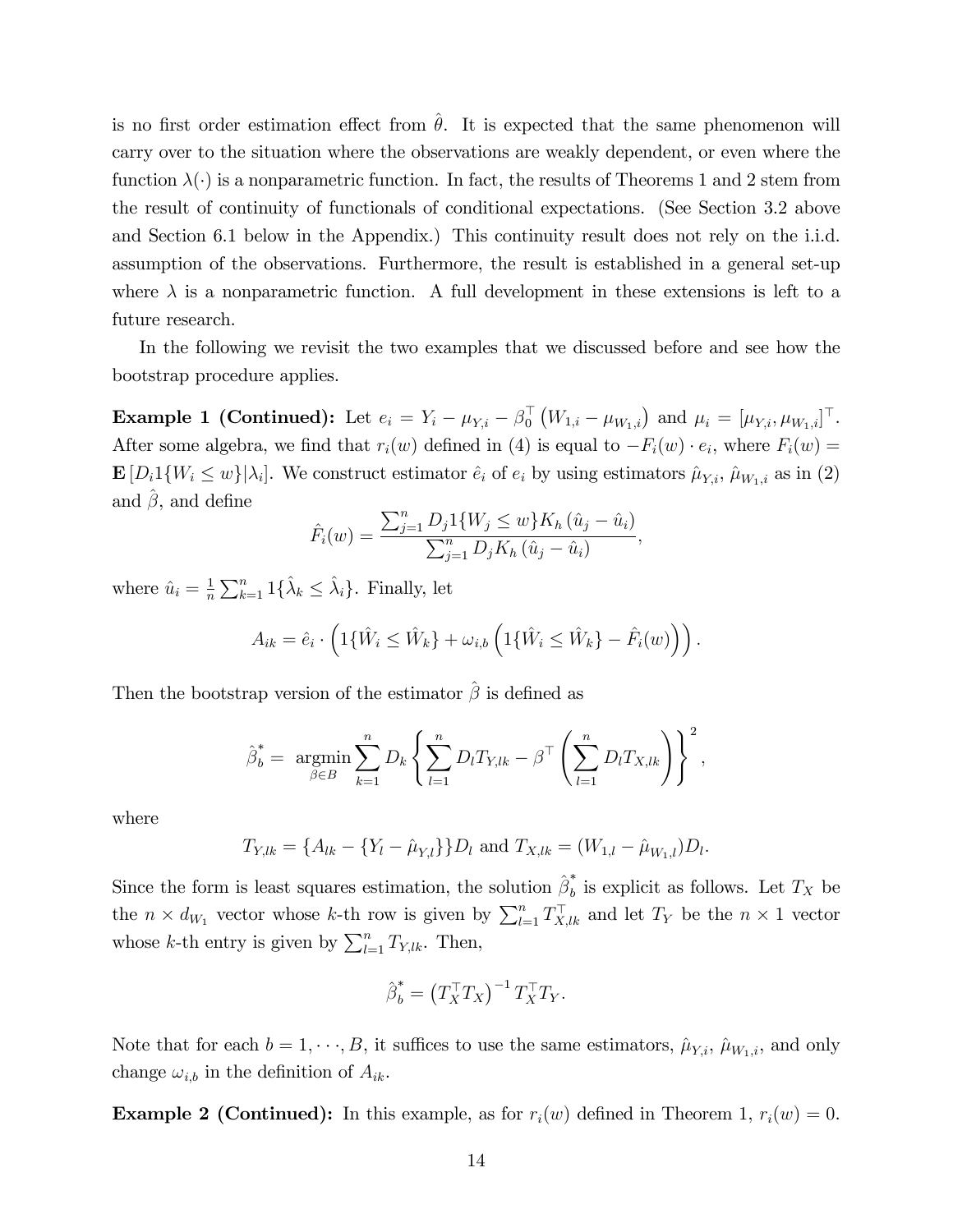Hence let  $\hat{\theta}$  be the maximum score estimation of  $\theta_0$  and  $\hat{W}_k = X_k^{\top} \hat{\theta}$ . We define

$$
\hat{\beta}_b^* = \underset{\beta \in B}{\text{argmin}} \sum_{k=1}^n \left\{ \left[ \sum_{l=1}^n T_{Y,lk} - \beta^{\top} \left( \sum_{l=1}^n T_{X,lk} \right) \right] \right\}^2,
$$

where

$$
T_{Y,lk} = 1\{\hat{W}_l \le \hat{W}_k\} \{\hat{\beta}^\top Z_l + \omega_{l,b} (\{Y_l - Z_l^\top \hat{\beta}\})\} \text{ and}
$$
  

$$
T_{X,lk} = Z_l 1\{\hat{W}_l \le \hat{W}_k\}.
$$

Then, the solution is explicit as  $\hat{\beta}_b^* = (T_X^\top T_X)^{-1} T_X^\top T_Y$  similarly as before when we define  $T_X$ be the  $n \times d_Z$  vector whose k-th row is given by  $\sum_{l=1}^n T_{X,lk}^{\top}$  and let  $T_Y$  be the  $n \times 1$  vector whose k-th entry is given by  $\sum_{l=1}^{n} T_{Y,lk}$ .

## 4 A Monte Carlo Simulation Study

#### 4.1 The Performance of the Estimator

In this section, we present and discuss some Monte Carlo simulation results. Based on the sample selection model in Example 1, we consider the following data generating process. Let

$$
Z_i = U_{1i} - \eta_{1i}/2
$$
 and  $X_i = U_{2i} - \eta_i/2$ 

where  $U_{1i}$  is an i.i.d. random variable that has a uniform distribution on [0, 1],  $U_{2i}$  and  $\eta_i$  are random vectors in  $\mathbb{R}^k$  with entries equal to i.i.d random variables of uniform distribution on [0, 1]. The dimension k is chosen from  $\{3, 6\}$ . The random variable  $\eta_{1i}$  is the first component of  $\eta_i$ . Then, the selection mechanism is defined as

$$
D_i = 1\{X_i^\top \theta_0 + \varepsilon_i \ge 0\},\
$$

where  $\varepsilon_i$  follows the distribution of  $2T_i \times \frac{1}{d_j}$  $\frac{1}{d_X} \sum_{k=1}^{d_X} \Phi(X_{ik}^2 + |X_{ik}|) + \zeta_i, \ \zeta_i \sim N(0, 1), \ \Phi$ denoting the standard normal distribution function, and  $T_i$  is chosen as follows:

> DGP A1:  $T_i \sim N(0, 1)$  or DGP A2:  $T_i \sim t$  distribution with degree of freedom 1.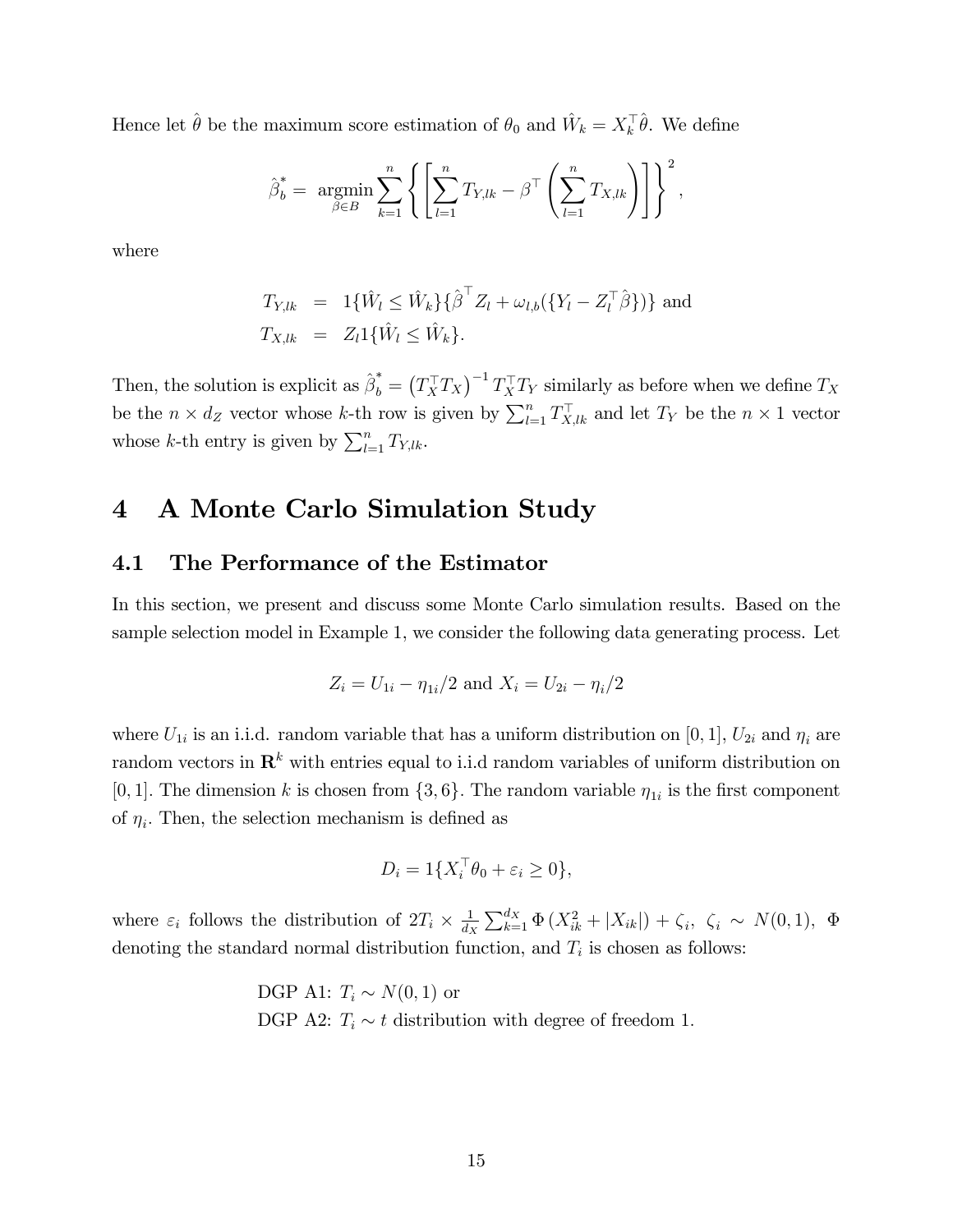Hence the selection mechanism has errors that are conditionally heteroskedastic, and in the case of DGP A2, heavy tailed. Then, we define the latent outcome  $Y_i^*$  as follows:

$$
Y_i^* = Z_i \beta_0 + v_i,
$$

where  $v_i \sim (a\zeta_i + e_i) \times \Phi(Z_i^2 + |Z_i|)$  with  $e_i \sim N(0, 1)$ . Therefore,  $v_i$  in the outcome equation and  $\varepsilon_i$  in the selection equation are correlated, so that the data generating process admits the sample selection bias. The degree of the sample selection bias varies depending on the choice of a. This simulation study considered  $a \in \{1, 2\}$ . We set  $\theta_0$  to be the vector of 2's and  $\beta_0 = 2$ . In the simulation studies we estimated  $\theta_0$  by using the maximum score estimation to obtain  $\theta$ .

There are four combinations, depending on whether  $\theta_0$  is assumed to be known (TR) or estimated through maximum score estimation (ES) and depending on whether SNN estimation was used (NN) or usual kernel estimation was used (KN). For the latter case, we used the standard normal PDF as a kernel. Bandwidths for the estimation of  $\mathbf{E}[Y_i | X_i^{\dagger} \theta_0, D_i = 1]$  and  $\mathbf{E}[Z_i|X_i^{\top}\theta_0, D_i=1]$  were chosen separately using a least-squares cross-validation method. If the role of the sample selection bias were already marginal, the estimation error effect of  $\theta$ would be small accordingly, preventing us from discerning the negligibility of the estimation error effect of  $\theta$  from the negligible sample selection bias. Hence, we also report the results from the estimation of  $\beta$  that ignores the sample selection bias (W-SBC: Without Sample Selection Bias Correction).

Table 1 shows the performance of the estimators. The results show that the performance of the estimators does not change significantly as we increase the number of covariates from 3 to 6. This indicates that the quality of the second step estimator  $\hat{\beta}$  is robust to the quality of the first step estimator  $\hat{\theta}$ . This fact is shown more clearly when we compare the performance of the estimator (TR) that uses  $\theta_0$  and the estimator (ES) that uses  $\hat{\theta}$ . The performance does not show much difference between these two estimators. The performance of the SNN estimator appears slightly better than the kernel estimator. When the sample size was increased from 200 to 500, the estimator's performance improved as expected. In particular the improvement in terms of RMSE is conspicuous.

The negligibility of the effect of the estimation error in  $\hat{\theta}$  is not due to inherently weak sample selection bias. This is evident when we compare the results with those from the estimators that ignore the sample selection bias (W-SBC). Comparing Table 1 with Table 2, we observe that the sample selection bias increases when we enhance the correlation between  $\varepsilon_i$  and  $v_i$  by increasing  $a = 1$  to  $a = 2$ . Nevertheless, the difference between the performance of the estimators using  $\theta_0$  and that of the estimators using  $\hat{\theta}$  continues to be marginal.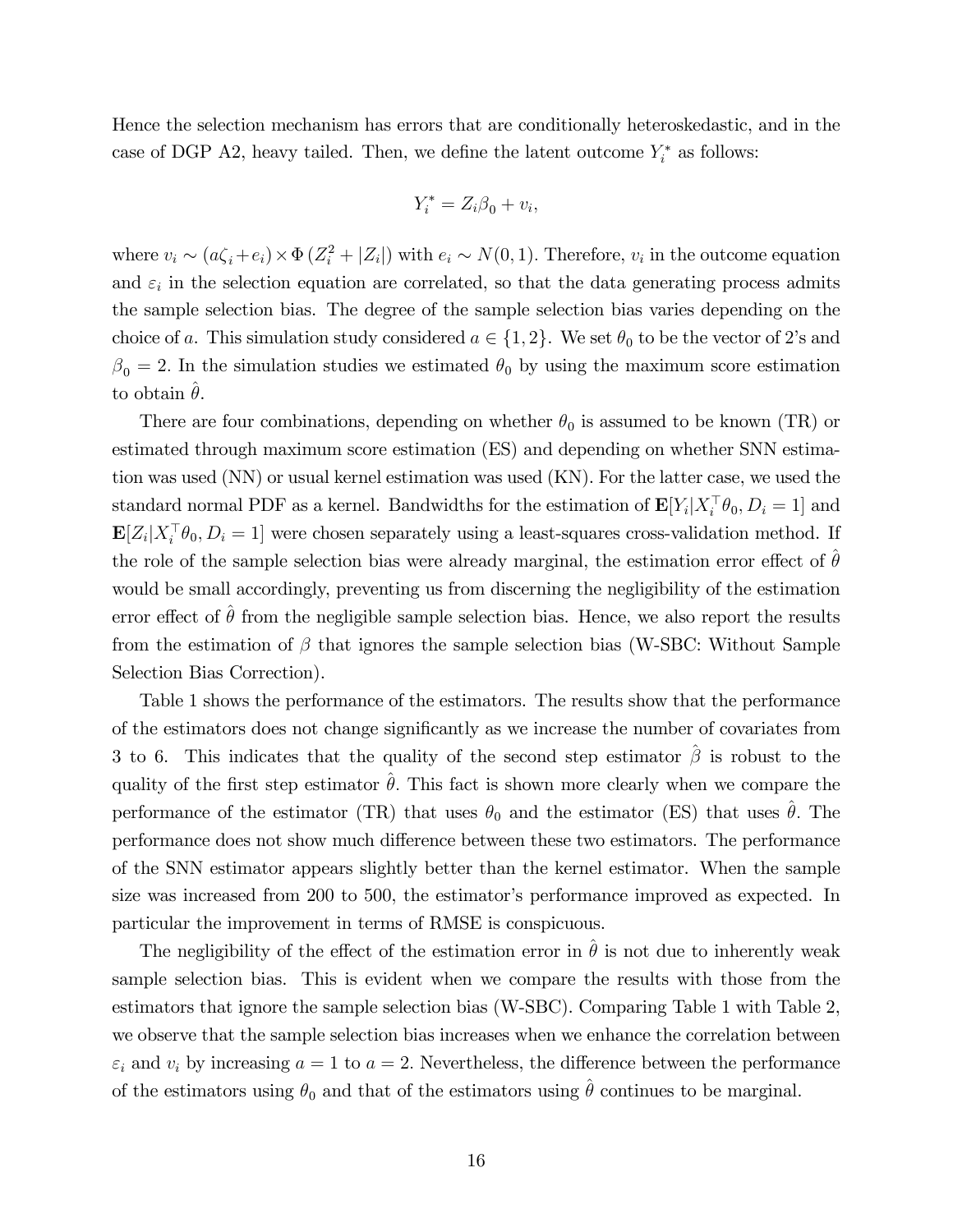|           |              | $\boldsymbol{k}$ |                       | NN-TR      | NN-ES      | KN-TR KN-ES |        | W-SBC  |
|-----------|--------------|------------------|-----------------------|------------|------------|-------------|--------|--------|
|           |              | 3                | MAE                   | 0.4304     | 0.4329     | 0.4337      | 0.4414 | 0.6039 |
|           | $\rm DGP$ A1 |                  | RMSE                  | 0.2967     | 0.2984     | 0.3014      | 0.3108 | 0.5764 |
|           |              | 6                | MAE                   | 0.4079     | 0.4084     | 0.4065      | 0.4201 | 0.5487 |
| $n=200$   |              |                  | RMSE                  | 0.2654     | 0.2678     | 0.2644      | 0.2820 | 0.4628 |
|           |              | 3                | MAE                   | 0.4439     | 0.4473     | 0.4443      | 0.4583 | 0.6067 |
|           | DGP A2       |                  | RMSE                  | 0.3095     | 0.3144     | 0.3119      | 0.3285 | 0.5848 |
|           |              | $\,6\,$          | MAE                   | 0.4176     | 0.4115     | 0.4254      | 0.4188 | 0.5483 |
|           |              |                  | RMSE                  | 0.2738     | 0.2681     | 0.2727      | 0.2756 | 0.4766 |
|           |              | $\boldsymbol{3}$ | MAE                   | 0.2709     | 0.2705     | 0.2764      | 0.2781 | 0.4395 |
|           | DGP A1       |                  | <b>RMSE</b>           | 0.1134     | 0.1128     | 0.1182      | 0.1192 | 0.2990 |
|           |              | 6                | MAE                   | 0.2553     | 0.2551     | 0.2566      | 0.2615 | 0.3586 |
| $n=500$   |              |                  | <b>RMSE</b>           | 0.1039     | 0.1042     | 0.1050      | 0.1086 | 0.2026 |
|           |              | 3                | MAE                   | 0.2683     | 0.2676     | 0.2707      | 0.2739 | 0.4482 |
|           | DGP A2       |                  | <b>RMSE</b>           | 0.1150     | 0.1150     | 0.1162      | 0.1209 | 0.3138 |
|           |              | 6                | <b>MAE</b>            | ${0.2631}$ | 0.2636     | 0.2626      | 0.2689 | 0.3692 |
|           |              |                  | $\operatorname{RMSE}$ | 0.1073     | 0.1083     | $0.1078\,$  | 0.1122 | 0.2117 |
|           |              | 3                | MAE                   | 0.2138     | 0.2125     | 0.2198      | 0.2234 | 0.3906 |
|           | DGP A1       |                  | <b>RMSE</b>           | 0.0715     | 0.0705     | 0.0752      | 0.0775 | 0.2298 |
|           |              | 6                | <b>MAE</b>            | 0.2064     | 0.2055     | 0.2067      | 0.2107 | 0.2916 |
| $n=800\,$ |              |                  | <b>RMSE</b>           | 0.0674     | 0.0666     | 0.0675      | 0.0700 | 0.1313 |
|           |              | $\sqrt{3}$       | MAE                   | 0.2166     | 0.2176     | 0.2198      | 0.2225 | 0.3846 |
|           |              |                  | <b>RMSE</b>           | 0.0728     | 0.0735     | 0.0754      | 0.0771 | 0.2279 |
|           |              | 6                | MAE                   | 0.2154     | $0.2142\,$ | 0.2118      | 0.2203 | 0.2903 |
|           |              |                  | <b>RMSE</b>           | 0.0717     | 0.0717     | 0.0703      | 0.0755 | 0.1351 |

Table 1: The Performance of the Estimators in Terms of MAE and RMSE:  $a=1$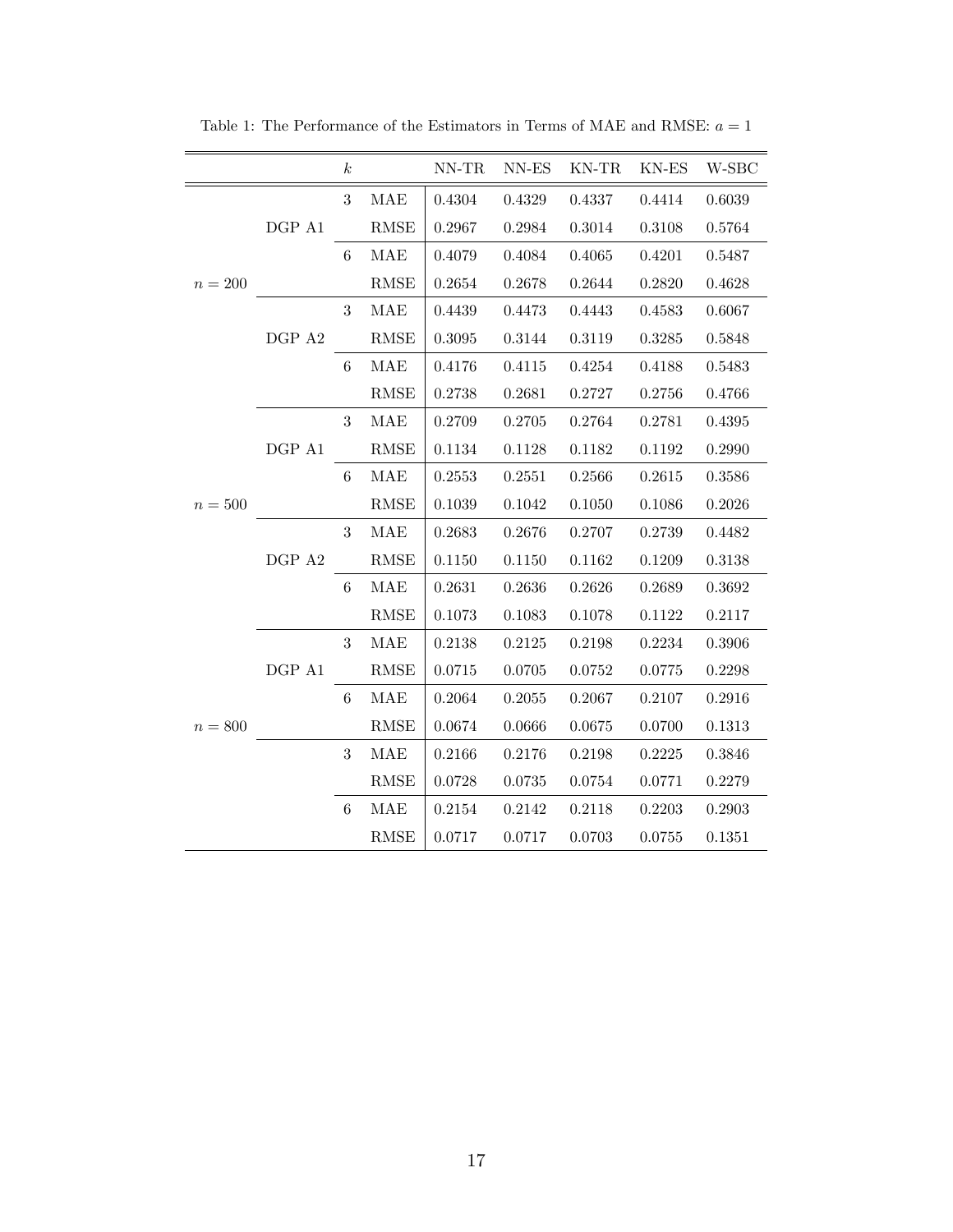|           |        | $\boldsymbol{k}$ |             | $\text{NN-TR}$ | $\ensuremath{\text{NN-ES}}$ | $KN-TR$    | KN-ES  | W-SBC  |
|-----------|--------|------------------|-------------|----------------|-----------------------------|------------|--------|--------|
|           |        | 3                | MAE         | 0.6572         | 0.6533                      | 0.6613     | 0.6735 | 1.0337 |
|           | DGP A1 |                  | <b>RMSE</b> | 0.6726         | 0.6725                      | 0.6896     | 0.7130 | 1.6586 |
|           |        | 6                | <b>MAE</b>  | 0.6485         | 0.6523                      | 0.6545     | 0.6665 | 0.8734 |
| $n=200$   |        |                  | <b>RMSE</b> | 0.6743         | 0.6814                      | 0.6890     | 0.7056 | 1.1978 |
|           |        | 3                | MAE         | 0.6674         | 0.6729                      | 0.6764     | 0.6807 | 1.0113 |
|           | DGP A2 |                  | <b>RMSE</b> | 0.7108         | 0.7192                      | 0.7280     | 0.7362 | 1.6308 |
|           |        | 6                | <b>MAE</b>  | 0.6680         | 0.6651                      | 0.6722     | 0.6762 | 0.9180 |
|           |        |                  | <b>RMSE</b> | 0.7057         | 0.7066                      | 0.7139     | 0.7235 | 1.3084 |
|           |        | $\boldsymbol{3}$ | <b>MAE</b>  | 0.4208         | 0.4225                      | 0.4336     | 0.4388 | 0.7630 |
|           | DGP A1 |                  | <b>RMSE</b> | 0.2769         | 0.2778                      | 0.2922     | 0.2987 | 0.8835 |
|           |        | $\,6$            | <b>MAE</b>  | 0.4100         | 0.4089                      | 0.4114     | 0.4161 | 0.5696 |
| $n=500$   |        |                  | <b>RMSE</b> | 0.2640         | 0.2628                      | 0.2653     | 0.2713 | 0.5052 |
|           |        | 3                | MAE         | 0.4516         | 0.4501                      | 0.4571     | 0.4644 | 0.7815 |
|           | DGP A2 |                  | RMSE        | 0.3214         | 0.3188                      | 0.3287     | 0.3385 | 0.9258 |
|           |        | $6\phantom{.}6$  | <b>MAE</b>  | 0.4220         | 0.4214                      | 0.4186     | 0.4300 | 0.5756 |
|           |        |                  | <b>RMSE</b> | 0.2816         | 0.2818                      | 0.2806     | 0.2927 | 0.5243 |
|           |        | 3                | <b>MAE</b>  | 0.3441         | 0.3448                      | 0.3551     | 0.3584 | 0.6857 |
|           | DGP A1 |                  | <b>RMSE</b> | 0.1873         | 0.1880                      | 0.2003     | 0.2052 | 0.6763 |
|           |        | 6                | MAE         | 0.3264         | 0.3255                      | 0.3258     | 0.3325 | 0.4642 |
| $n = 800$ |        |                  | <b>RMSE</b> | 0.1678         | 0.1674                      | 0.1688     | 0.1747 | 0.3388 |
|           |        | 3                | MAE         | 0.3425         | 0.3417                      | 0.3480     | 0.3532 | 0.6838 |
|           |        |                  | <b>RMSE</b> | 0.1845         | 0.1839                      | $0.1911\,$ | 0.1966 | 0.6855 |
|           |        | $\,6$            | MAE         | 0.3340         | 0.3352                      | 0.3362     | 0.3414 | 0.4721 |
|           |        |                  | <b>RMSE</b> | 0.1761         | 0.1783                      | 0.1785     | 0.1841 | 0.3520 |

Table 2: The Performance of the Estimators in Terms of MAE and RMSE:  $a = 2$ 

#### 4.2 The Performance of the Bootstrap Procedure

In this subsection, we investigate the bootstrap procedure, using the same model as before. Table 2 contains finite sample coverage probabilities for the four types of estimators. When the sample size was 200, the bootstrap coverage probability is smaller than the nominal ones. When the sample size was 500, the bootstrap methods perform reasonably well.

It is worth noting that the performance difference between the case with true parameter  $\theta_0$  (TR) and the case with the estimated parameter  $\theta_0$  (ES) is almost negligible. This again affirms the robustness of the bootstrap procedure to the quality of the first step estimator  $\hat{\theta}$ .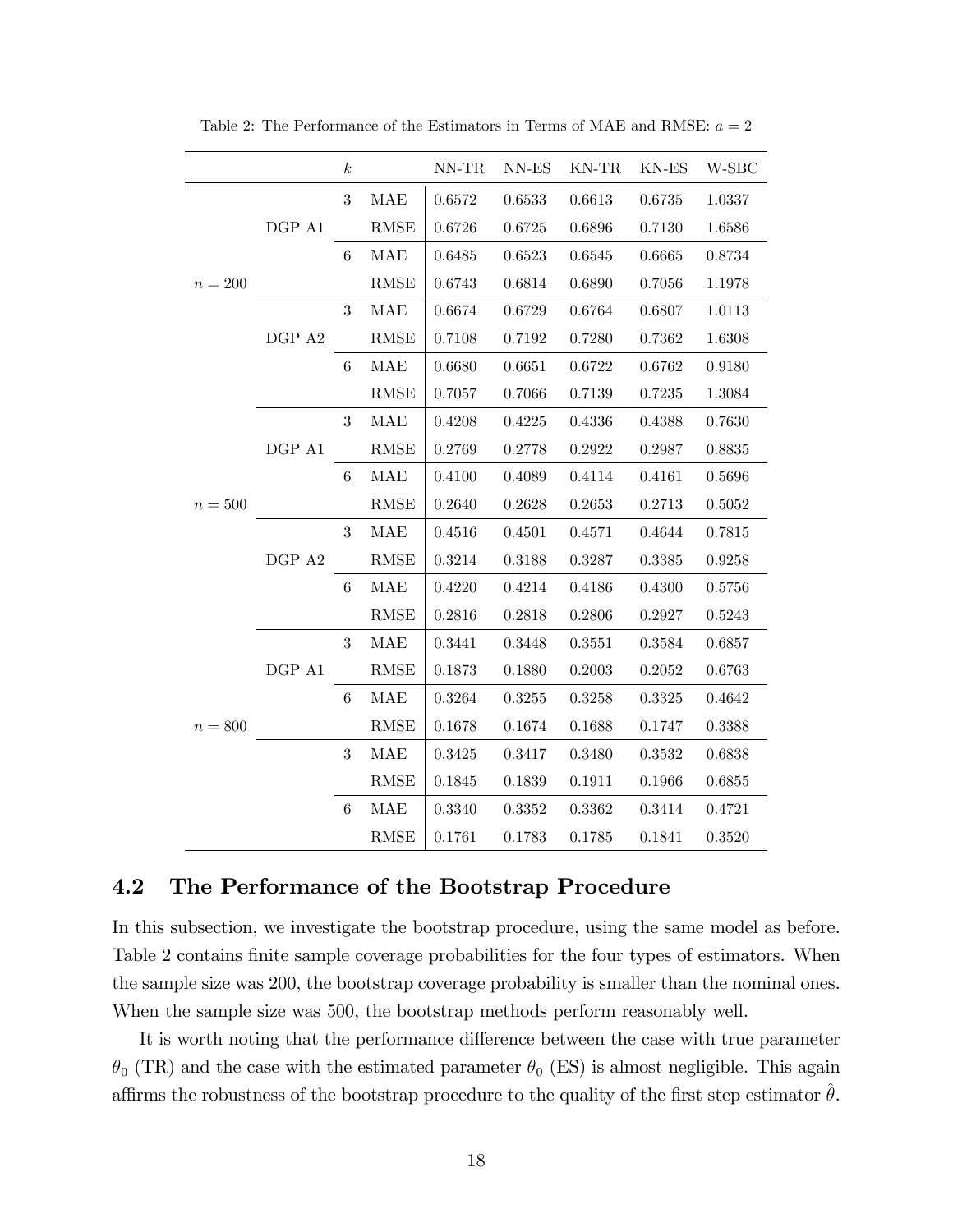|           |        | $\boldsymbol{k}$ | Nom. Cov. Prob. | $NN-TR$    | NN-ES  | KN-TR  | KN-ES  |
|-----------|--------|------------------|-----------------|------------|--------|--------|--------|
|           |        |                  | $99\%$          | 0.9815     | 0.9785 | 0.9825 | 0.9775 |
|           | DGP A1 | $\boldsymbol{3}$ | 95%             | 0.9355     | 0.9360 | 0.9380 | 0.9300 |
|           |        |                  | $90\%$          | 0.8835     | 0.8815 | 0.8795 | 0.8755 |
|           |        |                  | $99\%$          | 0.9825     | 0.9845 | 0.9800 | 0.9495 |
|           |        | $\,6$            | 95%             | 0.9355     | 0.9380 | 0.9405 | 0.9050 |
| $n = 200$ |        |                  | $90\%$          | 0.8885     | 0.8920 | 0.8915 | 0.8560 |
|           |        |                  | $99\%$          | 0.9835     | 0.9830 | 0.9830 | 0.9765 |
|           |        | $\boldsymbol{3}$ | $95\%$          | 0.9425     | 0.9490 | 0.9465 | 0.9330 |
|           | DGP A2 |                  | $90\%$          | 0.9025     | 0.8985 | 0.9005 | 0.8730 |
|           |        |                  | $99\%$          | 0.9810     | 0.9835 | 0.9875 | 0.9255 |
|           |        | $\,6$            | 95%             | 0.9415     | 0.9415 | 0.9440 | 0.8800 |
|           |        |                  | $90\%$          | 0.8945     | 0.8935 | 0.9015 | 0.8330 |
|           | DGP A1 | $\boldsymbol{3}$ | 99%             | 0.9910     | 0.9905 | 0.9875 | 0.9900 |
|           |        |                  | $95\%$          | 0.9395     | 0.9440 | 0.9400 | 0.9470 |
|           |        |                  | $90\%$          | 0.8980     | 0.8990 | 0.8960 | 0.8900 |
|           |        | $\,6$            | 99%             | 0.9885     | 0.9885 | 0.9880 | 0.9860 |
|           |        |                  | 95%             | 0.9480     | 0.9445 | 0.9495 | 0.9440 |
| $n=500$   |        |                  | $90\%$          | 0.8890     | 0.8945 | 0.8975 | 0.8890 |
|           |        |                  | 99%             | 0.9900     | 0.9885 | 0.9905 | 0.9880 |
|           |        | $\sqrt{3}$       | 95%             | ${0.9485}$ | 0.9440 | 0.9425 | 0.9395 |
|           | DGP A2 |                  | $90\%$          | 0.8920     | 0.8850 | 0.8870 | 0.8920 |
|           |        |                  | 99%             | 0.9880     | 0.9880 | 0.9885 | 0.9860 |
|           |        | $\,6$            | 95%             | 0.9435     | 0.9455 | 0.9480 | 0.9435 |
|           |        |                  | 90%             | 0.8970     | 0.9005 | 0.8965 | 0.8855 |

Table 3: The Performance of the Proposed Bootstrap Method

Likewise, the performance is also similar across different numbers of covariates 3 and 6. It is interesting to note that the estimator NN-ES appears to perform slightly better than KN-ES. This may be perhaps due to the fact that the probability integral transform in the SNN estimation has an effect of reducing further the estimation error in  $\hat{\theta}$ . A more definite answer would require an analysis of the second order effect of  $\hat{\theta}$ . Finally, the bootstrap performance does not show much difference with regard to the heavy tailedness of the error distribution in the selection equation.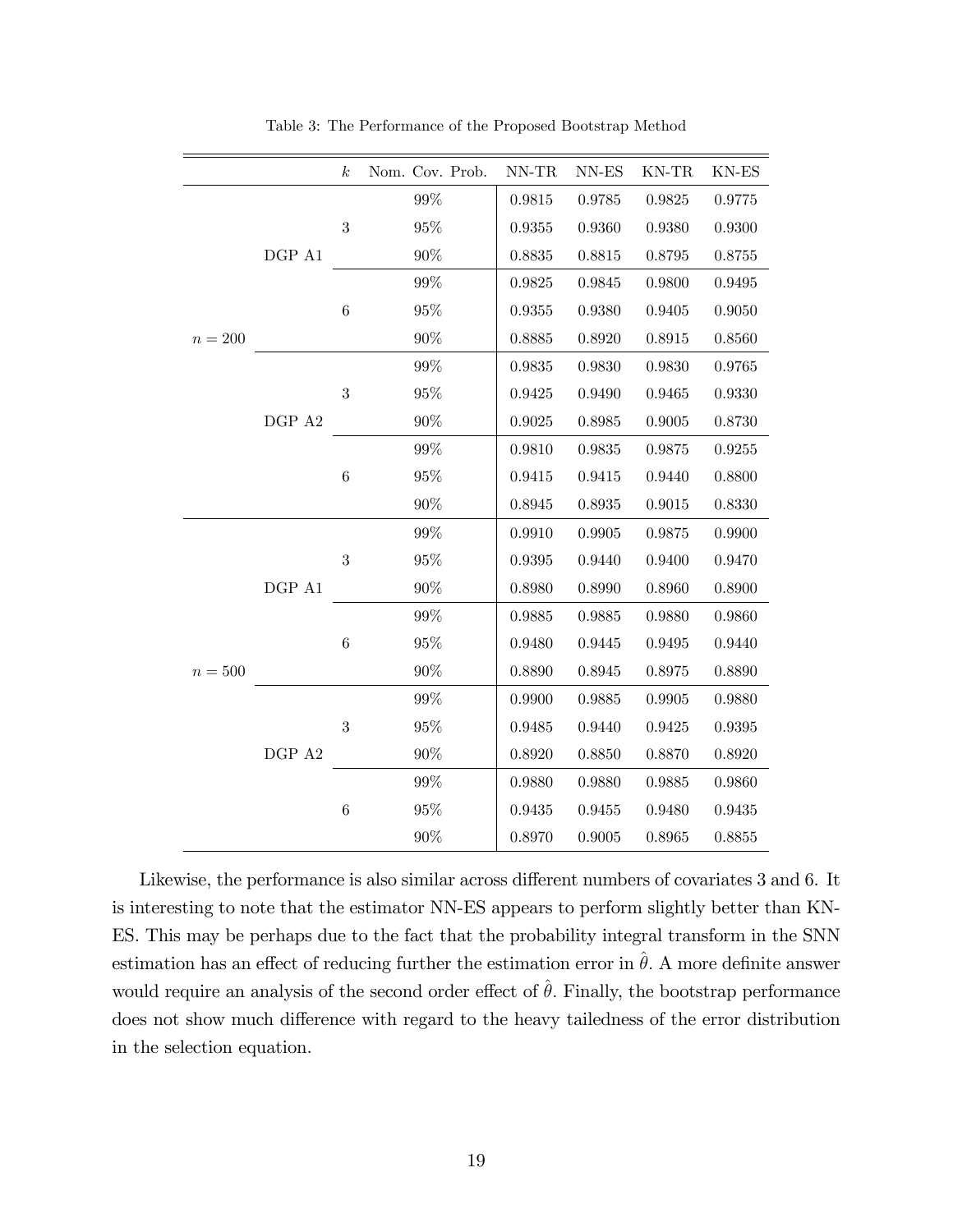## 5 Empirical Application: Female Labor Supply

In this section, we illustrate the bootstrap procedure of this paper drawing on a well-known study of female labor supply. The model and the data sets are taken from Mroz (1987) that contain demographic characteristics of 753 married female workers in the United States. As for the hours equation and the labor participation equation, we consider the following:

$$
h_i = \beta_0 + \log(w_i)\beta_1 + Z_{2i}\beta_2 + Z_{3i}^\top\beta_4 + \varepsilon_i
$$
 and  

$$
D_i = 1\left\{X_i^\top\theta_0 \ge \eta_i\right\},
$$

where  $h_i$  denotes hours that the *i*-th female worker worked (divided by  $10^3$ ),  $w_i$  her hourly wage,  $Z_{2i}$  nonwife income of the household that the female worker belongs (divided by 10) and  $Z_{3i}$  a vector of other demographic variables.

In this study, we focus on how the estimates of coefficients in the outcome equation vary across different specifications of  $X_i$  and different methods of estimating  $\theta_0$  in the participation equation. As for variables to be included in  $X_i$ , we take as common background variables such as unemployment rate in the county, parents' schooling, variables related to the number of children, and nonwife income. We consider the following specifications of  $X_i$ in the participation equation:

Specification I Specification II Specification III : background variables plus variables of labor market experiences : background variables plus variables of age and schooling : all the variables in Specifications I and II.

The variables in  $X_i$  are also appropriately rescaled.

We estimated the model assuming two situations for  $\eta_i$  : one with the assumption that the conditional median of  $\eta_i$  given  $X_i$  is zero, and the other with the assumption that  $\eta_i$  and  $X_i$ are independent,  $\eta_i$  following a normal distribution. For the former model, we used maximum score estimation to estimate  $\theta_0$  and for the latter, probit estimation. As for the estimation of  $\beta_0, \dots, \beta_4$ , we employ the estimation method of partial linear models of Robinson (1988).

The results are shown in Tables 4-6. First, it appears that the results do not show much difference between those using kernel estimation and those using SNN estimation. This result appears due to the fact that estimation errors in  $\hat{\theta}$  do not affect  $\hat{\beta}$  in the first order asymptotic approximation. Also estimation through probit estimation or maximum score estimation does not appear to produce much difference for most coefficients. Second, there seems to be more variation across different specifications of  $X_i$  for certain variables such as coefficient estimates of the number of young children and nonwife income, in particular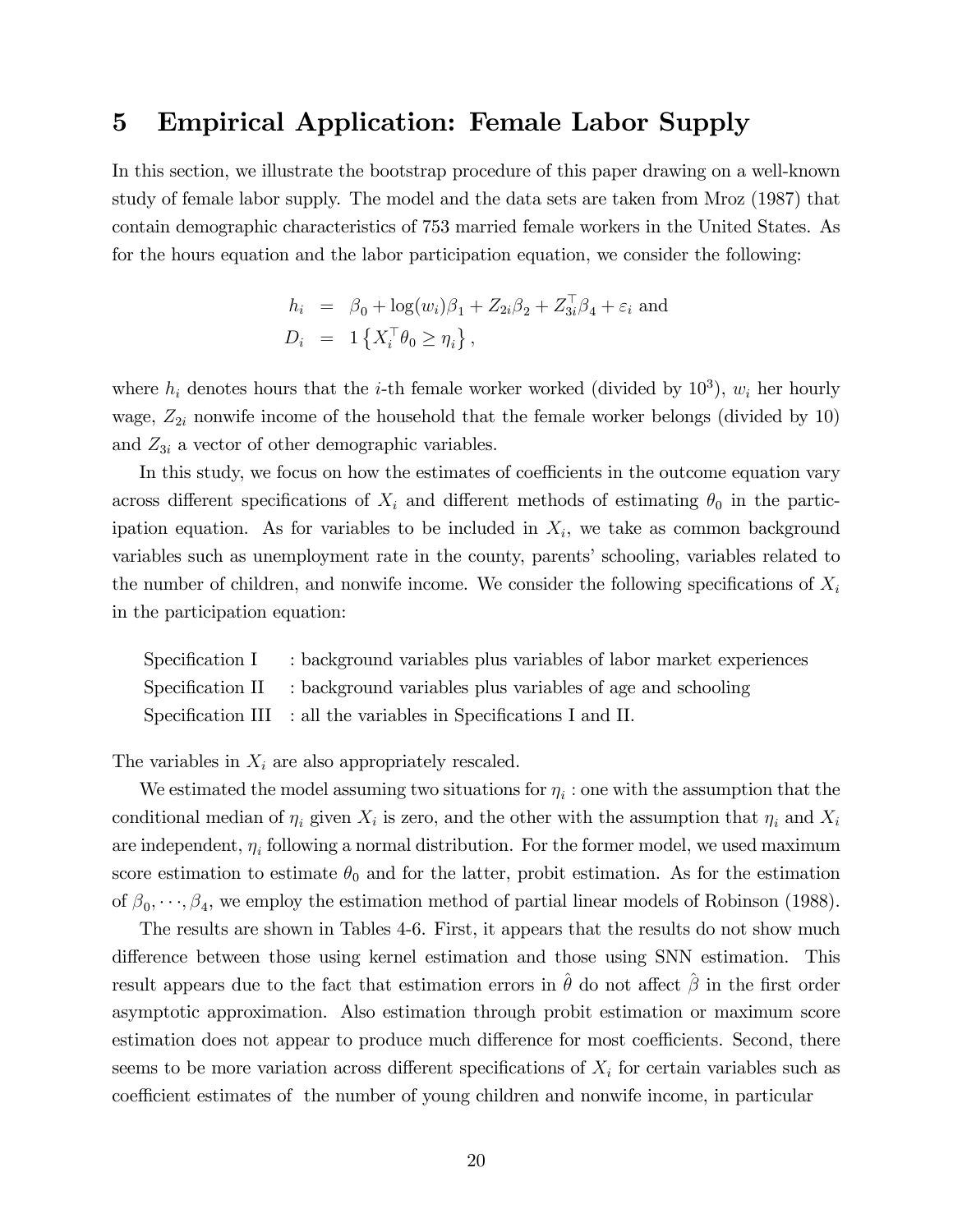|                | Probit     | Estimation        | Maximum Score | Estimation        |  |
|----------------|------------|-------------------|---------------|-------------------|--|
|                | <b>SNN</b> | Kernel Estimation | <b>SNN</b>    | Kernel Estimation |  |
| Log wage       | 0.0870     | 0.1096<br>0.2245  |               | 0.2225            |  |
|                | (0.1309)   | (0.1257)          | (0.1449)      | (0.1443)          |  |
| Nonwife Income | 0.0324     | 0.0299            | 0.0787        | 0.0916            |  |
|                | (0.1075)   | (0.1039)          | (0.1059)      | (0.0807)          |  |
| Young Children | 0.0559     | 0.0724            | $-0.5609$     | $-0.5351$         |  |
|                | (0.2413)   | (0.2471)          | (0.2023)      | (0.1988)          |  |
| Old Children   | $-0.0904$  | $-0.0887$         | $-0.0865$     | $-0.0876$         |  |
|                | (0.0647)   | (0.0645)          | (0.0604)      | (0.0560)          |  |
| Age            | 0.0222     | $-0.0204$         | $-0.1320$     | $-0.1319$         |  |
|                | (0.1173)   | (0.1171)          | (0.0836)      | (0.0833)          |  |
| Education      | 0.0065     | 0.0101            | $-0.0112$     | $-0.0105$         |  |
|                | (0.0485)   | (0.0486)          | (0.0478)      | (0.0467)          |  |

Table 4: Estimation of Female Labor Participation (Specification I)

(In the parentheses are bootstrap standard errors.)

Table 5: Estimation of Female Labor Participation (Specification II)

|                | Probit     | Estimation        | Maximum Score | Estimation        |
|----------------|------------|-------------------|---------------|-------------------|
|                | <b>SNN</b> | Kernel Estimation | <b>SNN</b>    | Kernel Estimation |
| Log wage       | 0.1313     | 0.1378            | 0.1966        | 0.2081            |
|                | (0.1521)   | (0.1584)          | (0.1758)      | (0.1807)          |
| Nonwife Income | 0.0085     | 0.0655            | $-0.0025$     | 0.1928            |
|                | (0.1663)   | (0.1016)          | (0.1682)      | (0.1546)          |
| Young Children | $-0.6462$  | $-0.3990$         | $-0.4318$     | $-0.4598$         |
|                | (0.6747)   | (0.3435)          | (0.2015)      | (0.2057)          |
| Old Children   | $-0.1188$  | $-0.1044$         | $-0.1417$     | $-0.3298$         |
|                | (0.0552)   | (0.0514)          | (0.2261)      | (0.1958)          |
| Age            | $-0.0227$  | $-0.1571$         | $-0.1832$     | $-0.2667$         |
|                | (0.2280)   | (0.1216)          | (0.1263)      | (0.1153)          |
| Education      | $-0.0078$  | 0.0558            | $-0.0223$     | $-0.0476$         |
|                | (0.1198)   | (0.0609)          | (0.0572)      | (0.0526)          |

(In the parentheses are bootstrap standard errors.)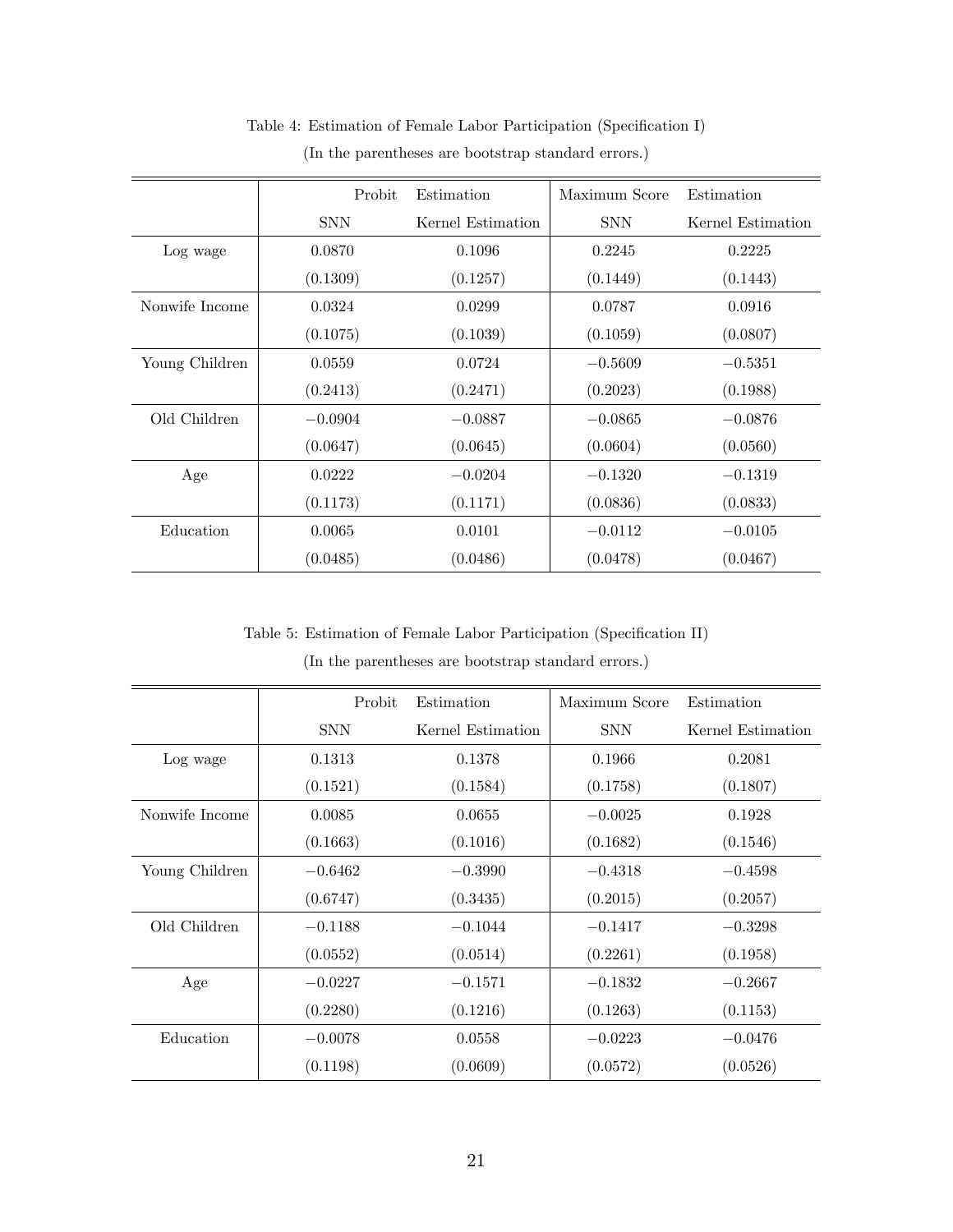|                | Probit     | Estimation        | Maximum Score | Estimation        |
|----------------|------------|-------------------|---------------|-------------------|
|                | <b>SNN</b> | Kernel Estimation | <b>SNN</b>    | Kernel Estimation |
| Log wage       | 0.0913     | 0.1297            | 0.1665        | 0.1793            |
|                | (0.1192)   | (0.1249)          | (0.1241)      | (0.1242)          |
| Nonwife Income | 0.1200     | 0.0748            | $-0.0118$     | $-0.0323$         |
|                | (0.0909)   | (0.0892)          | (0.0861)      | (0.0865)          |
| Young Children | 0.3549     | $-0.3887$         | $-0.3198$     | $-0.2929$         |
|                | (0.2646)   | (0.2852)          | (0.2239)      | (0.2212)          |
| Old Children   | $-0.0834$  | $-0.0881$         | $-0.0906$     | $-0.0892$         |
|                | (0.0546)   | (0.0544)          | (0.0555)      | (0.0553)          |
| Age            | $-0.0117$  | $-0.0183$         | $-0.0306$     | $-0.0442$         |
|                | (0.1052)   | (0.1041)          | (0.1031)      | (0.1097)          |
| Education      | $-0.1298$  | $-0.1031$         | $-0.0338$     | $-0.0248$         |
|                | (0.0435)   | (0.0442)          | (0.0416)      | (0.0422)          |

Table 6: Estimation of Female Labor Participation (Specification III) (In the parentheses are bootstrap standard errors.)

between Specification I and Specifications II and III. Third, the variation across different specifications of  $X_i$  appears less prominent in the case of maximum score estimation than in the case of probit estimation.

In summary, the results of the empirical exercise suggest that for most coefficient estimates of the outcome equation, the specification of the participation equation does not make much difference, except for certain variables, and the results appear more robust to the various different specification of  $X_i$  in the case of maximum score estimation. Part of this robustness seems to be due to the first order robustness of estimates of  $\beta$  to the noise in the estimation of the participation equation.

## 6 Conclusion

This paper considers a semiparametric conditional moment restriction that contains conditional expectations of single-index conditioning variables. This paper shows that the influence of the first step index estimators on the estimator of the parameter of interest is asymptotically negligible in this situation. An analysis was performed in terms of the Fréchet derivatives of a relevant class of functionals. Hence this phenomenon appears to have a generic nature. This result enables this paper to develop a bootstrap procedure that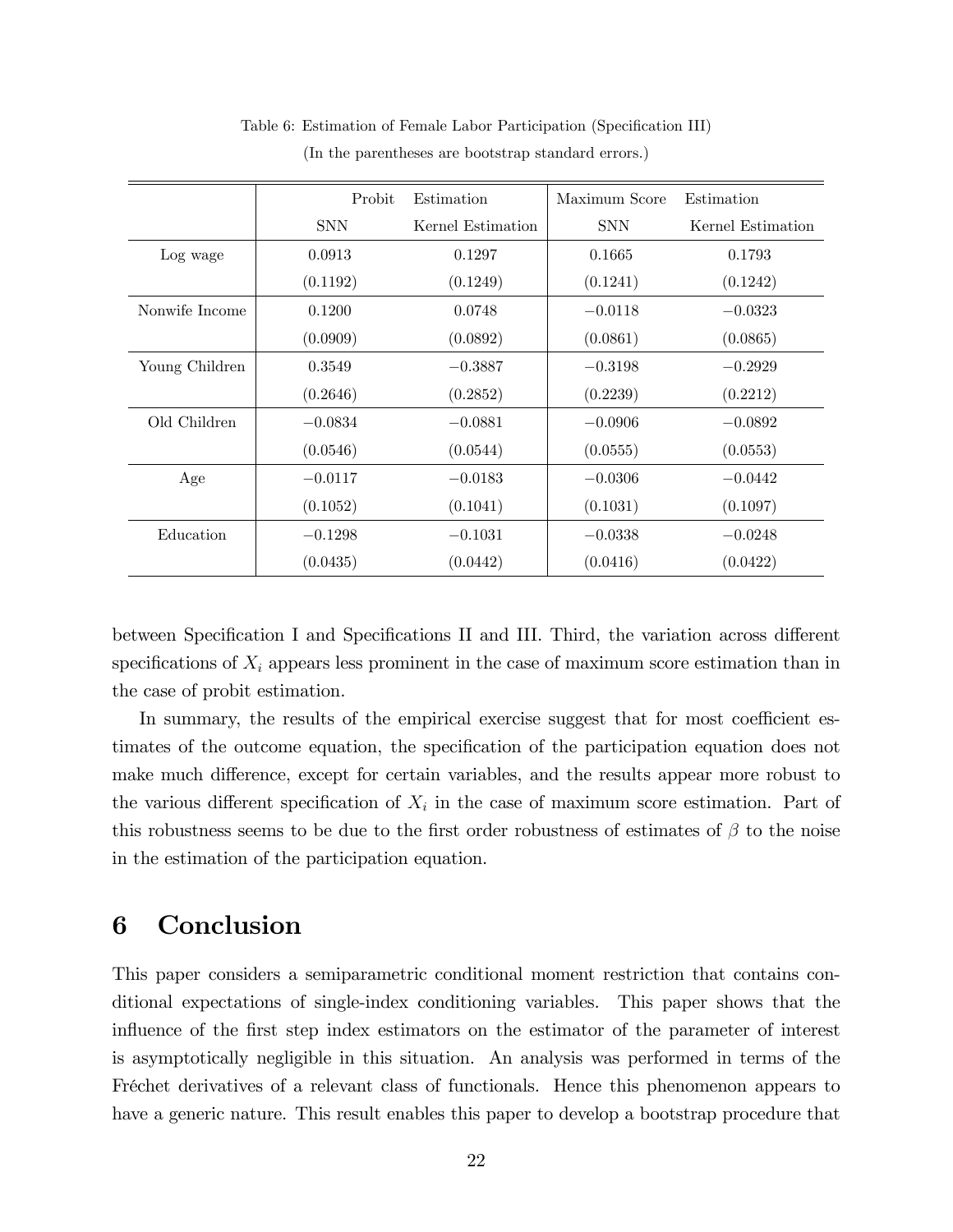is asymptotically valid in the presence of first step single-index estimators following cube root asymptotics. The simulation studies confirm that the method performs reasonably well.

As mentioned in the main text, it is expected that the results of this paper extend to the case of the single-index  $\lambda_i(x)$  being a nonparametric function This situation often arises in the literature of program evaluations where the single-index component corresponds to a propensity score. It also appears that the result extends to the case of weakly dependent observations. However, the extension may be more than an obvious corollary from the result of this paper, because this paper heavily draws on the empirical process theory that applies to the i.i.d. observations.

## 7 Appendix

#### 7.1 Continuity of Linear Functionals of Conditional Expectations

Conditional expectations that involve unknown parameters in the conditioning variable frequently arise in semiparametric models. Continuity of conditional expectations with respect to such parameters plays a central role in the asymptotic analysis. In this section, we provide a generic, primitive condition that yields such continuity. Let  $X \in \mathbb{R}^{d_X}$  be a random vector with support  $S_X$  and let  $\Lambda$  be a class of **R**-valued functions on  $\mathbb{R}^{d_X}$  with a generic element denoted by  $\lambda$ .

Fix  $\lambda_0 \in \Lambda$  and let  $f_{\lambda}(y|\bar{\lambda}_1, \bar{\lambda}_2)$  denote the conditional density function of a random vector  $Y \in \mathbf{R}^{d_Y}$  given  $(\lambda_0(X), \lambda(X)) = (\bar{\lambda}_1, \bar{\lambda}_2)$  with respect to a  $\sigma$ -finite measure, say,  $w_{\lambda}(\cdot|\bar{\lambda}_1,\bar{\lambda}_2)$ . Note that we do not assume that Y is continuous as we do not require that  $w_{\lambda}(\cdot|\bar{\lambda}_1,\bar{\lambda}_2)$  is the Lebesgue measure. Let  $\mathcal{S}_Y$  be the support of Y and let  $\mathcal{S}_{\lambda}$  be that of  $(\lambda_0(X), \lambda(X))$ . We define  $||\cdot||$  to be the Euclidean norm in  $\mathbb{R}^J$  and  $||\cdot||_{\infty}$  to be the sup norm:  $||f||_{\infty} = \sup_{x \in S_X} |f(x)|$ .

**Definition A**: (i)  $\mathcal{P}_Y \equiv \{f_\lambda(y|\cdot, \cdot) : (\lambda, y) \in \Lambda \times \mathcal{S}_Y\}$  is regular for  $\tilde{\varphi}: \mathbf{R}^{d_Y} \to \mathbf{R}^J$ , if for each  $\lambda \in \Lambda$  and  $(\bar{\lambda}_1, \bar{\lambda}_2) \in S_{\lambda}$ ,

$$
\sup_{\left(\tilde{\lambda}_1,\tilde{\lambda}_2\right)\in\mathcal{S}_{\lambda}:|\bar{\lambda}_1-\tilde{\lambda}_1|+|\bar{\lambda}_2-\tilde{\lambda}_2|\leq\delta} \left|f_{\lambda}(y|\bar{\lambda}_1,\bar{\lambda}_2)-f_{\lambda}(y|\tilde{\lambda}_1,\tilde{\lambda}_2)\right| < C_{\lambda}(y|\bar{\lambda}_1,\bar{\lambda}_2)\delta, \ \delta \in [0,\infty) \tag{8}
$$

where  $C_{\lambda}(\cdot|\bar{\lambda}_1,\bar{\lambda}_2):\mathcal{S}_Y\to\mathbf{R}$  is such that for some  $C>0$  that does not depend on  $\lambda$ ,

$$
\sup_{(\bar{\lambda}_1,\bar{\lambda}_2)\in \mathcal{S}_{\lambda}}\int ||\tilde{\varphi}(y)||C_{\lambda}(y|\bar{\lambda}_1,\bar{\lambda}_2)w_{\lambda}(dy|\bar{\lambda}_1,\bar{\lambda}_2)
$$

(ii) When  $P_Y$  is regular for an identity map, we say simply that it is *regular*.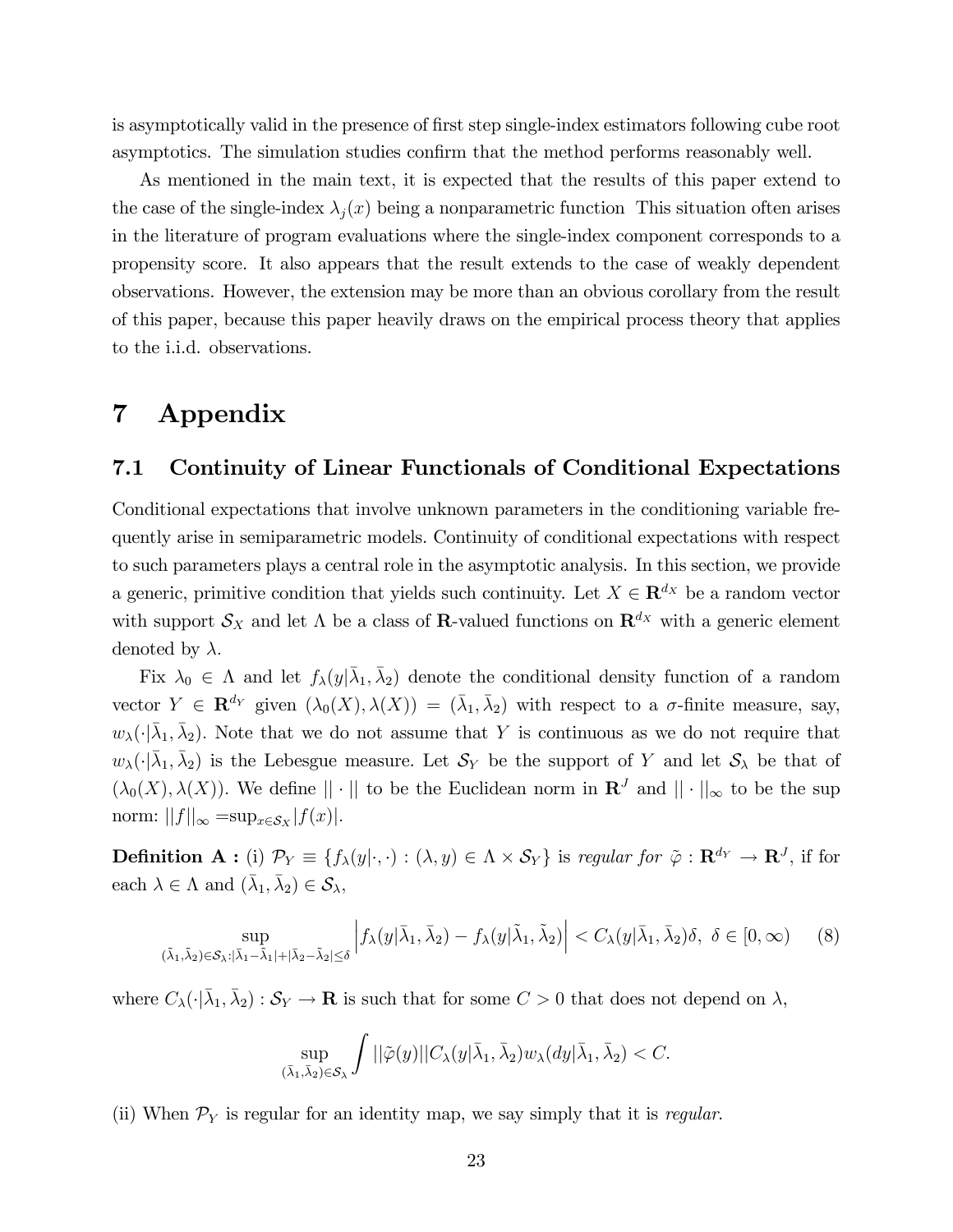The regularity condition is a type of an equicontinuity condition for functions  $f_{\lambda}(y|\cdot,\cdot),$  $(y, \lambda) \in S_Y \times \Lambda$ . Roughly speaking a set of conditional densities are regular when the response of a conditional density function to a small perturbation in the conditioning variable is small uniformly over  $\lambda \in \Lambda$ . The condition does not require that the conditional density function be continuous in the parameter  $\lambda \in \Lambda$ , which is cumbersome to check in many situations. (Note that the perturbation on the right-hand side of  $(8)$  is concerned with a "fixed" function  $f_{\lambda}(y|\cdot,\cdot)$ , not across different density functions with different  $\lambda$ 's.)

When  $f_{\lambda}(y|\bar{\lambda}_1,\bar{\lambda}_2)$  is continuously differentiable in  $(\bar{\lambda}_1,\bar{\lambda}_2)$  with a derivative that is bounded uniformly over  $\lambda \in \Lambda$  and  $\tilde{\varphi}(Y)$  has a bounded support,  $\mathcal{P}_Y$  is regular for  $\tilde{\varphi}$ . Alternatively suppose that there exists  $C > 0$  such that for each  $\lambda \in \Lambda$  and  $(\bar{\lambda}_1, \bar{\lambda}_2) \in \mathcal{S}_{\lambda}$ ,

$$
\sup_{(\tilde{\lambda}_1,\tilde{\lambda}_2)\in \mathcal{S}_{\lambda}: |\tilde{\lambda}_1-\tilde{\lambda}_1|+|\tilde{\lambda}_2-\tilde{\lambda}_2|\leq \delta}\left|\frac{f_{\lambda}(y|\tilde{\lambda}_1,\tilde{\lambda}_2)}{f_{\lambda}(y|\bar{\lambda}_1,\bar{\lambda}_2)}-1\right|\leq C\delta,
$$

and  $\mathbf{E}[||\tilde{\varphi}(Y)|||X] < C$ . Then  $\mathcal{P}_Y$  is regular for  $\tilde{\varphi}$ . The regularity condition for  $\mathcal{P}_Y$  yields the following Lemma A1 as an important consequence.

**Lemma A1 :** Suppose that  $\mathcal{P}_Y$  is regular for  $\tilde{\varphi}$  an envelope of  $\Phi$  and  $\Phi$  is a class of  $\mathbf{R}^{J}\text{-valued functions on }\mathbf{R}^{d_Y}$ . Then, for each  $\lambda \in \Lambda$ ,  $\varphi \in \Phi$ , and  $x \in \mathcal{S}_X$ ,

$$
||\mu_{\varphi}(x;\lambda_{0},\lambda) - \mu_{\varphi}(x;\lambda)|| \leq C|\lambda(x) - \lambda_{0}(x)|, and
$$
  

$$
||\mu_{\varphi}(x;\lambda_{0},\lambda) - \mu_{\varphi}(x;\lambda_{0})|| \leq C|\lambda(x) - \lambda_{0}(x)|,
$$

where

$$
\mu_{\varphi}(x;\lambda) = \mathbf{E}[\varphi(Y)|\lambda(X) = \lambda(x)] \text{ and}
$$

$$
\mu_{\varphi}(x;\lambda_0,\lambda) = \mathbf{E}[\varphi(Y)|(\lambda_0(X),\lambda(X)) = (\lambda_0(x),\lambda(x))]
$$

and C does not depend on  $\lambda, \lambda_0, x,$  or  $\varphi$ .

Lemma A1 shows that the conditional expectations are continuous in the parameter  $\lambda$  in the conditioning variable. This result is similar to Lemma A2(ii) of Song (2008). (See also Lemma A5 of Song (2009).)

We introduce an additional random vector  $Z \in \mathbb{R}^{d_Z}$  with a support  $\mathcal{S}_Z$ . Let  $\Psi$  be a class of  $\mathbf{R}^J$ -valued functions on  $\mathbf{R}^{d_Z}$  with a generic element denoted by  $\psi$  and its envelope by  $\tilde{\psi}$ . As before, we fix  $\lambda_0 \in \Lambda$ , let  $h_\lambda(z|\bar{\lambda}_1, \bar{\lambda}_2)$  denote the conditional density function of Z given  $(\lambda_0(X), \lambda(X)) = (\bar{\lambda}_1, \bar{\lambda}_2)$  with respect to a  $\sigma$ -finite measure, and define  $\mathcal{P}_Z \equiv \{h_\lambda(z|\cdot, \cdot):$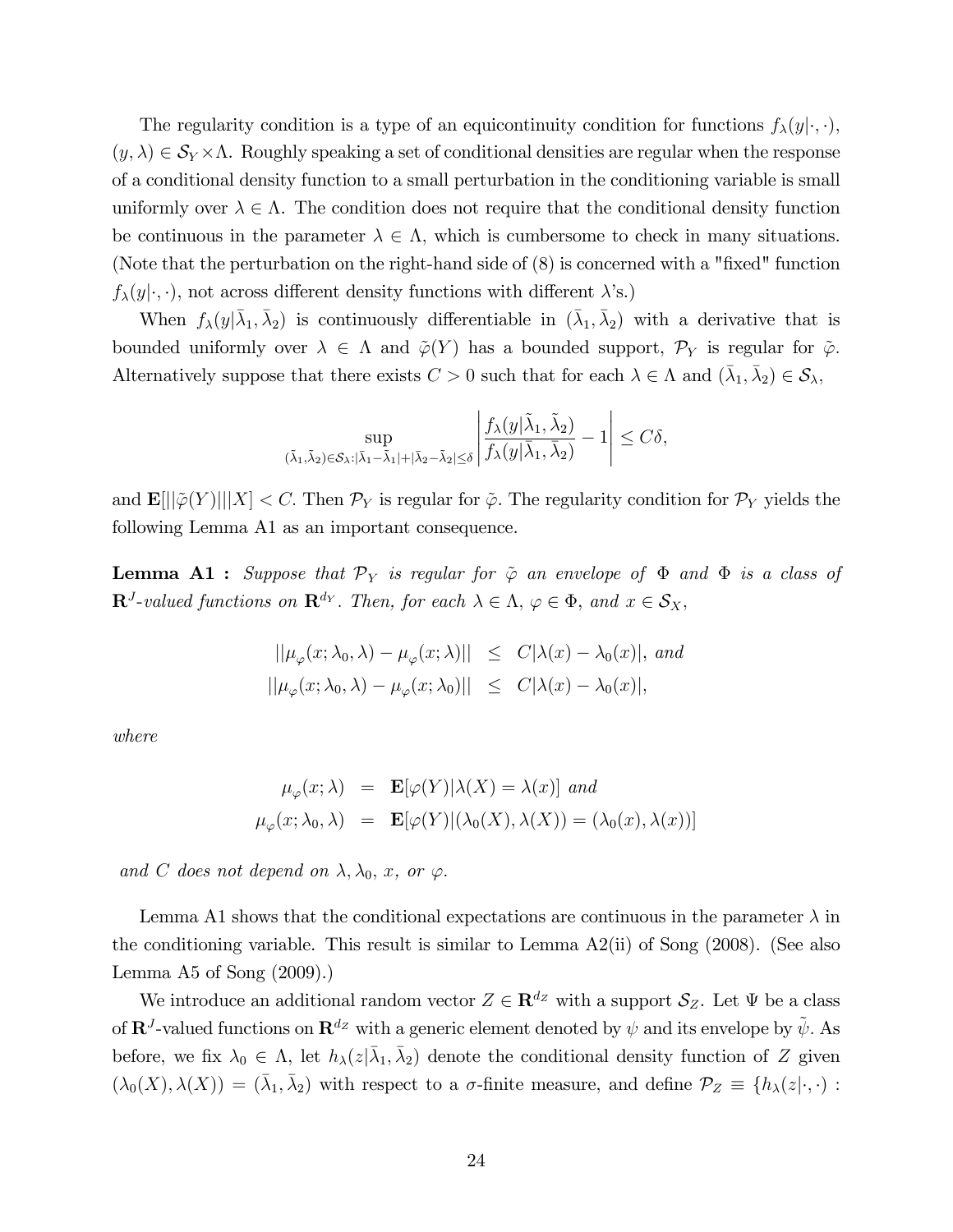$(\lambda, z) \in \Lambda \times \mathcal{S}_Z$ . Suppose that the parameter of interest takes the form of

$$
\Gamma_{\varphi,\psi}(\lambda) = \mathbf{E}\left[\mu_{\varphi}(X;\lambda)^{\top}\psi(Z)\right].
$$

We would like to analyze continuity of  $\Gamma_{\varphi,\psi}(\lambda)$  in  $\lambda \in \Lambda$ . When  $\mathcal{P}_Y$  and  $\mathcal{P}_Z$  are regular, we obtain the following result.

**Lemma A2 :** Suppose that  $\mathcal{P}_Y$  is regular for  $\tilde{\varphi}$  and  $\mathcal{P}_Z$  is regular for  $\tilde{\psi}$ . Then, there exists  $C > 0$  such that for each  $\lambda$  in  $\Lambda$ ,

$$
\sup_{(\varphi,\psi)\in\Phi\times\Psi}|\Gamma_{\varphi,\psi}(\lambda)-\Gamma_{\varphi,\psi}(\lambda_0)|\leq C||\lambda-\lambda_0||_{\infty}^2.
$$

Therefore, the first order Fréchet derivative of  $\Gamma_{\varphi,\psi}(\lambda)$  at  $\lambda_0 \in \Lambda$  is equal to zero.

Lemma A2 says that the functional  $\Gamma_{\varphi,\psi}(\lambda)$  is not sensitive to the first order perturbation of  $\lambda$  around  $\lambda_0$ . In view of Newey (1994), Lemma A2 suggests that in general, there is no estimation effect of  $\hat{\lambda}$  on the asymptotic variance of the estimator  $\hat{\Gamma}_{\varphi,\psi}(\hat{\lambda}) =$ 1  $\frac{1}{n} \sum_{i=1}^n \hat{\mu}_{\varphi}(X_i; \hat{\lambda})^{\top} \psi(Z_i)$ , where  $\hat{\mu}_{\varphi}(X_i; \lambda)$  denotes a nonparametric estimator of  $\mu_{\varphi}(X_i; \lambda)$ .

**Proof of Lemma A1:** We proceed in a similar manner as in the proof of Lemma A5 of Song (2009). We show only the first statement because the proof is almost the same for the second statement.

Choose  $x \in S_X$  and  $\lambda_1 \in \Lambda$  and let  $\delta \equiv |\bar{\lambda}_1 - \bar{\lambda}_0|$ , where  $\bar{\lambda}_0 \equiv \lambda_0(x)$  and  $\bar{\lambda}_1 \equiv \lambda_1(x)$ . We write  $\mu_{\varphi}(\bar{\lambda}_1, \bar{\lambda}_0) = \mu_{\varphi}(x; \lambda_1, \lambda_0)$  and  $\mu_{\varphi}(\bar{\lambda}_0) = \mu_{\varphi}(x; \lambda_0)$ . Let  $P_{0,\varphi}$  be the conditional distribution of  $(\varphi(Y), X)$  given  $\lambda_0(X) = \overline{\lambda}_0$  and let  $\mathbf{E}_{0,\varphi}$  denote the expectation under  $P_{0,\varphi}$ . Let  $A_j \equiv 1\{|\lambda_j(X) - \bar{\lambda}_j| \leq 3\delta\}, \ j = 0, 1$ . Note that  $\mathbf{E}_{0,\varphi}[A_0] = 1$  and  $\mathbf{E}_{0,\varphi}[A_1] = 1$ . Let  $\tilde{\mu}_{\varphi}(\bar{\lambda}_j, \bar{\lambda}_0) \equiv \mathbf{E}_{0,\varphi}\left[\varphi(Y)A_j\right] / \mathbf{E}_{0,\varphi}[A_j] = \mathbf{E}_{0,\varphi}\left[\varphi(Y)A_j\right], j = 0, 1.$  Then,

$$
\|\mu_{\varphi}(\bar{\lambda}_{1},\bar{\lambda}_{0})-\mu_{\varphi}(\bar{\lambda}_{0})\| \leq \|\mu_{\varphi}(\bar{\lambda}_{1},\bar{\lambda}_{0})-\tilde{\mu}_{\varphi}(\bar{\lambda}_{1},\bar{\lambda}_{0})\| + \|\tilde{\mu}_{\varphi}(\bar{\lambda}_{1},\bar{\lambda}_{0})-\mu_{\varphi}(\bar{\lambda}_{0})\|
$$
  
= (I) + (II), say.

Let us turn to  $(I)$ . By the definition of conditional expectation,

$$
\tilde{\mu}_{\varphi}(\bar{\lambda}_1, \bar{\lambda}_0) = \int_{\bar{\lambda}_1 - 3\delta}^{\bar{\lambda}_1 + 3\delta} \mu_{\varphi}(\bar{\lambda}, \bar{\lambda}_0) dF_{\lambda_1}(\bar{\lambda}|\bar{\lambda}_0),
$$

where  $F_{\lambda_1}(\cdot|\bar{\lambda}_0)$  is the conditional CDF of  $\lambda_1(X_i)$  given  $\lambda_0(X_i) = \bar{\lambda}_0$ . Note that

$$
\left\|\mu_\varphi(\bar{\lambda}_1,\bar{\lambda}_0)-\tilde{\mu}_\varphi(\bar{\lambda}_1,\bar{\lambda}_0)\right\|\leq \sup_{v\in[-3\delta,3\delta]:(\bar{\lambda}_1+v,\bar{\lambda}_0)\in \mathcal{S}_{\lambda_1}}\left\|\mu_\varphi(\bar{\lambda}_1+v,\bar{\lambda}_0)-\mu_\varphi(\bar{\lambda}_1,\bar{\lambda}_0)\right\|
$$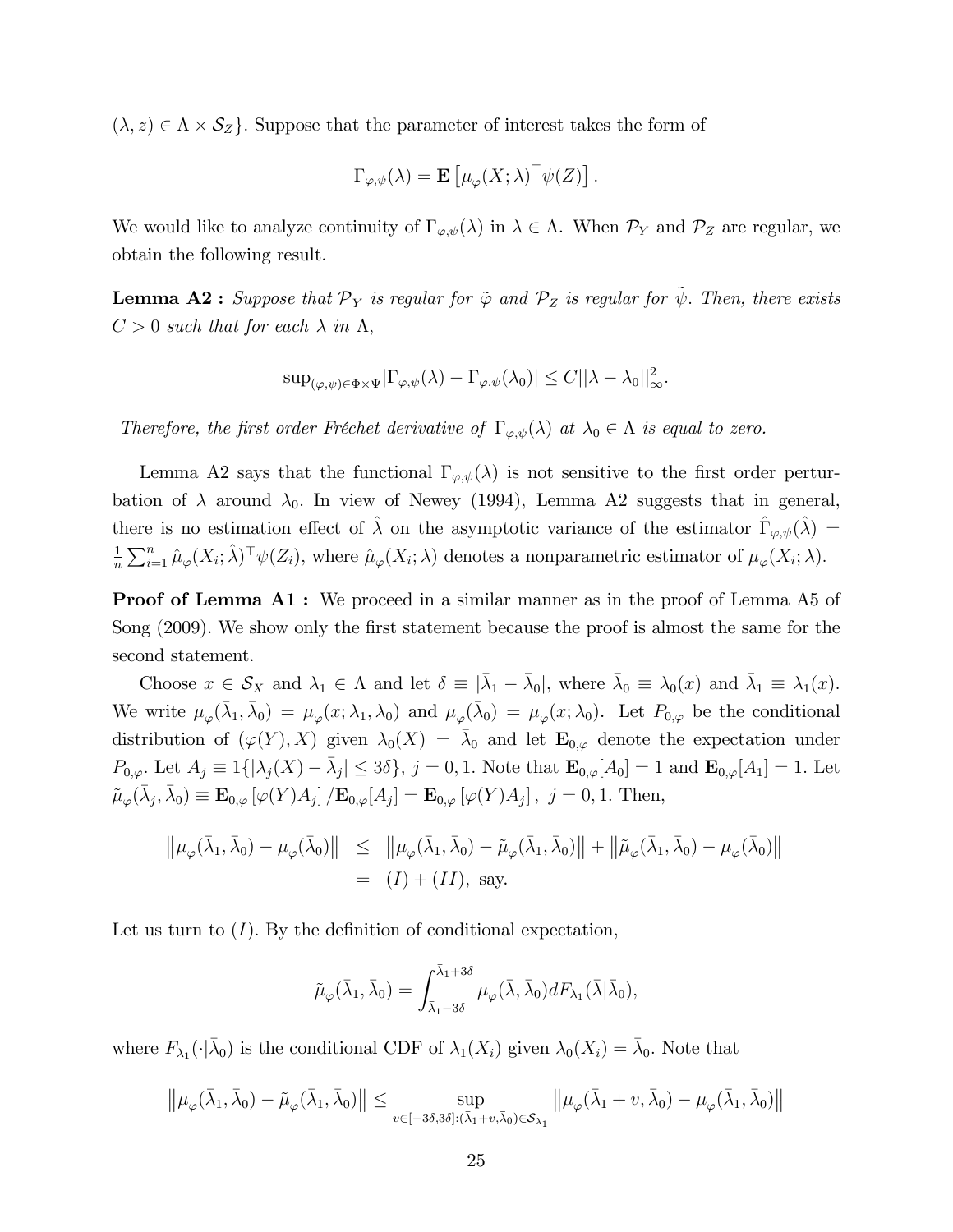because  $\int_{\bar{\lambda}_1-3\delta}^{\bar{\lambda}_1+3\delta}$  $\sum_{\bar{\lambda}_1-\bar{3}\delta}^{\lambda_1+\bar{3}\delta} dF_{\lambda_1}(\bar{\lambda}|\bar{\lambda}_0) = \mathbf{E}_{0,\varphi}[A_1] = 1.$  The last term above is bounded by

$$
\sup_{v \in [-3\delta,3\delta]: (\bar{\lambda}_1+v,\bar{\lambda}_0) \in \mathcal{S}_{\lambda_1}} \int_{\mathcal{S}_Y} ||\tilde{\varphi}(y)|| \left| f_{\lambda_1}(y|\bar{\lambda}_1+v,\bar{\lambda}_0) - f_{\lambda_1}(y|\bar{\lambda}_1,\bar{\lambda}_0) \right| w_{\lambda_1}(dy|\bar{\lambda}_1,\bar{\lambda}_0)
$$
  

$$
\leq \delta \int_{\mathcal{S}_Y} ||\tilde{\varphi}(y)||C_{\lambda_1}(y|\bar{\lambda}_1,\bar{\lambda}_0) w_{\lambda_1}(dy|\bar{\lambda}_1,\bar{\lambda}_0) \leq C\delta.
$$

Let us turn to  $(II)$  which we write as

$$
||\mathbf{E}_{0,\varphi}[\varphi(Y)A_1]-\mathbf{E}_{0,\varphi}[\varphi(Y)]||=||\mathbf{E}_{0,\varphi}[VA_1]||,
$$

where  $V \equiv \varphi(Y) - \mathbf{E}_{0,\varphi}[\varphi(Y)]$  because  $\mathbf{E}_{0,\varphi}[A_1] = 1$ . The term  $(II)$  is equal to

$$
\left\| \int_{\bar{\lambda}_1 - 3\delta}^{\bar{\lambda}_1 + 3\delta} \mathbf{E} \left[ VA_1 | \lambda_1(X) = \bar{\lambda}, \lambda_0(X) = \bar{\lambda}_0 \right] dF_{\lambda_1}(\bar{\lambda} | \bar{\lambda}_0) \right\|
$$
  
= 
$$
\left\| \int_{\bar{\lambda}_1 - 3\delta}^{\bar{\lambda}_1 + 3\delta} \mathbf{E} \left[ V | \lambda_1(X) = \bar{\lambda}, \lambda_0(X) = \bar{\lambda}_0 \right] dF_{\lambda_1}(\bar{\lambda} | \bar{\lambda}_0) \right\|
$$

which is bounded by  $C\delta$ , similarly as before. This implies that  $(II) \leq C\delta$ .

**Proof of Lemma A2**: Let  $\mu_{\varphi,\lambda}(x) = \mu_{\varphi}(x;\lambda)$  and  $\mu_{\varphi,0}(x) = \mu_{\varphi}(x;\lambda_0)$ . Similarly define  $\mu_{\psi,\lambda}(x) = \mu_{\psi}(x;\lambda)$  and  $\mu_{\psi,0}(x) = \mu_{\psi}(x;\lambda_0)$ , where  $\mu_{\psi}(x;\lambda) = \mathbf{E}[\psi(Z)|\lambda(X) = \lambda(x)]$ . First write

$$
\mathbf{E}\left[\psi(Z)^{\top}\left\{\mu_{\varphi,\lambda}(X) - \mu_{\varphi,0}(X)\right\}\right] = \mathbf{E}\left[\mathbf{E}\left[\psi(Z)|\lambda(X),\lambda_{0}(X)\right]^{\top}\left\{\mu_{\varphi,\lambda}(X) - \mu_{\varphi,0}(X)\right\}\right]
$$
\n
$$
= \mathbf{E}\left[\left(\mathbf{E}\left[\psi(Z)|\lambda(X),\lambda_{0}(X)\right] - \mu_{\psi,0}(X)\right)^{\top}\left(\mu_{\varphi,\lambda}(X) - \mathbf{E}\left[\varphi(Y)|\lambda(X),\lambda_{0}(X)\right]\right)\right]
$$
\n
$$
+ \mathbf{E}\left[\left(\mathbf{E}\left[\psi(Z)|\lambda(X),\lambda_{0}(X)\right] - \mu_{\psi,0}(X)\right)^{\top}\left(\mathbf{E}\left[\varphi(Y)|\lambda(X),\lambda_{0}(X)\right] - \mu_{\varphi,0}(X)\right)\right]
$$
\n
$$
+ \mathbf{E}\left[\mu_{\psi,0}(X)^{\top}\left\{\mu_{\varphi,\lambda}(X) - \mu_{\varphi,0}(X)\right\}\right]
$$
\n
$$
= \mathbf{E}\left[\mu_{\psi,0}(X)^{\top}\left\{\mu_{\varphi,\lambda}(X) - \mu_{\varphi,0}(X)\right\}\right] + O(||\lambda - \lambda_{0}||^{2}_{\infty})
$$

by applying Lemma A1 to the first two expectations on the right-hand side of the first equality. The last expectation is equal to

$$
\mathbf{E} \left[ \mu_{\psi,0}(X)^\top \left\{ \mu_{\varphi,\lambda}(X) - \mathbf{E} \left[ \varphi(Y) | \lambda(X), \lambda_0(X) \right] \right\} \right] \n+ \mathbf{E} \left[ \mu_{\psi,0}(X)^\top \left\{ \mathbf{E} \left[ \varphi(Y) | \lambda(X), \lambda_0(X) \right] - \mu_{\varphi,0}(X) \right\} \right] \n= \mathbf{E} \left[ \mu_{\psi,0}(X)^\top \left\{ \mu_{\varphi,\lambda}(X) - \mathbf{E} \left[ \varphi(Y) | \lambda(X), \lambda_0(X) \right] \right\} \right] \n= \mathbf{E} \left[ \left\{ \mu_{\psi,0}(X) - \mu_{\psi,\lambda}(X) \right\}^\top \left\{ \mu_{\varphi,\lambda}(X) - \mathbf{E} \left[ \varphi(Y) | \lambda(X), \lambda_0(X) \right] \right\} \right].
$$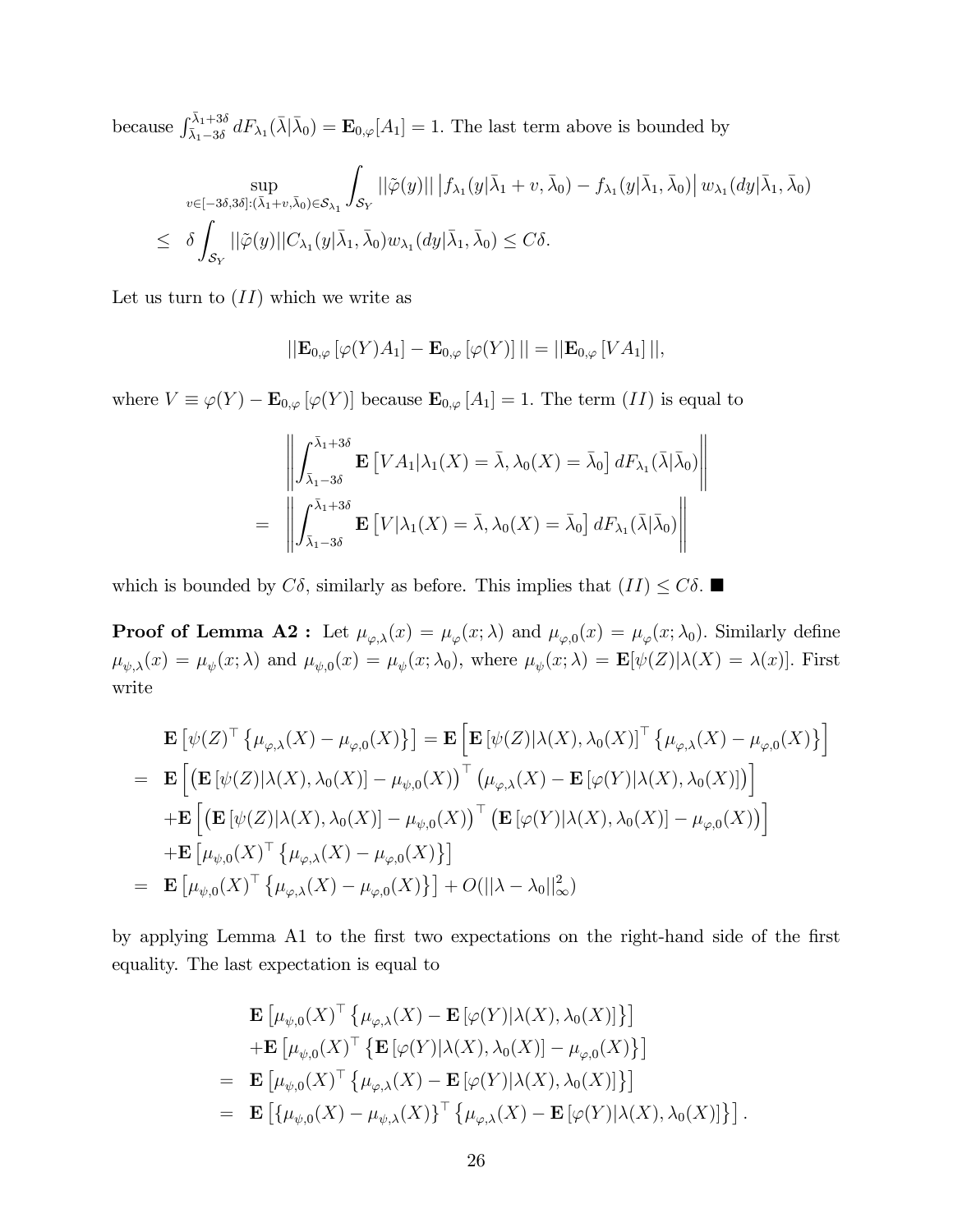Applying Lemma A1 again, the last expectation is equal to  $O(||\lambda - \lambda_0||^2_{\infty})$ . Hence we conclude that

$$
\mathbf{E}\left[\psi(Z)^{\top}\left\{\mu_{\varphi,\lambda}(X) - \mu_{\varphi,0}(X)\right\}\right] = O(||\lambda - \lambda_0||_{\infty}^2),
$$

affirming the claim that the Fréchet derivative is equal to zero.  $\blacksquare$ 

#### 7.2 Assumptions on Regularity of Conditional Densities

We collect the conditions for Theorem 1 that have a technical character. Let  $S_{i,j}$  be the j-th entry of  $S_i$ , where  $S_i = \rho_\mu(V_i, \mu_i; \beta_0)$  and let  $u_{i,j} = F_j(\lambda_j(X_i))$ , where  $F_j$  denotes the CDF of  $\lambda_j (X_i)$ . Define  $Z_{i,j} = (S_{i,j}, W_{1,i}, u_{i,J+1})$  if  $u_{i,J+1} \neq u_{i,j}$  and  $Z_{i,j} = (S_{i,j}, W_{1,i})$  if  $u_{i,J+1} = u_{i,j}$ . We set  $\tilde{\psi}$  to be such that  $\tilde{\psi}(Z_{i,j}) = |S_{i,j}|$ . Define  $f_{\theta,j}(y|u_0, u_1)$  to be the conditional density of  $Y_{i,j}$  given  $(u_{i,j}, u_{\theta,i,j}) = (u_0, u_1)$  with respect to a  $\sigma$ -finite measure, where  $u_{\theta,i,j} = F_{\theta,j}(\lambda_j(X_i;\theta))$  and  $F_{\theta,j}$  is the CDF of  $\lambda_j(X_i;\theta)$ . Similarly define  $h_{\theta,j}(z|u_0,u_1)$  to be the conditional density of  $Z_{i,j}$  given  $(u_{i,j}, u_{\theta,i,j}) = (u_0, u_1)$  with respect to a  $\sigma$ -finite measure. Let  $\mathcal{S}_{Y,j}$  and  $\mathcal{S}_{Z,j}$  be the supports of  $Y_{i,j}$  and  $Z_{i,j}$ ,

$$
\mathcal{P}_{Y,j}(\delta) \equiv \{f_{\theta,j}(y|\cdot,\cdot) : (\theta, y) \in \Theta(\delta) \times \mathcal{S}_{Y,j}\} \text{ and}
$$
  

$$
\mathcal{P}_{Z,j}(\delta) \equiv \{h_{\theta,j}(z|\cdot,\cdot) : (\theta, z) \in \Theta(\delta) \times \mathcal{S}_{Z,j}\}.
$$

**Assumption A :** For each  $j = 1, \dots, J + 1$ , there exist  $\delta_j > 0$  and  $C_j > 0$  such that (i) for each  $j = 1, \dots, J + 1$ ,

$$
|F_{\theta_1,j}(\lambda_j(x;\theta_1)) - F_{\theta_2,j}(\lambda_j(x;\theta_2))| \le C_j ||\theta_1 - \theta_2||, \text{ for all } \theta_1, \theta_2 \in \Theta(\delta_j),
$$

(ii) for each  $j = 1, \dots, J$ ,  $\mathcal{P}_{Y,j}(\delta_j)$  is regular and  $\mathcal{P}_{Z,j}(\delta_j)$  is regular for  $\tilde{\psi}$ , and (iii) for each  $j = 1, \dots, J$ , (a)  $\sup_{u \in [0,1]} \mathbf{E}[|Y_{i,j}| | u_{i,j} = u] < \infty$ , and (b)  $\mathbf{E}[Y_{i,j} | u_{i,j} = \cdot]$  is twice continuously differentiable with bounded derivatives.

Assumption A(i) is a regularity condition for the index function  $\lambda_i(\cdot; \theta)$ . Some sufficient conditions for the regularity of  $\mathcal{P}_{Y,j}(\delta_j)$  were discussed after Lemma A1. The regularity of  $\mathcal{P}_{Z,j}(\delta_j)$  in Assumption A(ii) can be replaced by a lower level sufficient condition in more specific contexts. Note that in the case of the sample selection model in Example 1,  $J = 2$ ,  $u_{i,1} = u_{i,2} = u_{i,3}$ , and in the case of the model with the single-index instrument in Example  $2, J = 1, u_{i,1} = u_{i,2}$ . In both cases,  $S_i$  is a constant vector of  $-1$ 's. Hence  $\mathcal{P}_{Z,j}(\delta_j)$  becomes regular, for instance, if the conditional density function of  $W_{1,i}$  given  $(u_{i,1}, u_{\theta,i,1}) = (u_0, u_1)$ is continuously differentiable in  $(u_0, u_1)$  with a derivative uniformly bounded over  $\theta \in \Theta(\delta_j)$ and  $W_{1,i}$  has a bounded support.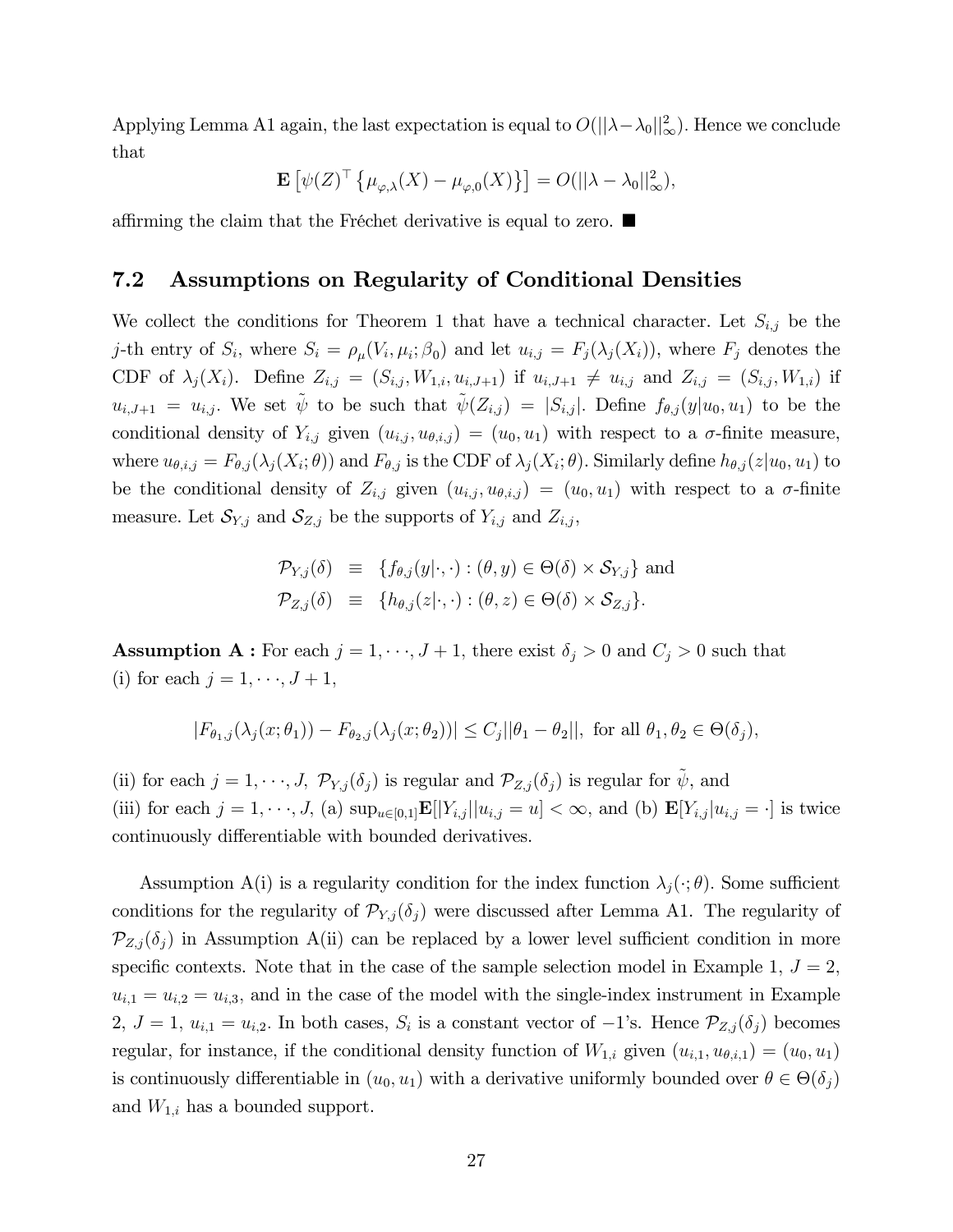#### 7.3 Proofs of the Main Results

Throughout the proofs, the notation  $C$  denotes a positive constant that may assume different values in different contexts. Let  $L_p(P)$ ,  $p \geq 1$ , be the space of  $L_p$ -bounded functions:  $||f||_p := \{ \int |f(x)|^p P(dx) \}^{1/p} < \infty$ , and for a space of functions  $\mathcal{F} \subset L_p(P)$  for  $p \geq 1$ , let  $N_{\parallel}(\varepsilon, \mathcal{F}, ||\cdot||_p)$ , the bracketing number of  $\mathcal F$  with respect to the norm  $||\cdot||_p$ , to be the smallest number r such that there exist  $f_1, \dots, f_r$  and  $\Delta_1, \dots, \Delta_r \in L_p(P)$  such that  $||\Delta_i||_p < \varepsilon$  and for all  $f \in \mathcal{F}$ , there exists  $i \leq r$  with  $||f_i - f||_p < \Delta_i/2$ . Similarly, we define  $N_{\parallel}(\varepsilon, \mathcal{F}, || \cdot ||_{\infty})$ to be the bracketing number of  $\mathcal F$  with respect to the sup norm  $||\cdot||_{\infty}$ . For any norm  $||\cdot||$ which is equal to  $\|\cdot\|_p$  or  $\|\cdot\|_{\infty}$ , we define  $N(\varepsilon, \mathcal{F}, \|\cdot\|)$  to be the covering number of  $\mathcal{F},$ i.e. the smallest number of  $\varepsilon$ -balls that cover  $\mathcal{F}$ .

**Proof of Theorem 1 :** Write  $\mu(x) = \mu(x; \lambda_0)$  and  $\hat{\mu}(x) = \hat{\mu}(x; \hat{\lambda})$  and as in Section 7.2, introduce notations  $u_{i,j} = F_j(\lambda_j(X_i))$  and  $u_{\theta,i,j} = F_{\theta,j}(\lambda_j(X_i;\theta))$ . Put briefly,  $\hat{1}_{il} = 1\{\hat{W}_i \leq \theta_j(X_i;\theta)\}$  $\hat{W}_l$  and  $1_{il} = 1\{W_i \leq W_l\}$  and

$$
\rho_i(\beta) = \rho(V_i, \mu_i; \beta), \ \rho_{\mu,i}(\beta) = \rho_\mu(V_i, \mu_i; \beta),
$$
  

$$
\hat{\rho}_i(\beta) = \rho(V_i, \hat{\mu}_i; \beta), \text{ and } \hat{\rho}_{\beta,i}(\beta) = \rho_\beta(V_i, \hat{\mu}_i; \beta).
$$

We first show the consistency of  $\hat{\beta}$ . Let  $Q(\beta) = \int {\{\mathbf{E} [\rho_i(\beta) 1\{W_i \leq w\} D_i]\}}^2 dF_{W,D=1}(w)$ ,

$$
\hat{Q}(\beta) = \frac{1}{n} \sum_{l=1}^{n} D_l \left\{ \frac{1}{n} \sum_{i=1}^{n} D_i \hat{\rho}_i(\beta) \hat{1}_{il} \right\}^2
$$
 and  

$$
\tilde{Q}(\beta) = \frac{1}{n} \sum_{l=1}^{n} D_l \left\{ \frac{1}{n} \sum_{i=1}^{n} D_i \rho_i(\beta) 1_{il} \right\}^2,
$$

where  $F_{W,D=1}(w) = P\{W_i \leq w, D_i = 1\}$ . Let  $F_{n,\theta,j}(\bar{\lambda}) = \frac{1}{n} \sum_{i=1}^n 1\{\lambda_j(X_i;\theta) \leq \bar{\lambda}\}\$ and  $F_{\theta,j}(\bar{\lambda}) = P\{\lambda_j(X_i; \theta) \leq \bar{\lambda}\}\$ , and let  $\hat{g}_j(u) = \sum_{i=1}^n Y_{ji}D_iK_h(\hat{u}_{i,j} - u)/\{\sum_{i=1}^n D_iK_h(\hat{u}_{i,j} - u)\}\$ and

$$
g_j(u) = \mathbf{E}[Y_{i,j}|u_{i,j} = u, D_i = 1],
$$

Note that  $\|\hat{\mu} - \mu\|_{\infty} \equiv \sup_{x \in \mathbf{R}^{d_X}} \|\hat{\mu}(x) - \mu(x)\|$  is bounded by the maximum over  $j =$  $1, \dots, J+1$  of

$$
\sup_{u\in[0,1]}|\hat{g}_j(u)-g_j(u)|+\sup_{x\in\mathbf{R}^d} |g_j(F_{n,\hat{\theta},j}(\lambda_j(x;\hat{\theta}))) - g_j(F_j(\lambda_j(x;\theta_0)))|.\tag{9}
$$

The first term is  $o_P(1)$  as in the proof of Lemma A4 of Song (2009) and the second term is  $O_P(||\hat{\theta} - \theta_0||)$  (e.g. see the proof of Lemma A3 of Song (2009).) Therefore,  $||\hat{\mu} - \mu||_{\infty} = o_P (1)$ .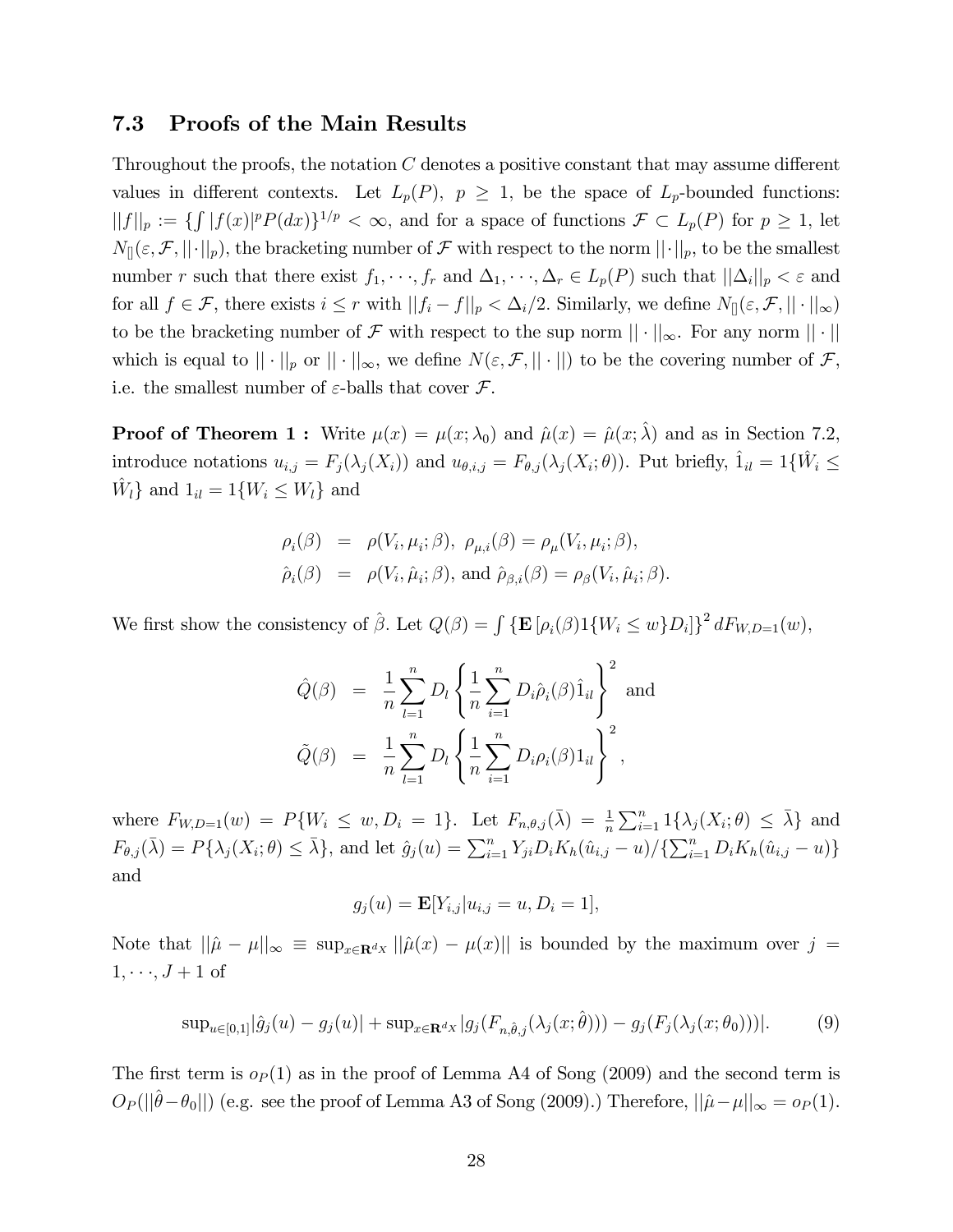Now,

$$
\sup_{\beta \in B} \left| \frac{1}{n} \sum_{i=1}^{n} D_i \left\{ \hat{\rho}_i(\beta) - \rho_i(\beta) \right\} \hat{1}_i \right| \le \frac{||\hat{\mu} - \mu||_{\infty}}{n} \sum_{i=1}^{n} \sup_{\beta \in B} ||\rho_{\mu}(V_i, \mu_i; \beta)|| \tag{10}
$$
\n
$$
+ \frac{||\hat{\mu} - \mu||_{\infty}^2}{2n} \sum_{i=1}^{n} \sup_{(\beta, \bar{\mu}) \in B \times [-M, M]} ||\rho_{\mu\mu}(V_i, \bar{\mu}; \beta)||,
$$

with probability approaching one for large M such that  $||\mu||_{\infty} < M$ . The last term is  $o_P(1)$ by Assumption 1(iv).

Note also that from large  $n$  on,

$$
\mathbf{E}\left(\sup_{\beta\in B}\left|\frac{1}{n}\sum_{i=1}^{n}D_{i}\rho_{i}(\beta)\left(\hat{1}_{il}-1_{il}\right)\right|\right) \n\leq \frac{1}{n}\sum_{i=1,i\neq l}^{n}\left\{\mathbf{E}\left[\sup_{\beta\in B}|\rho_{i}(\beta)|^{2}\right]\right\}^{1/2}\sqrt{P\{u_{l,J+1}-\Delta_{n} < u_{i,J+1} \leq u_{l,J+1}+\Delta_{n}\},
$$
\n(11)

where  $\Delta_n = \max_{1 \leq i \leq n} \sup_{\theta \in B(\theta_0, \delta_n)} ||\hat{u}_{\theta, i, J+1} - u_{i, J+1}||, \delta_n = n^{-1/3+\varepsilon}$ , with small  $\varepsilon > 0$ , and  $\hat{u}_{\theta,i,J+1} = \frac{1}{n}$  $\frac{1}{n}\sum_{j=1,j\neq i}^{n}1\{\lambda_{J+1}(X_j;\theta)\leq \lambda_{J+1}(X_i;\theta)\}\.$  Similarly as in the proof of Lemma A3 of Song (2009),  $\Delta_n = O_P(\delta_n)$ , so that the last term in (11) is  $o(1)$ . From (10) and (11),

$$
\hat{Q}(\beta) = \tilde{Q}(\beta) + o_P(1), \text{ uniformly in } \beta \in B.
$$

Since  $\rho(v, \mu(x); \beta)$  is Lipschitz in  $\beta$  with an  $L_p$ -bounded coefficient,  $p > 2$ , and B is compact, the uniform convergence of  $\tilde{Q}(\beta)$  to  $Q(\beta)$  follows by the standard procedure. Hence  $\sup_{\beta \in B} |\hat{Q}(\beta) - Q(\beta)| = o_P (1)$ . As in Domínguez and Lobato (2004), this yields the consistency of  $\hat{\beta}$ .

Now, using the Örst order condition of the extremum estimation and the mean value theorem,

$$
\sqrt{n}(\hat{\beta} - \beta_0) = G_n(\hat{\beta}, \hat{\mu}, {\{\hat{W}_l\}})^{-1} \sqrt{n} \xi_n(\hat{\beta}, \hat{\mu}, {\{\hat{W}_l\}}),
$$

where, with  $\bar{\beta}$  lying between  $\hat{\beta}$  and  $\beta_0$ ,

$$
G_n(\hat{\beta}, \hat{\mu}, \{\hat{W}_l\}) = \frac{1}{n} \sum_{l=1}^n D_l \left\{ \frac{1}{n} \sum_{i=1}^n D_i \hat{\rho}_{\beta, i}(\hat{\beta}) \hat{1}_{il} \right\} \left\{ \frac{1}{n} \sum_{i=1}^n D_i \hat{\rho}_{\beta, i}(\bar{\beta})^\top \hat{1}_{il} \right\} \text{ and}
$$
  

$$
\xi_n(\hat{\beta}, \hat{\mu}, \{\hat{W}_l\}) = \frac{1}{n} \sum_{l=1}^n D_l \left\{ \frac{1}{n} \sum_{i=1}^n D_i \hat{\rho}_{\beta, i}(\hat{\beta}) \hat{1}_{il} \right\} \left\{ \frac{1}{n} \sum_{i=1}^n D_i \hat{\rho}_i(\beta_0) \hat{1}_{il} \right\}.
$$

Using consistency of  $\hat{\beta}$  and following similar steps in (10) and (11), we can show that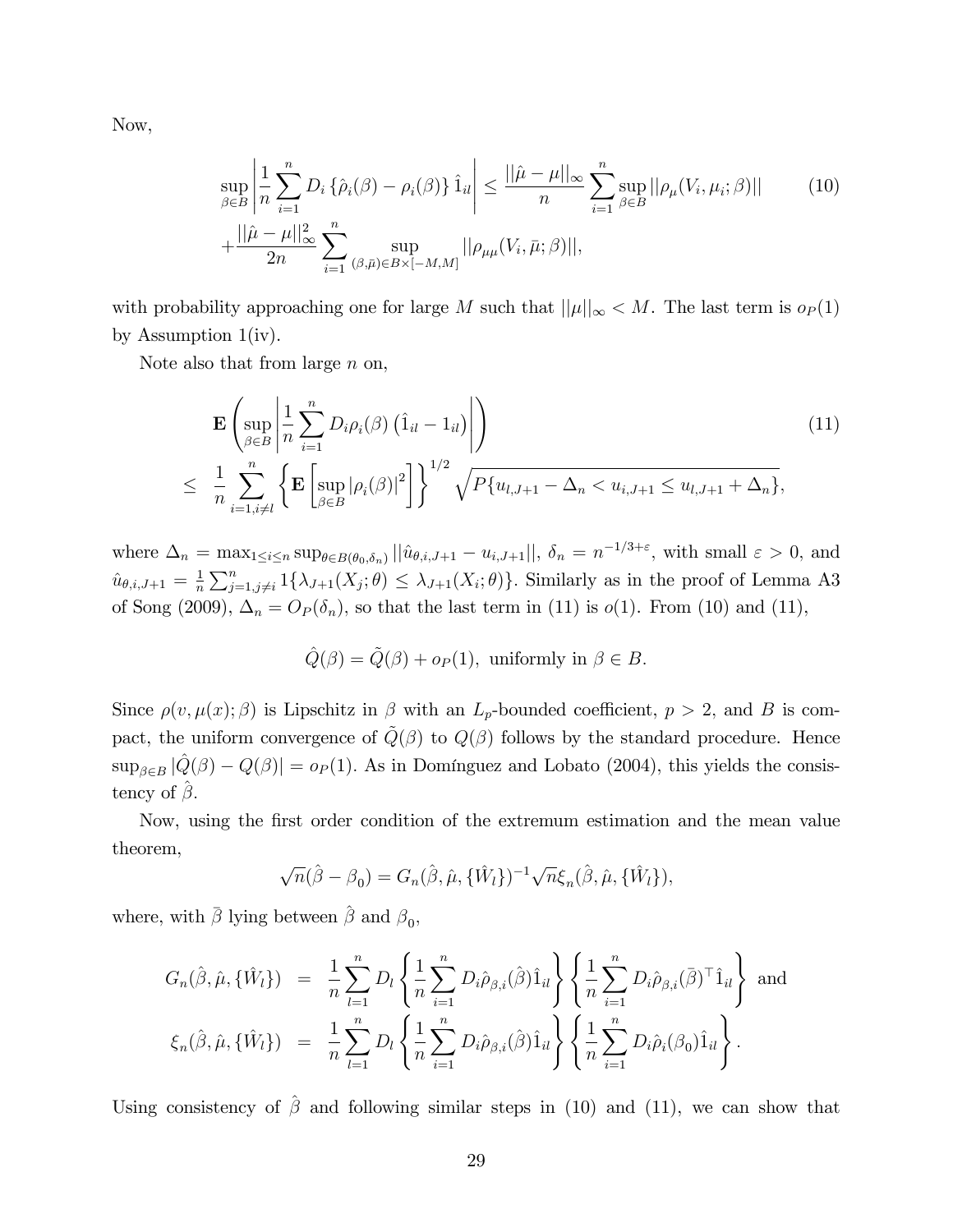$G_n(\hat{\beta}, \hat{\mu}, {\hat{W}}_l)$  is equal to

$$
G_n(\beta_0, \mu, \{W_l\}) + o_P(1) = \int \dot{H}(w) \dot{H}(w)^\top dF_{W,D=1}(w) + o_P(1),
$$

by the law of large numbers. We turn to the analysis of  $\sqrt{n} \xi_n(\hat{\beta}, \hat{\mu}, {\hat{W}}_l)$ . Let  $\mu_{\theta, i,j} =$  $\mathbf{E}[Y_{i,j}|\lambda_j(X_i;\theta), D_i=1]$  and  $\mu_{\theta,i}=[\mu_{\theta,i,1},\cdots,\mu_{\theta,i,J}]^{\top}$ . Write

$$
\frac{1}{\sqrt{n}} \sum_{i=1}^{n} D_{i} \hat{\rho}_{i}(\beta_{0}) \hat{1}_{il} = \frac{1}{\sqrt{n}} \sum_{i=1}^{n} D_{i} \left\{ \rho(V_{i}, \hat{\mu}_{i}; \beta_{0}) - \rho(V_{i}, \mu_{\hat{\theta},i}; \beta_{0}) \right\} \hat{1}_{il} + \frac{1}{\sqrt{n}} \sum_{i=1}^{n} D_{i} \left\{ \rho(V_{i}, \mu_{\hat{\theta},i}; \beta_{0}) - \rho(V_{i}, \mu_{i}; \beta_{0}) \right\} \hat{1}_{il} = A_{1n} + A_{2n}, \text{ say.}
$$

We first deal with  $A_{1n}$  which we write as

$$
\frac{1}{\sqrt{n}} \sum_{i=1}^{n} D_i \rho_{\mu} (V_i, \mu_{\hat{\theta},i}; \beta_0)^{\top} \hat{1}_{il} (\hat{\mu}_i - \mu_{\hat{\theta},i}) \n+ \frac{1}{\sqrt{n}} \sum_{i=1}^{n} D_i \sum_{r=1}^{J} \sum_{s=1}^{J} \rho_{\mu_r \mu_s} (V_i, \bar{\mu}_i; \beta_0) \hat{1}_{il} (\hat{\mu}_{i,r} - \mu_{\hat{\theta},i,r}) (\hat{\mu}_{i,s} - \mu_{\hat{\theta},i,s}) \n= B_{1n} + B_{2n}, \text{ say,}
$$

where  $\bar{\mu}_i$  lies between  $\hat{\mu}_i$  and  $\mu_{\hat{\theta},i}$ . We deal with  $B_{2n}$  first. By Hölder inequality, for  $q > 4$  in Assumption 1(iv),

$$
\mathbf{E} [ |B_{2n}| ] \leq C \sqrt{n} \left\{ \mathbf{E} [\sup_{\bar{\mu} \in [-M,M]} || \rho_{\mu\mu}(V_i, \bar{\mu}; \beta_0) ||^q] \right\}^{1/q} \times \left\{ \int_{\mathcal{S}_X} \left| \left( \hat{\mu}_r(x) - \mu_{\hat{\theta},r}(x) \right) \left( \hat{\mu}_s(x) - \mu_{\hat{\theta},s}(x) \right) \right|^{\frac{q}{q-1}} dP_X(x) \right\}^{\frac{q-1}{q}},
$$

where  $\mu_{\theta,j}(x) = \mathbf{E}\left[Y_{i,j}|\lambda_j(X_i;\theta) = \lambda_j(x;\theta)\right]$ . Note that  $\mathbf{E}[\sup_{\bar{\mu}\in[-M,M]}||\rho_{\mu\mu}(V_i,\bar{\mu};\beta_0)||^q] < \infty$ and

$$
\int_{\mathcal{S}_X} \left| \left( \hat{\mu}_r(x) - \mu_{\hat{\theta},r}(x) \right) \left( \hat{\mu}_s(x) - \mu_{\hat{\theta},s}(x) \right) \right|^{\frac{q}{q-1}} dP_X(x) \tag{12}
$$
\n
$$
\leq \int_{\mathcal{D}_{1n}} \left| \left( \hat{\mu}_r(x) - \mu_{\hat{\theta},r}(x) \right) \left( \hat{\mu}_s(x) - \mu_{\hat{\theta},s}(x) \right) \right|^{\frac{q}{q-1}} dP_X(x) \tag{12}
$$
\n
$$
+ \int_{\mathcal{D}_{2n}} \left| \left( \hat{\mu}_r(x) - \mu_{\hat{\theta},r}(x) \right) \left( \hat{\mu}_s(x) - \mu_{\hat{\theta},s}(x) \right) \right|^{\frac{q}{q-1}} dP_X(x),
$$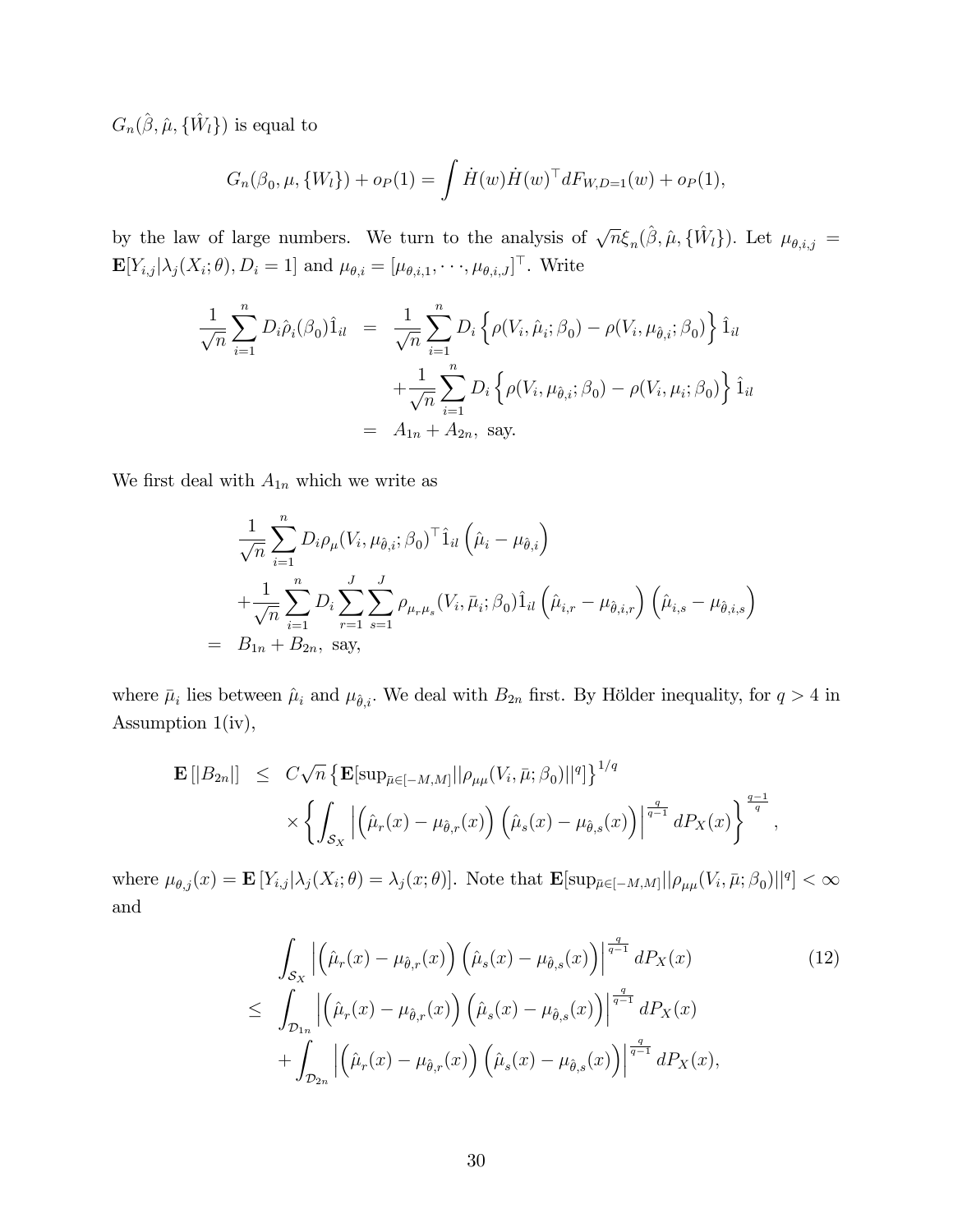where  $\mathcal{D}_{1n} = \{x : |F_{n,\hat{\theta},i}(\lambda(x;\hat{\theta})) - 1| > h/2\}$  and  $\mathcal{D}_{2n} = \{x : |F_{n,\hat{\theta},i}(\lambda(x;\hat{\theta})) - 1| \leq 2h\}$ . Using the steps in  $(9)$  and in the proof of Lemma A4 of Song  $(2009)$ , the first term is bounded by

$$
\sup_{u\in[0,1]:|u-1|>h/2}\left|\left(\hat{g}_r(u)-g_{\hat{\theta},s}(u)\right)\left(\hat{g}_s(u)-g_{\hat{\theta},s}(u)\right)\right|^{\frac{q}{q-1}}+O_P(\{n^{-1/2}w_n\}^{\frac{q}{q-1}})=O_P(w_n^{\frac{2q}{q-1}}).
$$

where  $w_n = n^{-1/2}h^{-1}\sqrt{-\log h} + h^2$  and  $g_{\theta,r}(u) = \mathbf{E}[Y_{i,r}|F_{\theta,r}(\lambda_r(X_i;\theta)) = u]$ . Similarly, the last term in (12) is bounded by  $C \int_{u \in [0,1]:|u-1| \le 2h} \hat{D}(u) du$ , where  $\hat{D}(u)$  is equal to

$$
\left| \left( \hat{g}_r(u) - g_{\hat{\theta},r}(u) \right) \left( \hat{g}_s(u) - g_{\hat{\theta},s}(u) \right) \right|^{\frac{q}{q-1}} + O_P(\{n^{-1/2}h\}^{\frac{q}{q-1}}).
$$

When  $|u-1| \le 2h$ ,  $|(\hat{g}_r(u)-g_{\hat{\theta},r}(u))(\hat{g}_s(u)-g_{\hat{\theta},s}(u))|^{\frac{q}{q-1}} = O_P (h^{\frac{2q}{q-1}})$  uniformly over such u's. (See Lemma A4 of Song (2009).) The Lebesgue measure of such u's is  $O(h)$ . Hence the last integral in (12) is  $O_P(h^{(3q-1)/(q-1)})$ . We conclude that  $B_{2n} = O_P(n^{1/2}{w_n^2 + h^{3-1/q}}) = o_P(1)$ by the condition for bandwidths.

We turn to  $B_{1n}$ . Suppose that  $\hat{\lambda}_{i,J+1} \leq \hat{\lambda}_{i,J+1}$ . Then,  $u_{\hat{\theta},i,J+1} \leq u_{\hat{\theta},i,J+1}$ . Exchanging the roles of i and l, we find that if  $\hat{\lambda}_{i,J+1} \geq \hat{\lambda}_{l,J+1}$ ,  $u_{\hat{\theta},i,J+1} \geq u_{\hat{\theta},l,J+1}$ . Therefore, letting  $W_{\theta,i} = (W_{1,i}, u_{\theta,i,J+1}),$  we write  $1\{\hat{W}_i \leq \hat{W}_l\} = 1\{W_{\theta,i} \leq W_{\theta,l}\}.$  Using this, we deduce that

$$
B_{1n} = \frac{1}{\sqrt{n}} \sum_{i=1}^{n} D_i \rho_{\mu} (V_i, \mu_{\hat{\theta},i}; \beta_0)^\top 1 \{ W_{\hat{\theta},i} \le W_{\hat{\theta},l} \} (\hat{\mu}_i - \mu_{\hat{\theta},i}).
$$

Choose any  $\delta_n \to 0$  such that  $\sqrt{n} \delta_n^2 \to 0$  and  $n^{1/3} \delta_n \to \infty$ , and define

$$
\tilde{\nu}_n(\theta, \bar{x}, \bar{w}) = \frac{1}{\sqrt{n}} \sum_{i=1}^n \psi_{\theta, \bar{x}, \bar{w}}(V_i, X_i, D_i, W_{\theta, i})^\top (\hat{\mu}_i - \mu_{\theta, i}), (\theta, x, w) \in B(\theta_0, \delta_n) \times S_X \times S_{W_1},
$$

where  $\psi_{\theta,\bar{x},\bar{w}}(v,x,w) = \rho_\mu(v,\mu_\theta(x);\beta_0) t_{\theta,\bar{x},\bar{w}}(x,d,w)$  and

$$
t_{\theta,\bar{x},\bar{w}}(x,d,w) = 1\{w \leq \bar{w}\}1\{d = 1\}1\{F_{\theta,J+1}(\lambda_{J+1}(x;\theta)) \leq F_{\theta,J+1}(\lambda_{J+1}(\bar{x};\theta))\}.
$$

Consider  $\mathcal{H}_n = \{1\{F_{\theta,J+1}(\lambda_{J+1}(\cdot;\theta)) \leq F_{\theta,J+1}(\lambda_{J+1}(\bar{x};\theta))\} : (\theta,\bar{x}) \in B(\theta_0,\delta_n) \times \mathcal{S}_X\}.$ Since the indicator functions are bounded and of bounded variation, we apply Lemma A1 of Song (2009) and Assumption 3(i) to deduce that

$$
\log N_{[]}(\varepsilon, \mathcal{H}_n, || \cdot ||_q) \le C \log \varepsilon + C/\varepsilon, \text{ for } \varepsilon > 0.
$$
 (13)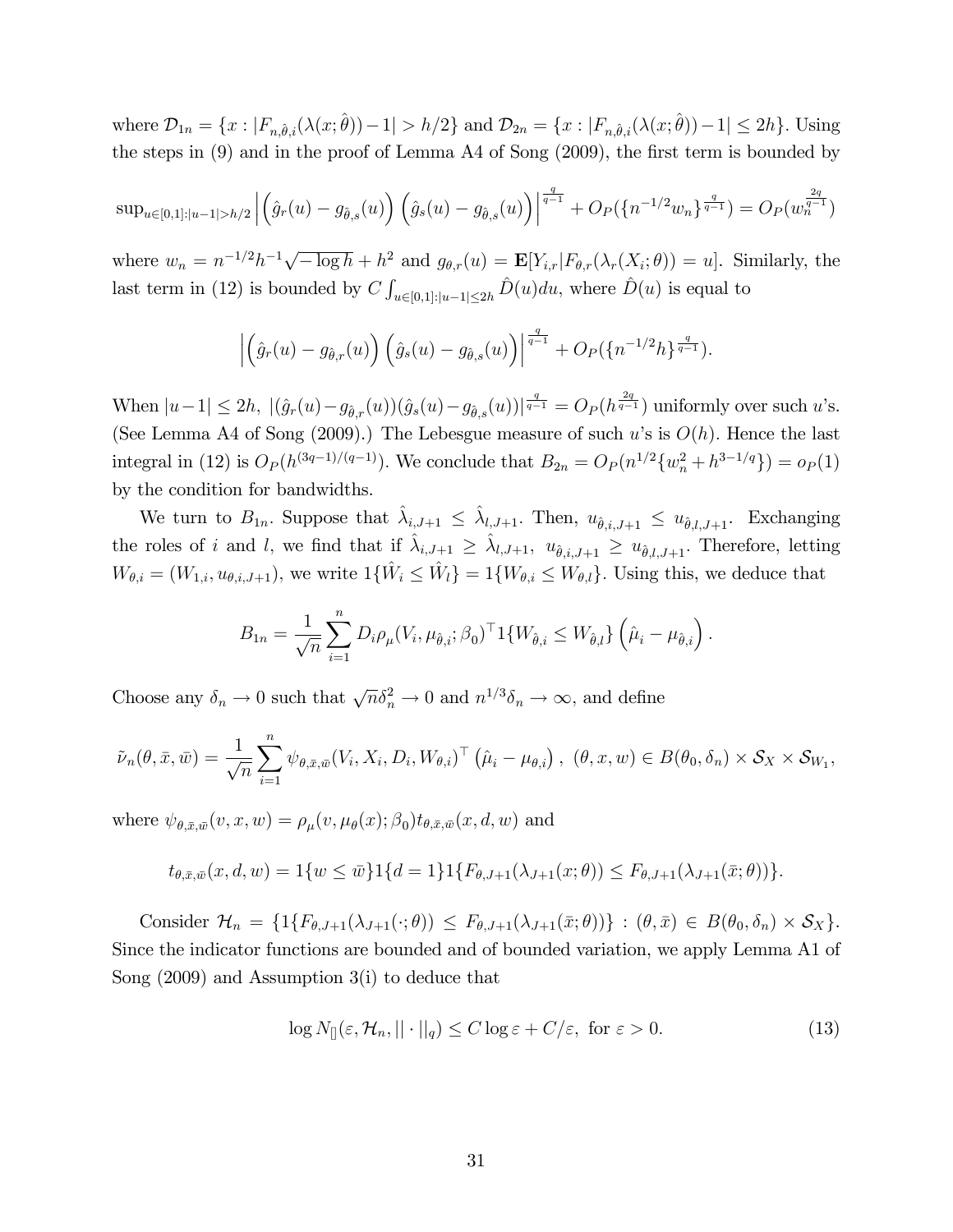By Lemma A1 and Assumption 3(i),

$$
\left\|\rho_\mu(v,\mu_{\theta_1}(x);\beta_0)-\rho_\mu(v,\mu_{\theta_2}(x);\beta_0)\right\|\leq C\mathrm{sup}_{\bar{\mu}\in[-M,M]}\left\|\rho_{\mu\mu}(v,\bar{\mu};\beta_0)\right\|\times\left\|\theta_1-\theta_2\right\|.
$$

Therefore, using this, (3) and (13), we conclude that for  $\Psi = \{\psi_{\theta,\bar{x},\bar{w}} : (\theta,\bar{x},\bar{w}) \in B(\theta_0,\delta_n) \times$  $\mathcal{S}_X \times \mathcal{S}_{W_1}$ },

$$
\log N_{[]}(\varepsilon, \Psi, || \cdot ||_{q}) \le C \log \varepsilon + C/\varepsilon, \text{ for } \varepsilon > 0.
$$
 (14)

After some algebra (e.g. see the proof of  $(Step 1)$  in the proof of Lemma B1 below), we find that  $\tilde{\nu}_n(\theta,\bar{x},\bar{w})$  is equal to

$$
\frac{1}{\sqrt{n}} \sum_{i=1}^{n} D_i \sum_{j=1}^{J} \mathbf{E} \left[ \psi_{\theta, \bar{x}, \bar{w}, j}(V_i, X_i, D_i, W_{1,i}) | u_{\theta, i, j}, D_i = 1 \right] (Y_{i, j} - \mu_{\theta, i, j}) + o_P(1)
$$
  
= 
$$
\frac{1}{\sqrt{n}} \sum_{i=1}^{n} D_i \sum_{j=1}^{J} \mathbf{E} \left[ \psi_{0, \bar{x}, \bar{w}, j}(V_i, X_i, D_i, W_{1,i}) | u_{i, j}, D_i = 1 \right] (Y_{i, j} - \mu_{i, j}) + o_P(1),
$$

uniformly over  $(\theta, \bar{x}, \bar{w}) \in B(\theta_0, \delta_n) \times S_X \times S_{W_1}$ , where  $\psi_{\theta, \bar{x}, \bar{w}, j}$  denotes the j-th component of  $\psi_{\theta,\bar{x},\bar{w},j}$  and  $\psi_{0,\bar{x},\bar{w},j} = \psi_{\theta_0,\bar{x},\bar{w},j}$ . (For the equality above, see the proof of (Step 2) in the proof of Lemma B1 below.) Therefore, we conclude that

$$
A_{1n} = \frac{1}{\sqrt{n}} \sum_{i=1}^{n} D_i \sum_{j=1}^{J} \mathbf{E} \left[ \psi_{0,\bar{x},\bar{w},j}(V_i, X_i, D_i, W_{1,i}) | u_{i,j}, D_i = 1 \right]_{(\bar{x},\bar{w}) = (X_l, W_{1,l})} (Y_{i,j} - \mu_{i,j}) + o_P(1).
$$

We turn to  $A_{2n}$  which we write as

$$
A_{2n} = \frac{1}{\sqrt{n}} \sum_{i=1}^{n} D_i \psi_{\hat{\theta}, X_i, W_{1i}} (V_i, X_i, D_i, W_{1,i})^{\top} (\mu_{\hat{\theta},i} - \mu_i).
$$

Using previous arguments yielding (14), we can establish a similar bracketing entropy bound for  $\mathcal{F}_n = \{ \psi_{\theta, \bar{x}, \bar{w}}(\cdot, \cdot, \cdot) (\mu_\theta(\cdot) - \mu(\cdot)) : (\theta, \bar{x}, \bar{w}) \in B(\theta_0, \delta_n) \times \mathcal{S}_X \times \mathcal{S}_{W_1} \}.$  Following the usual stochastic equicontinuity arguments and using Lemma A1, Lemma A2 and Assumption 3(i), we deduce that

$$
|A_{2n}| \leq \sup_{(\theta,\bar{x},\bar{w})} |\sqrt{n} \mathbf{E} [\psi_{\theta,\bar{x},\bar{w}}(V_i, X_i, D_i, W_{1,i}) (\mu_{\theta,i} - \mu_i)]| + o_P(1)
$$
  
\n
$$
\leq \sqrt{n} \sup_{(\theta,\bar{x},\bar{w})} |\mathbf{E} [\psi_{0,\bar{x},\bar{w}}(V_i, X_i, D_i, W_{1,i}) {\mu_{\theta,i} - \mu_i}]|
$$
  
\n
$$
+ O(\sqrt{n} \delta_n^2) + o_P(1) = O(\sqrt{n} \delta_n^2) + o_P(1) = o_P(1),
$$

where the supremum is over  $(\theta, \bar{x}, \bar{w}) \in B(\theta_0, \delta_n) \times S_X \times S_{W_1}$ . Therefore, letting  $\rho_{\mu,i,j}(\beta_0)$  be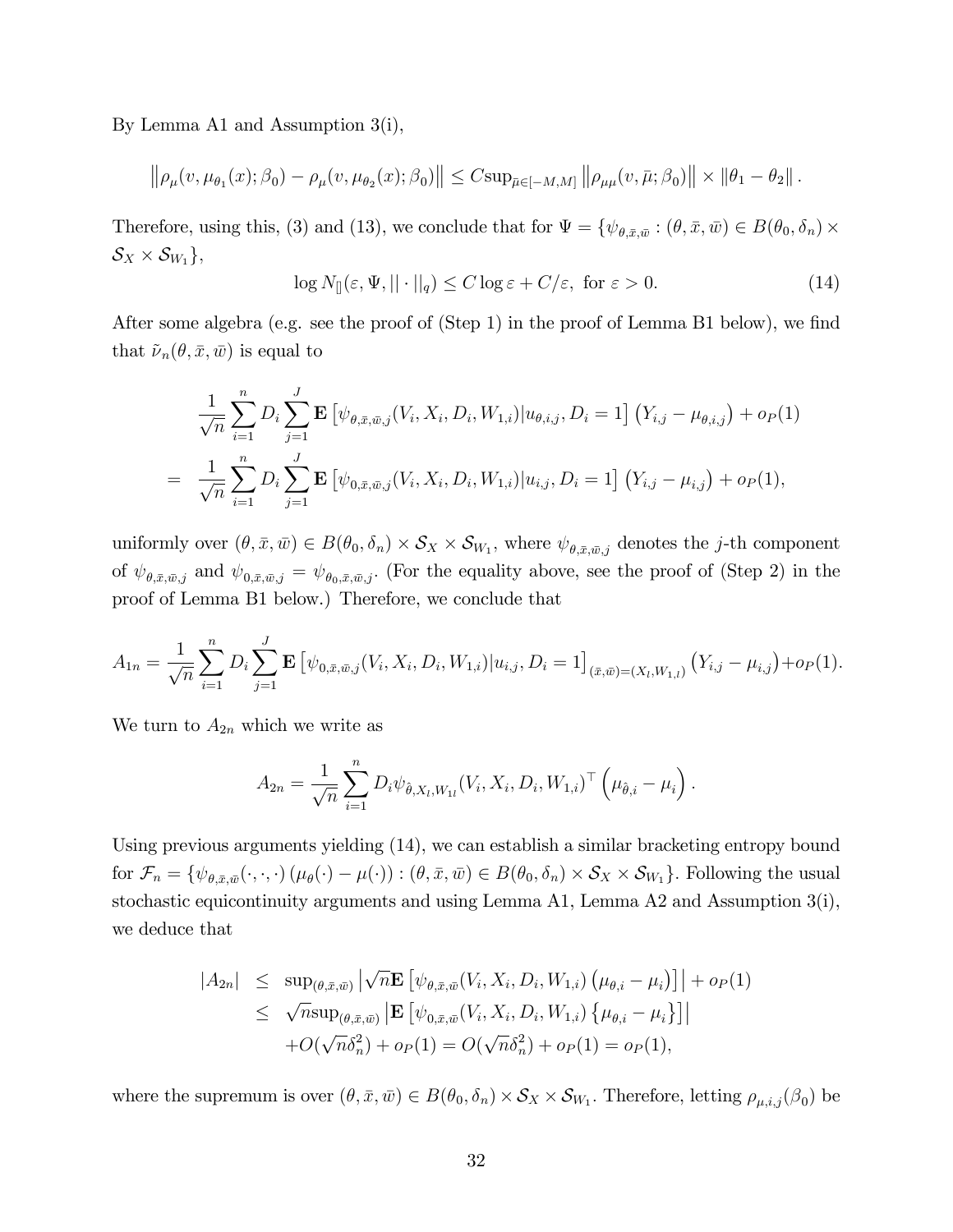the *j*-th entry of  $\rho_{\mu,i}(\beta_0)$  and

$$
z_n(w) \equiv \frac{1}{\sqrt{n}} \sum_{i=1}^n D_i \rho_i(\beta_0) 1\{W_i \le w\}
$$
  
+ 
$$
\frac{1}{\sqrt{n}} \sum_{i=1}^n D_i \sum_{j=1}^J \mathbf{E} \left[ \rho_{\mu,i,j}(\beta_0) 1\{W_i \le w\} | u_{i,j}, D_i = 1 \right] (Y_{i,j} - \mu_{i,j}),
$$

and collecting the results of  $A_{1n}$  and  $A_{2n}$ , we write

$$
\sqrt{n}\xi_n(\hat{\beta}, \hat{\mu}, \{\hat{W}_l\}) = \frac{1}{n}\sum_{l=1}^n D_l \left\{ \frac{1}{n}\sum_{i=1}^n D_i \rho_{\beta}(V_i, \hat{\mu}_i; \hat{\beta}) \hat{1}_{il} \right\} z_n(W_l) + o_P(1).
$$

Since  $\sup_{w \in \mathbf{R}^{d_W}} |z_n(w)| = O_P(1)$ , using (10) and (11) again, we conclude that

$$
\sqrt{n}\xi_n(\hat{\beta}, \hat{\mu}, \{\hat{W}_l\}) = \frac{1}{n}\sum_{l=1}^n D_l \dot{H}(W_l) z_n(W_l) + o_P(1).
$$

The wanted result now follows by applying the weak convergence of  $z_n$  to  $\zeta$  and the continuous mapping theorem (e.g. Theorem 18.11 of van der Vaart (1998).)

**Proof of Theorem 2**: First, define  $m(\beta; w) \equiv \mathbf{E}\left[\rho_l(\beta)1\{W_l \leq w\}D_l\right]$ ,

$$
\hat{m}_b(\beta; \hat{W}_k) \equiv \frac{1}{n} \sum_{l=1}^n D_l \left[ \left\{ \hat{\rho}_l(\hat{\beta}) - \hat{\rho}_l(\beta) \right\} \hat{1}_{lk} + \omega_{l,b} \left\{ \rho_l(\hat{\beta}) \hat{1}_{lk} + \hat{r}_{lk} \right\} \right], \text{ and}
$$
  

$$
\tilde{m}_b(\beta; W_k) \equiv \frac{1}{n} \sum_{l=1}^n D_l \left[ \{ \rho_l(\beta_0) - \rho_l(\beta) \} 1_{lk} + \omega_{l,b} \{ \rho_l(\beta_0) 1_{lk} + r_{lk} \} \right],
$$

where  $r_{lk} = r_l(W_k)$ . Then, we introduce

$$
\hat{Q}_{b}^{*}(\beta) \equiv \frac{1}{n} \sum_{k=1}^{n} D_{k} \hat{m}_{b}(\beta; \hat{W}_{k})^{2} \text{ and } \tilde{Q}_{b}^{*}(\beta) \equiv \frac{1}{n} \sum_{k=1}^{n} D_{k} \tilde{m}_{b}(\beta; W_{k})^{2}.
$$

We first show that the bootstrap estimator is consistent conditional on  $\mathcal{G}_n \equiv \{(V_i, Y_i, X_i, W_{1,i})\}_{i=1}^n$ in probability. (Following the conventions, we use notations  $O_{P^*}$  and  $o_{P^*}$  that indicate conditional stochastic convergences given  $\mathcal{G}_n$ .) Define

$$
\tilde{Q}(\beta) \equiv \int (\mathbf{E} \left[ \rho_l(\beta) \mathbf{1} \{ W_l \le w \} D_l \right]^2 dF_{W,D=1}(w) + \int \mathbf{E} \left[ D_l \{ \rho_l(\beta_0) + r_l(w) \}^2 \right] dF_{W,D=1}(w).
$$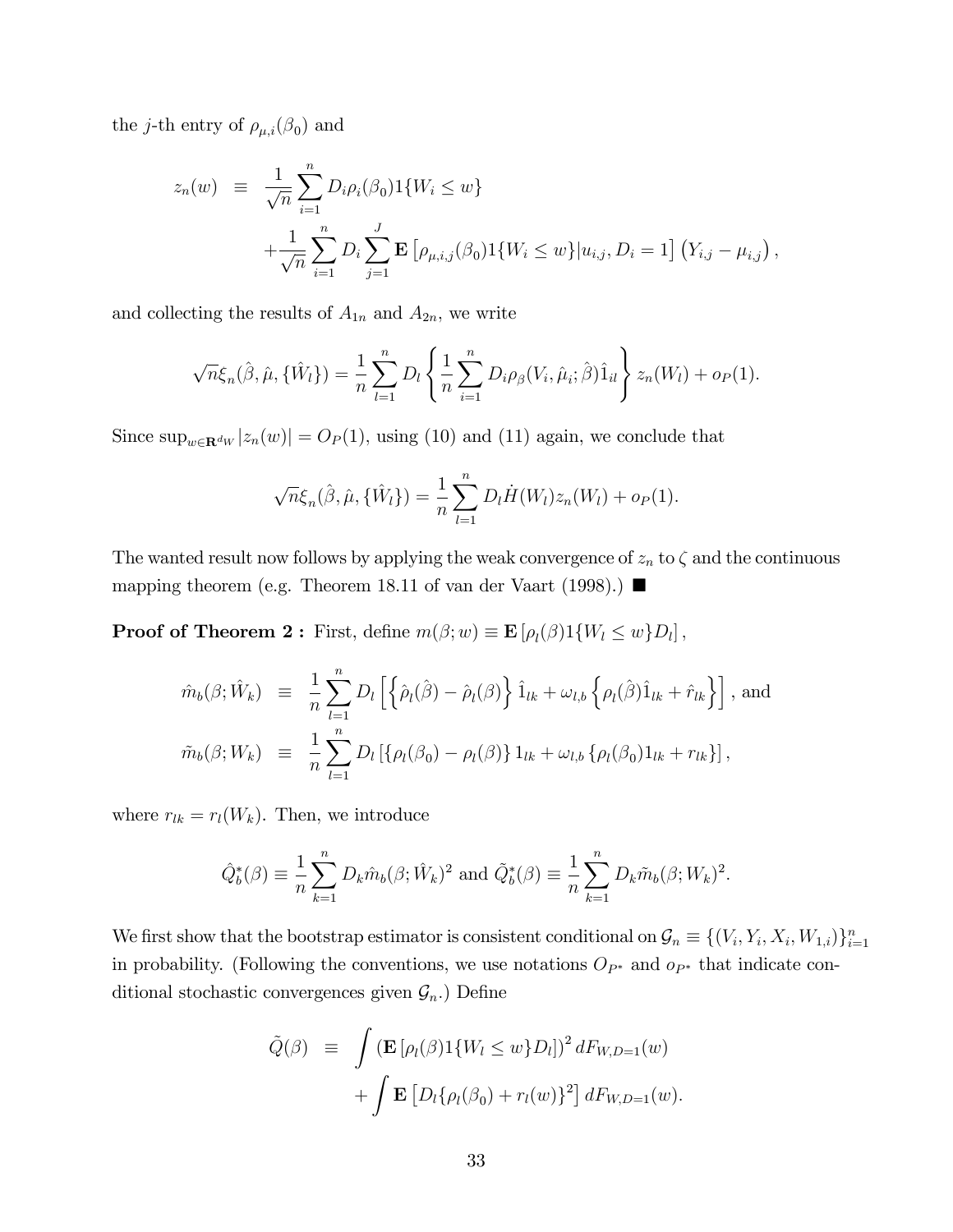Then it is not hard to show that uniformly over  $\beta \in B$ ,

$$
\tilde{Q}_b^*(\beta) = \tilde{Q}(\beta) + o_{P^*}(1)
$$
 in P.

For consistency of  $\hat{\beta}_b^*$  $\lambda_b$ , it suffices to show that

$$
\sup_{\beta \in B} |\hat{Q}_{b}^{*}(\beta) - \tilde{Q}_{b}^{*}(\beta)| = o_{P^{*}}(1) \text{ in } P.
$$
 (15)

We write

$$
\left|\hat{Q}_{b}^{*}(\beta)-\tilde{Q}_{b}^{*}(\beta)\right| \leq \max_{1 \leq k \leq n} \left|\hat{m}_{b}(\beta;\hat{W}_{k})-\tilde{m}_{b}(\beta;W_{k})\right| \frac{1}{n} \sum_{k=1}^{n} \left|\hat{m}_{b}(\beta;\hat{W}_{k})+\tilde{m}_{b}(\beta;W_{k})\right|.
$$

As for the last sum, note that

$$
\mathbf{E} \left[ \frac{1}{n} \sum_{k=1}^{n} \left( \hat{m}_{b}(\beta; \hat{W}_{k}) + \tilde{m}_{b}(\beta; W_{k}) \right)^{2} | \mathcal{G}_{n} \right] \n\leq \frac{C}{n} \sum_{k=1}^{n} \left( \frac{1}{n} \sum_{l=1}^{n} D_{l} \left\{ \hat{\rho}_{l}(\hat{\beta}) - \hat{\rho}_{l}(\beta) \right\} \hat{1}_{lk} \right)^{2} + \frac{C}{n} \sum_{k=1}^{n} \left( \frac{1}{n} \sum_{l=1}^{n} D_{l} \left\{ \rho_{l}(\hat{\beta}) - \rho_{l}(\beta) \right\} 1_{lk} \right)^{2} \n+ \frac{C}{n} \sum_{k=1}^{n} \frac{1}{n} \sum_{l=1}^{n} D_{l} \left\{ \rho_{l}(\beta_{0}) 1_{lk} + r_{lk} \right\}^{2} + \frac{C}{n} \sum_{k=1}^{n} \frac{1}{n} \sum_{l=1}^{n} D_{l} \left\{ \rho_{l}(\hat{\beta}) \hat{1}_{lk} + \hat{r}_{lk} \right\}^{2}.
$$

The all four terms are  $O_{P^*}(1)$  in P, and hence for (15), it suffices to show that

$$
\sup_{\beta \in B} \max_{1 \le k \le n} \left| \hat{m}_b(\beta; \hat{W}_k) - \tilde{m}_b(\beta; W_k) \right| = o_{P^*}(1) \text{ in } P. \tag{16}
$$

First, we write

$$
\hat{m}_b(\beta; \hat{W}_k) - \tilde{m}_b(\beta; W_k) = \frac{1}{n} \sum_{l=1}^n D_l \left[ \left\{ \hat{\rho}_l(\hat{\beta}) - \hat{\rho}_l(\beta) \right\} \hat{1}_{lk} - \left\{ \rho_l(\beta_0) - \rho_l(\beta) \right\} 1_{lk} \right] + \eta_{n,k}, \tag{17}
$$

where

$$
\eta_{n,k} \equiv \frac{1}{n} \sum_{l=1}^{n} \omega_{l,b} D_l \left[ \rho_l(\hat{\beta}) \hat{1}_{lk} - \rho_l(\beta_0) 1_{lk} \right] + \frac{1}{n} \sum_{l=1}^{n} \omega_{l,b} D_l \left[ \hat{r}_{lk} - r_{lk} \right]. \tag{18}
$$

It is not hard to show that the first sum in (17) is  $o_P(1)$  uniformly in  $(\beta, k) \in B \times \{1, \cdots\}$  $\{r, n\}$  using the similar arguments in the proof of Theorem 1. We show that  $\max_{1 \leq k \leq n} \mathbf{E}[\eta_{n,k}^2 | \mathcal{G}_n] =$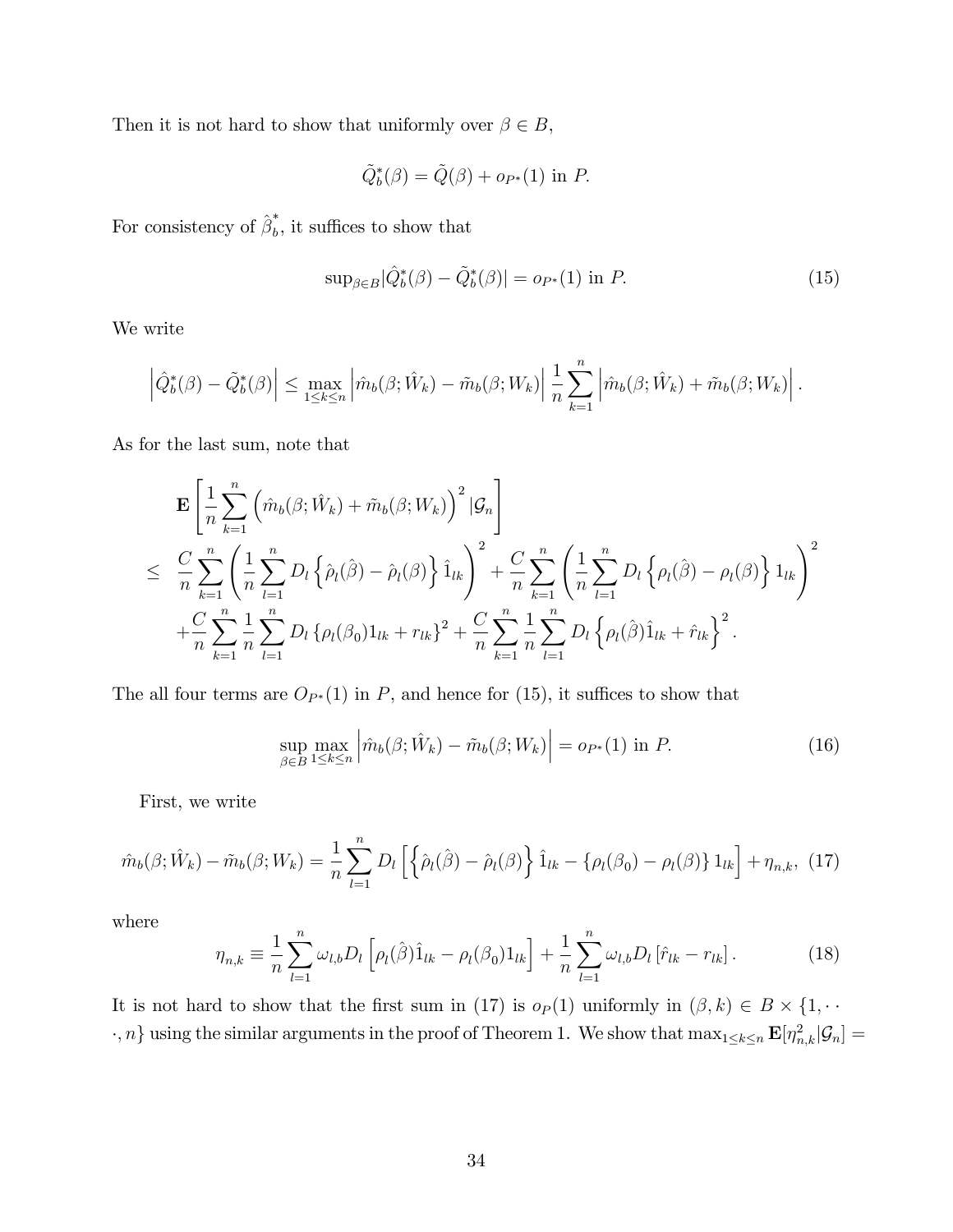$o_P(1)$ . For a future use, we show a stronger statement:

$$
\max_{1 \le k \le n} \sqrt{\mathbf{E}[\eta_{n,k}^2 | \mathcal{G}_n]} = o_P(n^{-1/2}).
$$
\n(19)

Using the fact that  $\omega_{l,b}$  is a bounded, mean-zero random variables independent of the data, we find that

$$
\mathbf{E}\left[\left(\frac{1}{n}\sum_{l=1}^{n}\omega_{l,b}D_{l}\left[\rho_{l}(\hat{\beta})\hat{1}_{lk}-\rho_{l}(\beta_{0})1_{lk}\right]\right)^{2}|\mathcal{G}_{n}\right]
$$

$$
=\frac{1}{n^{2}}\sum_{l=1}^{n}D_{l}\left[\rho_{l}(\hat{\beta})\hat{1}_{lk}-\rho_{l}(\beta_{0})1_{lk}\right]^{2}.
$$

Following the proof of Theorem 1, we can show that the last sum is  $o_P(n^{-1/2})$  uniformly over  $1 \leq k \leq n$ . We focus on the last sum in the definition of  $\eta_{n,k}$  in (18). Note that

$$
\mathbf{E}\left[\left|\frac{1}{n}\sum_{l=1}^{n}\omega_{l,b}D_{l}(\hat{r}_{lk}-r_{lk})\right|^{2}|\mathcal{G}_{n}\right] \leq \frac{1}{n^{2}}\sum_{l=1}^{n}||\hat{r}_{lk}-r_{lk}||^{2}=o_{P}(n^{-1})
$$

uniformly over  $1 \leq k \leq n$ , by Assumption 4. Therefore, we obtain (19). This yields the following:

$$
\sup_{(\beta,w)\in B\times\mathbf{R}^{d_W}}\max_{1\leq k\leq n}|\hat{m}_b(\beta;\hat{W}_k)-\tilde{m}_b(\beta;W_k)|=o_{P^*}(1) \text{ in } P.
$$

From this, we deduce (16) and that  $\hat{\beta}^*_b = \beta_0 + o_{P^*}(1)$  in P. Clearly,  $\hat{\beta}^*_b = \hat{\beta} + o_{P^*}(1)$  in *P*, because  $\hat{\beta}$  is consistent.

Now, we turn to the bootstrap distribution of  $\hat{\beta}_{b}^{*}$  $\overline{b}$ . As in the proof of Theorem 1, we can write

$$
\sqrt{n}\{\hat{\beta}_b^* - \hat{\beta}\} = G_n^*(\hat{\beta}, \hat{\mu}, \{\hat{W}_l\})^{-1} \sqrt{n} \xi_n^*(\hat{\beta}_b^*, \hat{\mu}, \{\hat{W}_l\}),
$$

where

$$
G_n^*(\hat{\beta}_b^*, \hat{\mu}, \{\hat{W}_l\}) = \frac{1}{n} \sum_{l=1}^n D_l \left\{ \frac{1}{n} \sum_{i=1}^n D_i \rho_{\beta}(V_i, \hat{\mu}_i; \hat{\beta}_b^*) \hat{1}_{il} \right\} \left\{ \frac{1}{n} \sum_{i=1}^n D_i \rho_{\beta}^{\top} (V_i, \hat{\mu}_i; \bar{\beta}_b^*) \hat{1}_{il} \right\} \text{ and}
$$
  

$$
\xi_n^*(\hat{\beta}_b^*, \hat{\mu}, \{\hat{W}_l\}) = \frac{1}{n} \sum_{l=1}^n D_l \left\{ \frac{1}{n} \sum_{i=1}^n D_i \rho_{\beta}(V_i, \hat{\mu}_i; \hat{\beta}_b^*) \hat{1}_{il} \right\} \left\{ \frac{1}{n} \sum_{i=1}^n D_i \omega_{i,b} \left\{ \rho_i(\hat{\beta}) \hat{1}_{ik} + \hat{r}_{ik} \right\} \right\},
$$

and  $\bar{\beta}_b^*$  lies between  $\hat{\beta}_b^*$  and  $\hat{\beta}$ . Again, similarly as in the proof of Theorem 1, we can show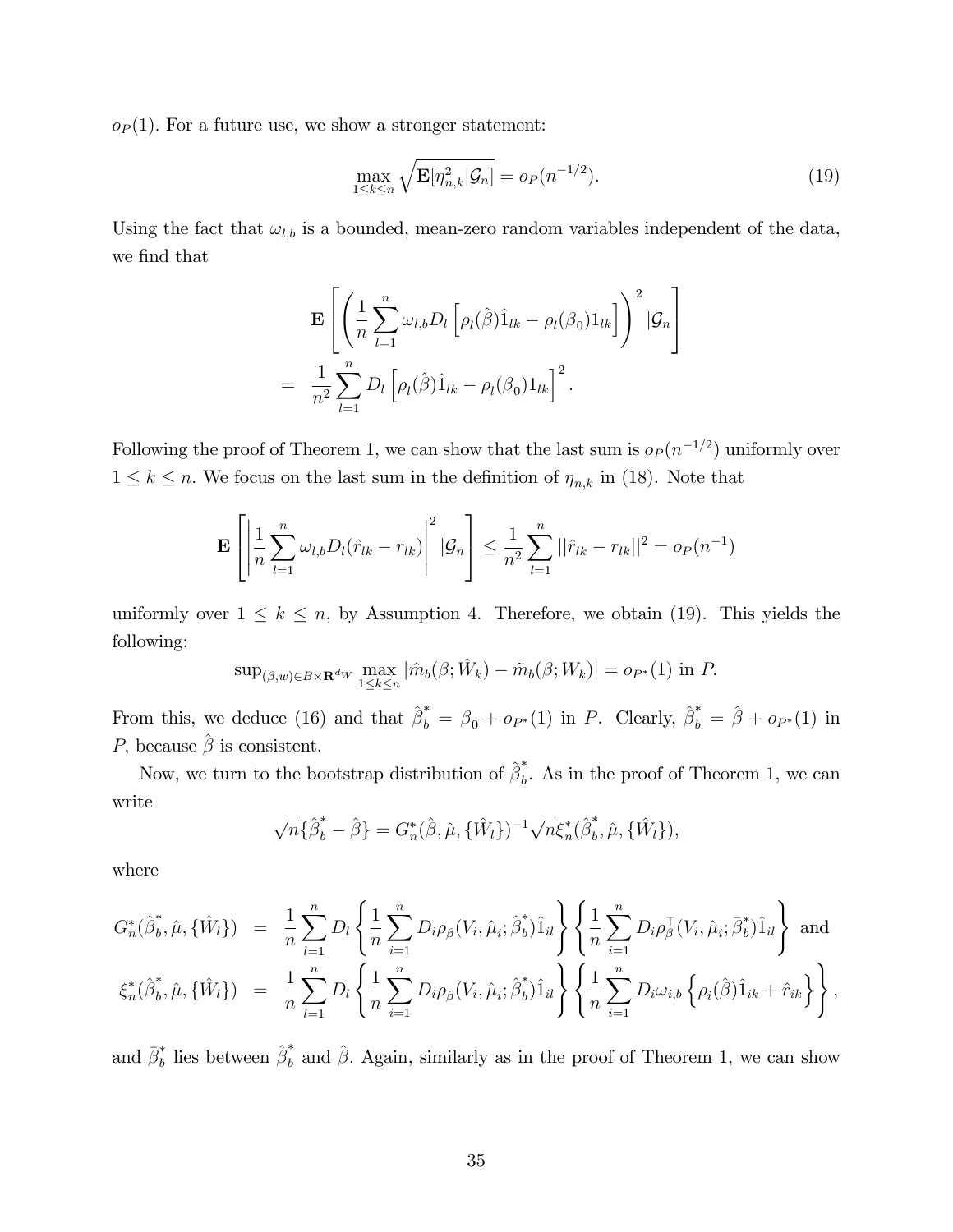that

$$
G_n^*(\hat{\beta}_b^*, \hat{\mu}, \{\hat{W}_l\}) = G_n(\beta_0, \mu, \{W_l\}) + o_{P^*}(1) \text{ in } P
$$
  
= 
$$
\int \dot{H}(w) \dot{H}(w)^\top dF_{W,D=1}(w) + o_P(1) + o_{P^*}(1) \text{ in } P.
$$

Note that the only difference here is that we have  $\hat{\beta}_{b}^{*}$  $\hat{b}_b^*$  in place of  $\hat{\beta}$ . However,  $\hat{\beta}_b^*$  $\frac{1}{b}$  is consistent for  $\beta_0$  just as  $\hat{\beta}$  is, yielding the first equality in the above.

As for  $\xi_n^*(\hat{\beta}_b^*)$  $\hat{\mu}, \hat{\mu}, {\hat{W}}_l$ , note that by (19),

$$
\sqrt{n}\xi_n^*(\hat{\beta}_b^*, \hat{\mu}, \{\hat{W}_l\}) = \frac{1}{\sqrt{n}} \sum_{k=1}^n D_k \left\{ \frac{1}{n} \sum_{i=1}^n D_i \rho_\beta (V_i, \hat{\mu}_i; \hat{\beta}_b^*) \hat{1}_{ik} \right\} \times \left\{ \frac{1}{n} \sum_{i=1}^n D_i \omega_{i,b} \{ \rho_i(\beta_0) 1_{ik} + r_{ik} \} \right\} + o_{P^*}(1) \text{ in } P.
$$

Similarly as in the proof of Theorem 2, the leading term above is equal to

$$
\frac{1}{n} \sum_{k=1}^{n} D_k \dot{H}(W_k) \left\{ \frac{1}{\sqrt{n}} \sum_{i=1}^{n} D_i \omega_{i,b} \left\{ \rho_i(\beta_0) 1_{ik} + r_{ik} \right\} \right\} + o_{P^*}(1) \text{ in } P.
$$

Let  $\Gamma_n(f) = \frac{1}{n} \sum_{i=1}^n f(W_i) D_i$  and  $\Gamma(f) = \int f(w) dF_{W,D=1}(w)$ . Choose any sequence  $f_n$ :  $\mathbf{R}^{dw} \to \mathbf{R}^k$  such that  $\sup_w ||f_n(w) - f(w)|| \to 0$ , for some f such that  $\mathbf{E}[||f(W_i)||D_i] < \infty$ . Then we have

$$
\Gamma_n(f_n) - \Gamma(f) = \frac{1}{n} \sum_{i=1}^n (f_n(W_i) - f(W_i)) D_i + \frac{1}{n} \sum_{i=1}^n f(W_i) D_i - \mathbf{E} [f(W_i) D_i]
$$
  
=  $o(1) + o_{a.s.}(1),$ 

by the strong law of large numbers. Let

$$
F_n(w; \mathcal{G}_n) = \frac{1}{\sqrt{n}} \sum_{l=1}^n \omega_{l,b} D_l \left[ \rho_l(\beta_0) 1\{W_l \le w\} + r_l(w) \right] \times \dot{H}(w).
$$

Now, by the conditional multiplier central limit theorem of Ledoux and Talagrand (1988), conditional on almost every sequence in  $\mathcal{G}_{\infty}$ ,

$$
F_n(\cdot; \mathcal{G}_n) \Longrightarrow \zeta.
$$

Therefore, by the almost sure representation theorem (e.g. Theorem 6.7 of Billingsley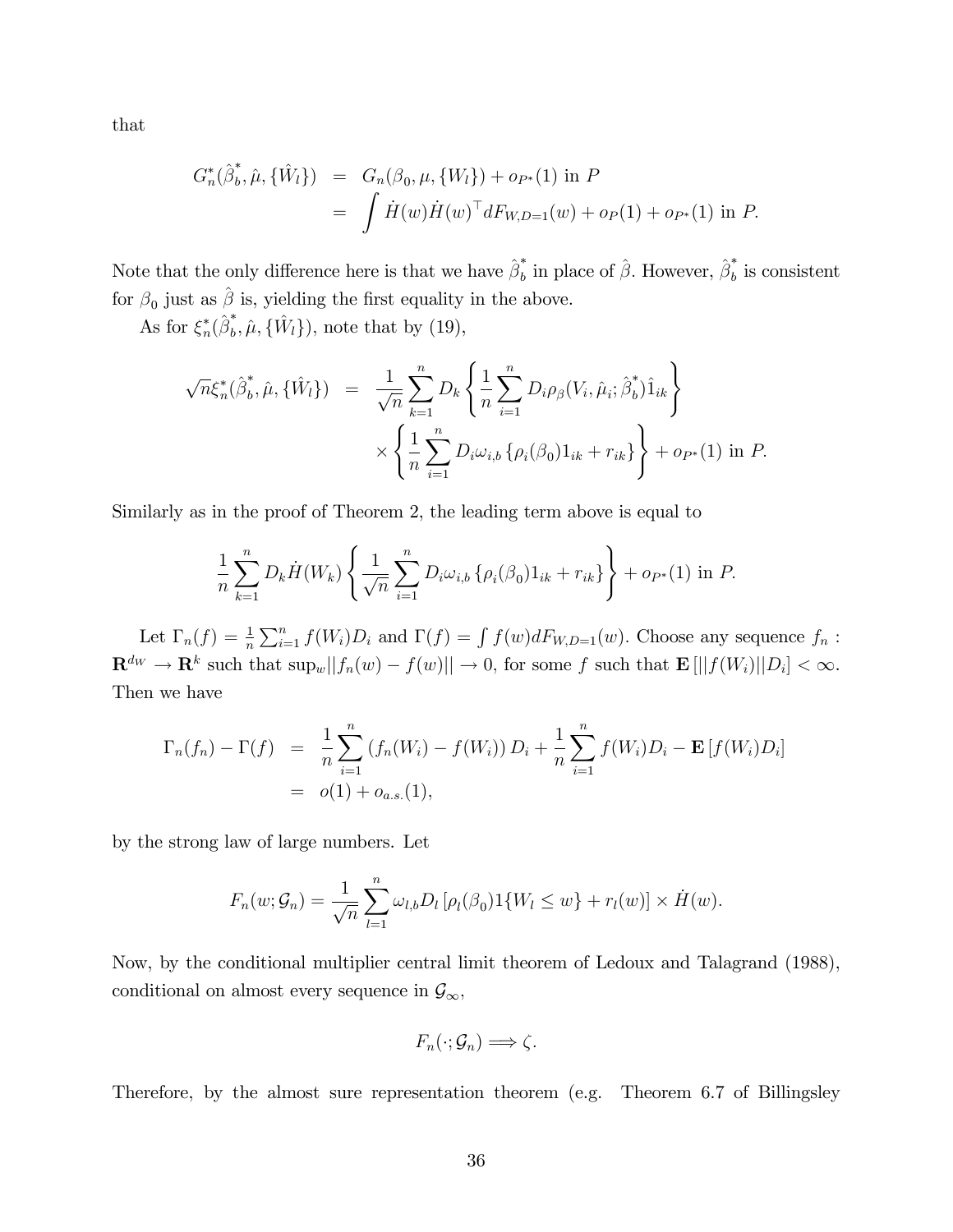(1999)), there is a sequence  $\tilde{F}_n(\cdot)$  such that  $\tilde{F}_n(\cdot)$  is distributionally equivalent to  $F_n(\cdot)$  and  $\tilde{F}_n(\cdot) \to_{a.s.} \zeta$  conditional on almost every sequence  $\mathcal{G}_n$ . Then, by the previous arguments, conditional on almost every sequence  $\{S_l\}_{l=1}^n$ , we have

$$
\Gamma_n(\tilde{F}_n(\cdot; \mathcal{G}_n)) \to_{a.s.} \int \zeta(w) \dot{H}(w) dF_{W,D=1}(w).
$$

Hence the proof is complete.  $\blacksquare$ 

## 7.4 Uniform Representation of Sample Linear Functionals of SNN Estimators

In this section, we present a uniform representation of sums of SNN estimators that is uniform over function spaces. Stute and Zhu (2005) obtained a non-uniform result in a different form. Their proof uses the oscillation results for smoothed empirical processes. Since we do not have such a result under the generality assumed in this paper, we take a different approach here.

Suppose that we are given a random sample  $\{(Z_i, X_i, Y_i)\}_{i=1}^n$  drawn from the distribution of a random vector  $S = (Z, X, Y) \in \mathbf{R}^{d_Z + d_X + J}$ . Let  $\mathcal{S}_Z, \mathcal{S}_X$  and  $\mathcal{S}_Y$  be the supports of  $Z, X$ , and Y respectively. Let  $\Lambda$  be a class of **R**-valued functions on  $\mathbb{R}^{d_X}$  with generic elements denoted by  $\lambda$ . We also let  $\Phi$  and  $\Psi$  be classes of real functions on  $\mathbb{R}^J$  and  $\mathbb{R}^{d_Z}$  with generic elements  $\varphi$  and  $\psi$ . We fix  $\lambda_0 \in \Lambda$  such that  $\lambda_0(X)$  is a continuous random variable. Then we focus on  $g_{\varphi}(u) = \mathbf{E}[\varphi(Y)|U=u]$ , where  $U = F_0(\lambda_0(X))$  and  $F_0(\cdot)$  is the CDF of  $\lambda_0(X)$ . Similarly, we define  $g_{\psi}(u) = \mathbf{E}[\psi(Z)|U=u]$ . Letting  $F_{\lambda}(\cdot)$  be the CDF of  $\lambda(X)$ , we denote  $U_{\lambda} = F_{\lambda}(\lambda(X))$ . We define  $f_{\lambda}(y|u_0, u_1)$  and  $h_{\lambda}(z|u_0, u_1)$  to be the conditional densities of Y given  $(U, U_\lambda) = (u_0, u_1)$  and Z given  $(U, U_\lambda) = (u_0, u_1)$  with respect to some  $\sigma$ -finite measures, and let

$$
\mathcal{P}_Y \equiv \{ f_\lambda(y|\cdot, \cdot) : (\lambda, y) \in \Lambda_n \times \mathcal{S}_Y \} \text{ and}
$$
  

$$
\mathcal{P}_Z \equiv \{ h_\lambda(z|\cdot, \cdot) : (\lambda, y) \in \Lambda_n \times \mathcal{S}_Z \}.
$$

Define  $U_{n,\lambda,i} = \frac{1}{n-1}$  $n-1$  $\sum_{j=1,j\neq i}^{n} 1\{\lambda(X_j) \leq \lambda(X_i)\}\$ and consider the estimator:

$$
\hat{g}_{\varphi,\lambda,i}(u) = \frac{1}{(n-1)\hat{f}_{\lambda,i}(u)} \sum_{j=1,j\neq i}^n \varphi(Y_j) K_h(U_{n,\lambda,j}-u) ,
$$

where  $\hat{f}_{\lambda,i}(u) = (n-1)^{-1} \sum_{j=1,j\neq i}^{n} K_h(U_{n,\lambda,j} - u)$ . Introduce  $\Lambda_n = \{\lambda \in \Lambda : ||F_\lambda \circ \lambda - F_0 \circ$  $|\lambda_0||_{\infty} \leq n^{-b}$  for  $b \in (1/4, 1/2]$ . The semiparametric process of focus takes the following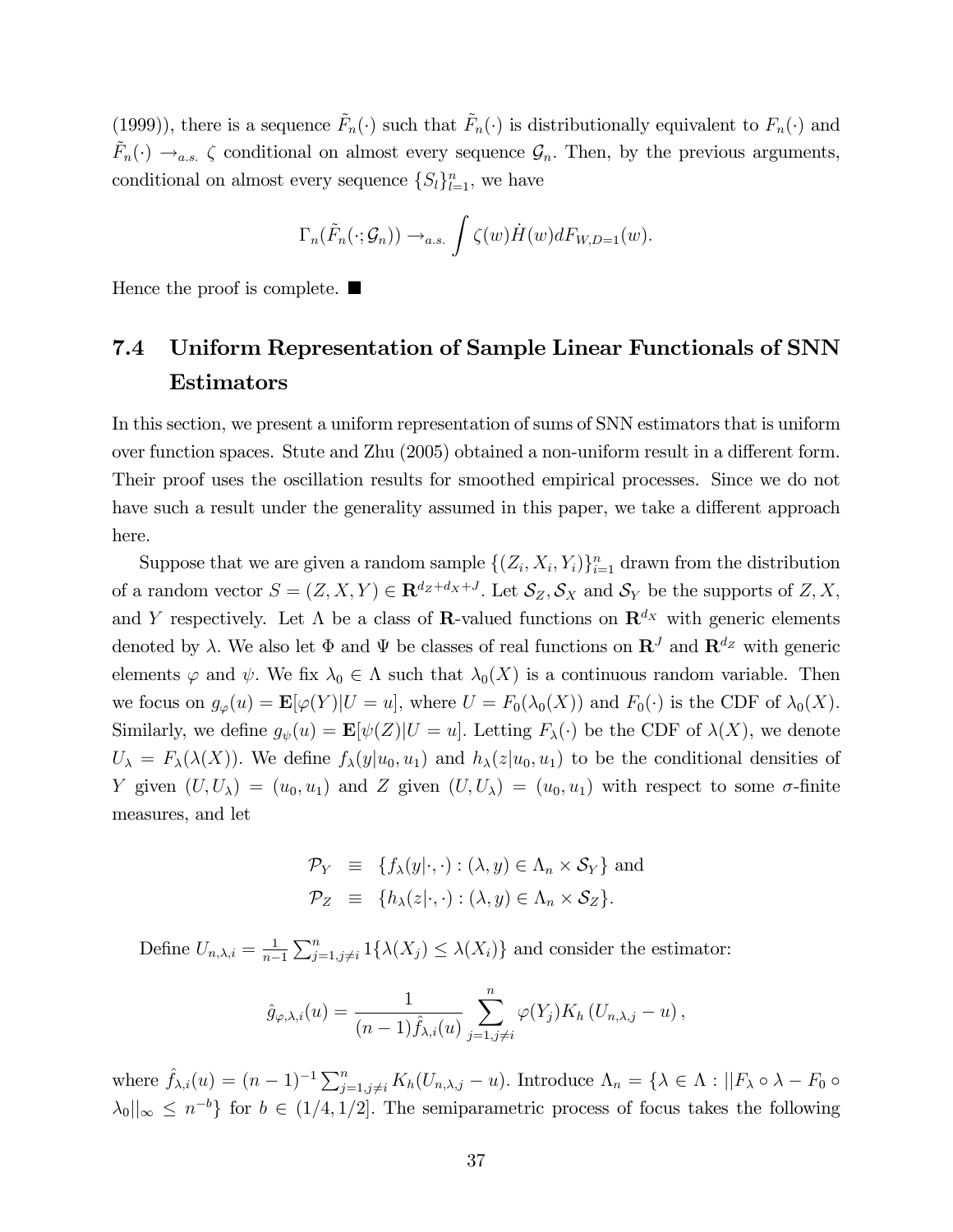form:

$$
\nu_n(\lambda,\varphi,\psi) = \frac{1}{\sqrt{n}} \sum_{i=1}^n \psi(Z_i) \left\{ \hat{g}_{\varphi,\lambda,i}(U_{n,\lambda,i}) - g_{\varphi}(U_i) \right\},\,
$$

with  $(\lambda, \varphi, \psi) \in \Lambda_n \times \Phi_n \times \Psi_n$ .

**Assumption B1**: (i) Classes  $\Phi$  and  $\Psi$  for some  $C > 0$ ,  $p > 8$ , and  $b_{\Psi}$ ,  $b_{\Phi} \in (0, 6/5)$ ,

 $\log N_{\mathbb{I}}(\varepsilon, \Phi, ||\cdot||_p) < C\varepsilon^{-b_{\Phi}}$  and  $\log N_{\mathbb{I}}(\varepsilon, \Psi, ||\cdot||_p) < C\varepsilon^{-b_{\Psi}},$  for each  $\varepsilon > 0$ ,

 $\text{and envelopes}~\widetilde{\varphi}~\text{and}~\widetilde{\psi}~\text{satisfy that}~\mathbf{E}[|\widetilde{\varphi}(Y)|^p]<\infty~\text{and}~\mathbf{E}[|\widetilde{\psi}(Z)|^p]<\infty,\text{and}~\sup_{u\in[0,1]}\mathbf{E}[|\widetilde{\varphi}(Y)||U=0.$  $|u| < \infty$ . (ii) For  $\Lambda_n^F = \{ F_\lambda \circ \lambda : \lambda \in \Lambda_n \}$ , some  $b_\Lambda \in (0,1)$  and  $C > 0$ ,

$$
\log N(\varepsilon, \Lambda_n^F, ||\cdot||_{\infty}) \le C\varepsilon^{-b_{\Lambda}}, \text{ for each } \varepsilon > 0.
$$

**Assumption B2**: (i)  $\mathcal{P}_Y$  is regular for  $\tilde{\varphi}$  and  $\mathcal{P}_Z$  is regular for  $\tilde{\psi}$ .

(ii)  $g_{\varphi}(\cdot)$  is twice continuously differentiable with derivatives bounded uniformly over  $\varphi \in \Phi$ .

**Assumption B3**: (i)  $K(\cdot)$  is symmetric, compact supported, twice continuously differentiable with bounded derivatives, and  $\int K(t)dt = 1$ . (ii)  $n^{1/2}h^{3-1/p} + n^{-1/2}h^{-2-1/p}(-\log h) \to 0.$ 

The following lemma offers a uniform representation of  $\nu_n$ .

Lemma B1 : Suppose that Assumptions B1-B3 hold. Then,

$$
\sup_{(\lambda,\varphi,\psi)\in\Lambda_n\times\Phi\times\Psi} \left| \nu_n(\lambda,\varphi,\psi) - \frac{1}{\sqrt{n}} \sum_{i=1}^n g_\psi(U_i) \{ \varphi(Y_i) - g_\varphi(U_i) \} \right| = o_P(1).
$$

Furthermore, the representations remain the same when we replace  $\nu_n(\lambda, \varphi, \psi)$  by  $\nu_n(\lambda_0, \varphi, \psi)$ .

**Proof of Lemma B1**: To make the flow of the arguments more visible, the proof proceeds by making certain claims which involve extra arguments and are proved at the end of the proof. Without loss of generality, assume that the support of K is contained in  $[-1, 1]$ . Throughout the proofs, the notation  $\mathbf{E}_{S_i}$  indicates the conditional expectation given  $S_i$ .

Let  $g_{\varphi,\lambda}(u) \equiv \mathbf{E}[\varphi(Y)|U_{\lambda} = u]$  and  $g_{\psi,\lambda}(u) \equiv \mathbf{E}[\psi(Z)|U_{\lambda} = u]$ . Define

$$
\Delta_i^{\varphi,\psi}(\lambda) \equiv g_{\psi,\lambda}(U_{\lambda,i}) \{ \varphi(Y_i) - g_{\varphi,\lambda}(U_{\lambda,i}) \}.
$$

The proof proceeds in the following two steps.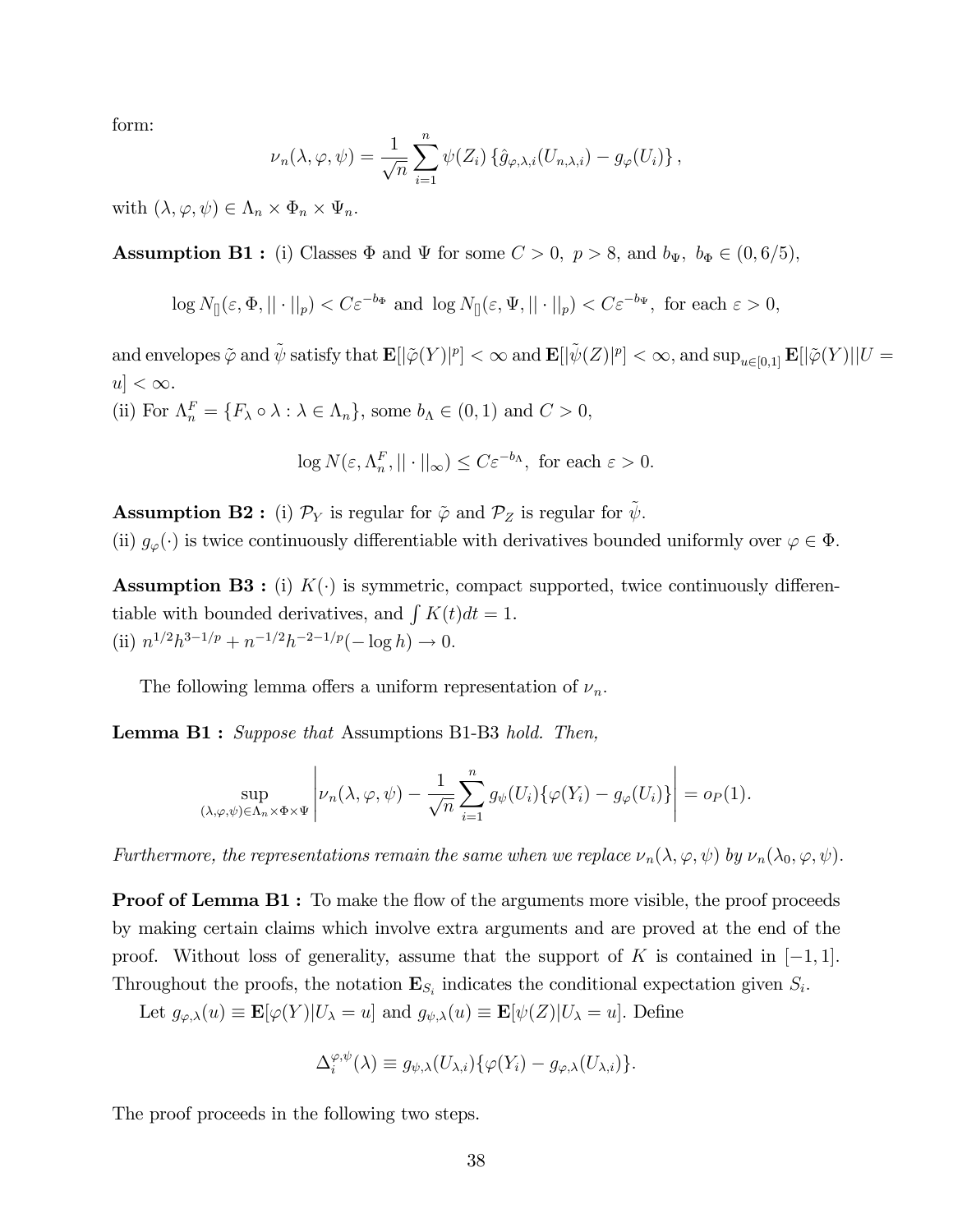**Step 1:** 
$$
\sup_{(\lambda,\varphi,\psi)\in\Lambda_n\times\Phi\times\Psi} \left| \nu_n(\lambda,\varphi,\psi) - \frac{1}{\sqrt{n}} \sum_{i=1}^n \Delta_i^{\varphi,\psi}(\lambda) \right| = o_P(1).
$$

Step 2: 
$$
\sup_{(\lambda,\varphi,\psi)\in\Lambda_n\times\Phi\times\Psi}\left|\frac{1}{\sqrt{n}}\sum_{i=1}^n\left\{\Delta_i^{\varphi,\psi}(\lambda)-\Delta_i^{\varphi,\psi}(\lambda_0)\right\}\right|=o_P(1).
$$

Then the wanted statement follows by chaining Steps 1 and 2.

**Proof of Step 1:** Define  $\hat{\rho}_{\varphi,\lambda,i}(t) \equiv (n-1)^{-1} \sum_{j=1,j\neq i}^{n} K_h(U_{n,\lambda,j}-t) \varphi(Y_j)$  and write  $\hat{g}_{\varphi,\lambda,i}(U_{n,\lambda,i}) - g_{\varphi,\lambda}(U_{\lambda,i})$  as

$$
R_{1i}(\lambda, \varphi) = \frac{\hat{\rho}_{\varphi, \lambda, i}(U_{n, \lambda, i}) - g_{\varphi, \lambda}(U_{\lambda, i})\hat{f}_{\lambda, i}(U_{n, \lambda, i})}{f_{\lambda}(U_{\lambda, i})} + \frac{[\hat{\rho}_{\varphi, \lambda, i}(U_{n, \lambda, i}) - g_{\varphi, \lambda}(U_{\lambda, i})\hat{f}_{\lambda, i}(U_{n, \lambda, i})](f_{\lambda}(U_{\lambda, i}) - \hat{f}_{\lambda, i}(U_{n, \lambda, i}))}{\hat{f}_{\lambda, i}(U_{n, \lambda, i})f_{\lambda}(U_{\lambda, i})} = R_{1i}^A(\lambda, \varphi) + R_{1i}^B(\lambda, \varphi), \text{ say.}
$$

where  $f_{\lambda}(u) = 1\{u \in [0, 1]\}\.$  Put  $\pi = (\lambda, \varphi, \psi)$  and  $\Pi_n = \Lambda_n \times \Phi \times \Psi$ , and write

$$
\nu_n(\pi) = \frac{1}{\sqrt{n}} \sum_{i=1}^n \psi(Z_i) R_{1i}^A(\lambda, \varphi) + \frac{1}{\sqrt{n}} \sum_{i=1}^n \psi(Z_i) R_{1i}^B(\lambda, \varphi)
$$
  
=  $r_{1n}^A(\pi) + r_{1n}^B(\pi), \ \pi \in \Pi_n$ , say.

From the proof of Lemma A3 of Song (2009) (by replacing  $\lambda$  and  $\lambda_0$  with  $F_\lambda \circ \lambda$  there and using Assumption  $B1(ii)$ , it follows that

$$
\max_{1 \leq i \leq n} \sup_{\lambda \in \Lambda_n} \sup_{x \in \mathbf{R}^d} |F_{n,\lambda,i}(\lambda(x)) - F_{\lambda}(\lambda(x))| = O_P(n^{-1/2}),\tag{20}
$$

where  $F_{n,\lambda,i}(\bar{\lambda}) = \frac{1}{n-1}$  $\sum_{j=1,j\neq i}^{n} 1\{\lambda(X_j) \leq \bar{\lambda}\}\.$  Using (20) and employing similar arguments around (12) in the proof of Theorem 1, we can show that  $\sup_{\pi \in \Pi_n} |r_{1n}^B(\pi)| = o_P(1)$ .

We turn to  $r_{1n}^A(\pi)$ , which we write as

$$
\frac{1}{(n-1)\sqrt{n}} \sum_{i=1}^{n} \sum_{j=1, j \neq i}^{n} \psi_i \Delta_{\varphi, \lambda, ij} K_{ij}^{\lambda} + \frac{1}{(n-1)\sqrt{n}} \sum_{i=1}^{n} \sum_{j=1, j \neq i}^{n} \psi_i \Delta_{\varphi, \lambda, ij} \{ K_{n, ij}^{\lambda} - K_{ij}^{\lambda} \}
$$
\n
$$
= R_{1n}(\pi) + R_{2n}(\pi), \text{ say,}
$$

where  $\psi_i = \psi(Z_i)$ ,  $\Delta_{\varphi,\lambda,ij} = \varphi(Y_j) - g_{\varphi,\lambda}(U_{\lambda,i})$ ,  $K_{n,ij}^{\lambda} = K_h(U_{n,\lambda,j} - U_{n,\lambda,i})$  and  $K_{ij}^{\lambda} =$  $K_h(U_{\lambda,j} - U_{\lambda,i})$ . We will now show that

$$
\sup_{\pi \in \Pi_n} |R_{2n}(\pi)| \to_P 0. \tag{21}
$$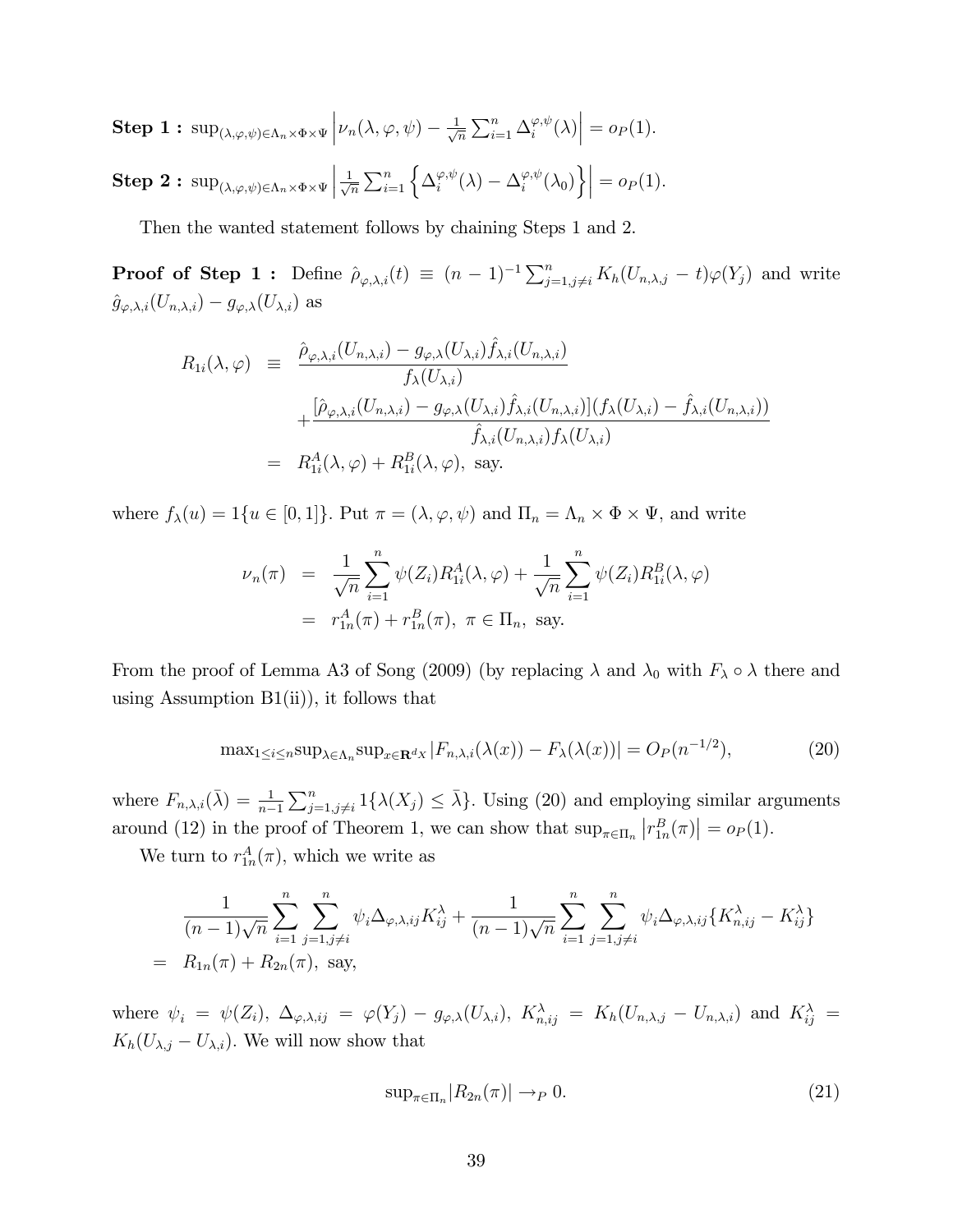Let  $\delta_i^{\lambda} = U_{n,\lambda,i} - U_{\lambda,i}$  and  $d_{\lambda,ji} = \delta_j^{\lambda} - \delta_i^{\lambda}$  and write  $R_{2n}(\pi)$  as

$$
\frac{1}{(n-1)\sqrt{n}} \sum_{i=1}^{n} \sum_{j=1, j \neq i}^{n} \psi_i \Delta_{\varphi, \lambda, ij} K'_{h, ij} d_{\lambda, ji} + \frac{1}{2(n-1)\sqrt{n}} \sum_{i=1}^{n} \sum_{j=1, j \neq i}^{n} \psi_i \Delta_{\varphi, \lambda, ij} d^2_{\lambda, ji} K''_{h, ij}
$$
\n
$$
= A_{1n}(\pi) + A_{2n}(\pi), \text{ say,}
$$

where  $K'_{h,ij} = h^{-2}\partial K(t)/\partial t$  at  $t = (U_{\lambda,i} - U_{\lambda,j})/h$  and

$$
K''_{h,ij} = h^{-3} \partial^2 K(t) / \partial t^2
$$

at  $t = \{(1 - a_{ij})(U_{\lambda,i} - U_{\lambda,j}) + a_{ij}(U_{n,\lambda,i} - U_{n,\lambda,j})\}/h$ , for some  $a_{ij} \in [0, 1]$ . Later we will show the following:

**C1**:  $\sup_{\pi \in \Pi_n} |A_{2n}(\pi)| = o_P(1)$ .

We turn to  $A_{1n}(\pi)$  which we write as

$$
\frac{1}{(n-1)\sqrt{n}} \sum_{i=1}^{n} \sum_{j=1, j \neq i}^{n} \psi_i \Delta_{\varphi, \lambda, ij} K'_{h, ij} \delta_j^{\lambda} - \frac{1}{(n-1)\sqrt{n}} \sum_{i=1}^{n} \sum_{j=1, j \neq i}^{n} \psi_i \Delta_{\varphi, \lambda, ij} K'_{h, ij} \delta_i^{\lambda} (22)
$$
\n
$$
= B_{1n}(\pi) + B_{2n}(\pi), \text{ say.}
$$

Write  $B_{1n}(\pi)$  as (up to  $O(n^{-1})$ )

$$
\frac{1}{n}\sum_{j=1}^{n}\left[\frac{1}{\sqrt{n}}\sum_{i=1}^{n}\left\{\psi_{i}\Delta_{\varphi,\lambda,ij}K'_{h,ij}-\mathbf{E}\left[\psi_{i}\Delta_{\varphi,\lambda,ij}K'_{h,ij}|U_{\lambda,j}\right]\right\}\right](U_{n,\lambda,j}-U_{\lambda,j})
$$

$$
+\frac{1}{\sqrt{n}}\sum_{j=1}^{n}\mathbf{E}\left[\psi_{i}\Delta_{\varphi,\lambda,ij}K'_{h,ij}|U_{\lambda,j}\right](U_{n,\lambda,j}-U_{\lambda,j})=C_{1n}(\pi)+C_{2n}(\pi), \text{ say.}
$$

As for  $C_{1n}(\pi)$ , we show the following later.

**C2**:  $\sup_{\pi \in \Pi_n} |C_{1n}(\pi)| = o_P(1).$ 

We deduce a similar result for  $B_{2n}(\pi)$ , so that we write

$$
A_{1n}(\pi) = \frac{1}{\sqrt{n}} \sum_{j=1}^{n} \mathbf{E} \left[ \psi_i \Delta_{\varphi, \lambda, ij} K'_{h, ij} | U_{\lambda, j} \right] (U_{n, \lambda, j} - U_{\lambda, j})
$$
\n
$$
- \frac{1}{\sqrt{n}} \sum_{i=1}^{n} \mathbf{E} \left[ \psi_i \Delta_{\varphi, \lambda, ij} K'_{h, ij} | U_{\lambda, i} \right] (U_{n, \lambda, i} - U_{\lambda, i}) + o_P(1)
$$
\n
$$
= D_{1n}(\pi) - D_{2n}(\pi) + o_P(1), \text{ say.}
$$
\n(23)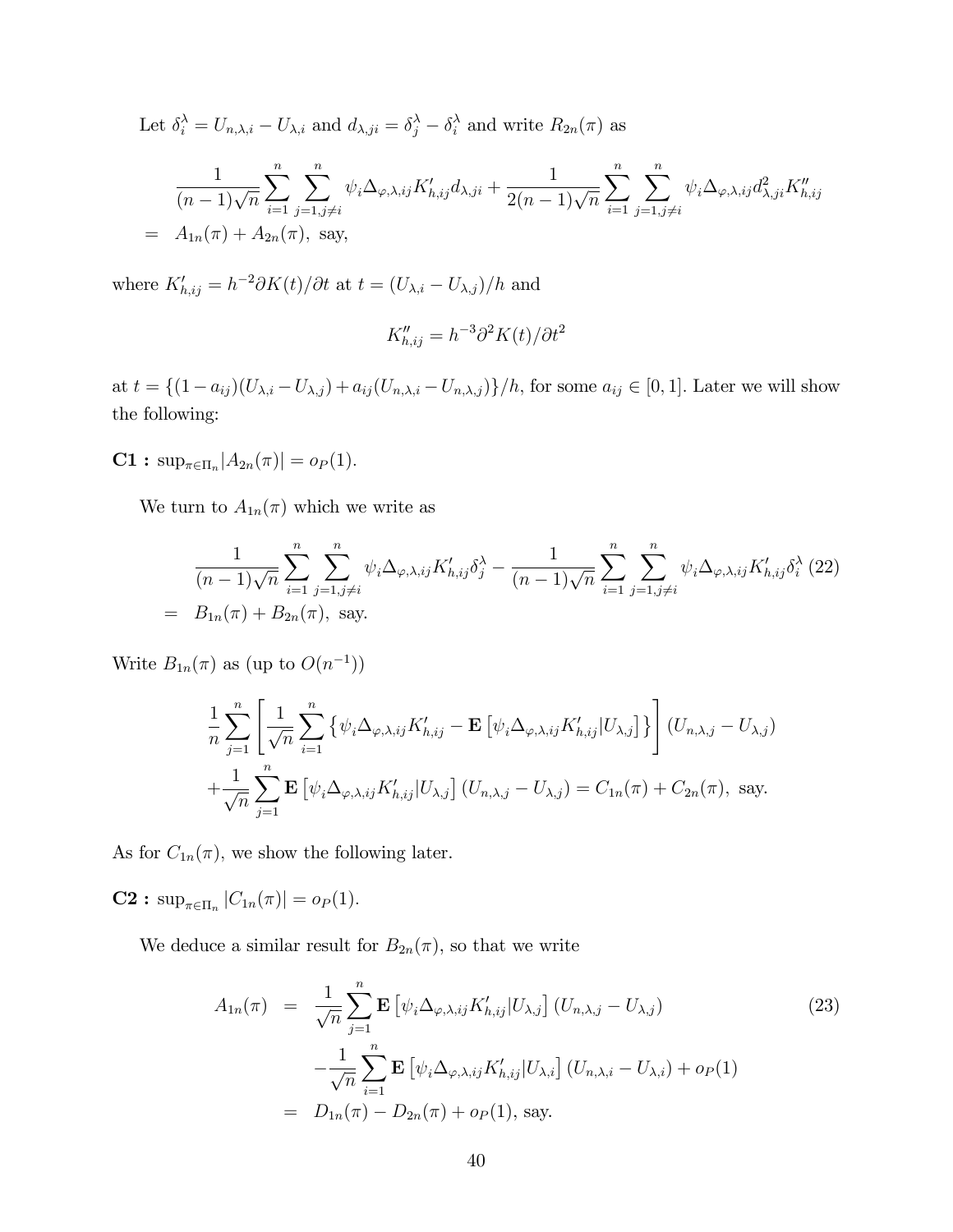Now, we show that  $D_{1n}(\pi)$  and  $D_{2n}(\pi)$  cancel out asymptotically. As for  $D_{1n}(\pi)$ , using Hoeffding's decomposition and taking care of the degenerate  $U$ -process (e.g. see C3 and its proof below),

$$
\frac{1}{\sqrt{n}} \sum_{i=1}^{n} \int_{0}^{1} \mathbf{E} \left[ \psi_{i} \Delta_{\varphi, \lambda, ij} K'_{h, ij} | U_{\lambda, j} = u_{1} \right] (1 \{ U_{\lambda, i} \leq u_{1} \} - u_{1}) du_{1} + o_{P}(1).
$$

Using the symmetry of  $K$ , we deduce that

$$
\frac{1}{\sqrt{n}} \sum_{i=1}^{n} \int_{0}^{1} \mathbf{E} \left[ \psi_{i} \Delta_{\varphi, \lambda, i j} K'_{h, i j} | U_{\lambda, j} = u_{1} \right] (1 \{ U_{\lambda, i} \le u_{1} \} - u_{1}) du_{1}
$$
\n
$$
= \frac{1}{h^{2} \sqrt{n}} \sum_{i=1}^{n} \int_{0}^{1} \int_{0}^{1} g_{\psi, \lambda}(u_{2}) \{ g_{\varphi, \lambda}(u_{1}) - g_{\varphi, \lambda}(u_{2}) \} K' \left( \frac{u_{1} - u_{2}}{h} \right) du_{2} (1 \{ U_{\lambda, i} \le u_{1} \} - u_{1}) du_{1}
$$
\n
$$
= \frac{1}{h^{2} \sqrt{n}} \sum_{i=1}^{n} \int_{0}^{1} \int_{0}^{1} g_{\psi, \lambda}(u_{2}) \{ g_{\varphi, \lambda}(u_{2}) - g_{\varphi, \lambda}(u_{1}) \} K' \left( \frac{u_{2} - u_{1}}{h} \right) du_{2} (1 \{ U_{\lambda, i} \le u_{1} \} - u_{1}) du_{1}.
$$

As for  $D_{2n}(\pi)$ , we also observe that

$$
\frac{1}{\sqrt{n}} \sum_{i=1}^{n} \int_{0}^{1} \mathbf{E} \left[ \psi_{i} \Delta_{\varphi, \lambda, i j} K'_{h, i j} | U_{\lambda, i} = u_{1} \right] (1 \{ U_{\lambda, j} \le u_{1} \} - u_{1}) du_{1}
$$
\n
$$
= \frac{1}{h^{2} \sqrt{n}} \sum_{i=1}^{n} \int_{0}^{1} \int_{0}^{1} g_{\psi, \lambda}(u_{1}) \{ g_{\varphi, \lambda}(u_{2}) - g_{\varphi, \lambda}(u_{1}) \} K' \left( \frac{u_{2} - u_{1}}{h} \right) du_{2} (1 \{ U_{\lambda, j} \le u_{1} \} - u_{1}) du_{1}.
$$

Write the sum above as

$$
\frac{1}{h^2 \sqrt{n}} \sum_{j=1}^n \int_0^1 \int_0^1 g_{\psi,\lambda}(u_2) \{g_{\varphi,\lambda}(u_2) - g_{\varphi,\lambda}(u_1)\} K'\left(\frac{u_2 - u_1}{h}\right) du_2 \left(1 \{U_{\lambda,j} \le u_1\} - u_1\right) du_1
$$
  
+ 
$$
\frac{1}{\sqrt{n}} \sum_{j=1}^n \int_0^1 \phi_n(u_1; \pi) \left(1 \{U_{\lambda,j} \le u_1\} - u_1\right) du_1,
$$

where

$$
\phi_n(u_1; \pi) = \frac{1}{h^2} \int_0^1 \{g_{\psi,\lambda}(u_1) - g_{\psi,\lambda}(u_2)\} \{g_{\varphi,\lambda}(u_2) - g_{\varphi,\lambda}(u_1)\} K' \left(\frac{u_2 - u_1}{h}\right) du_2.
$$

Note that  $\sup_{\pi \in \Pi_n} |\phi_n(u_1; \pi)| = O(h)$  by using the first order differentiability of  $g_{\psi, \lambda}$  and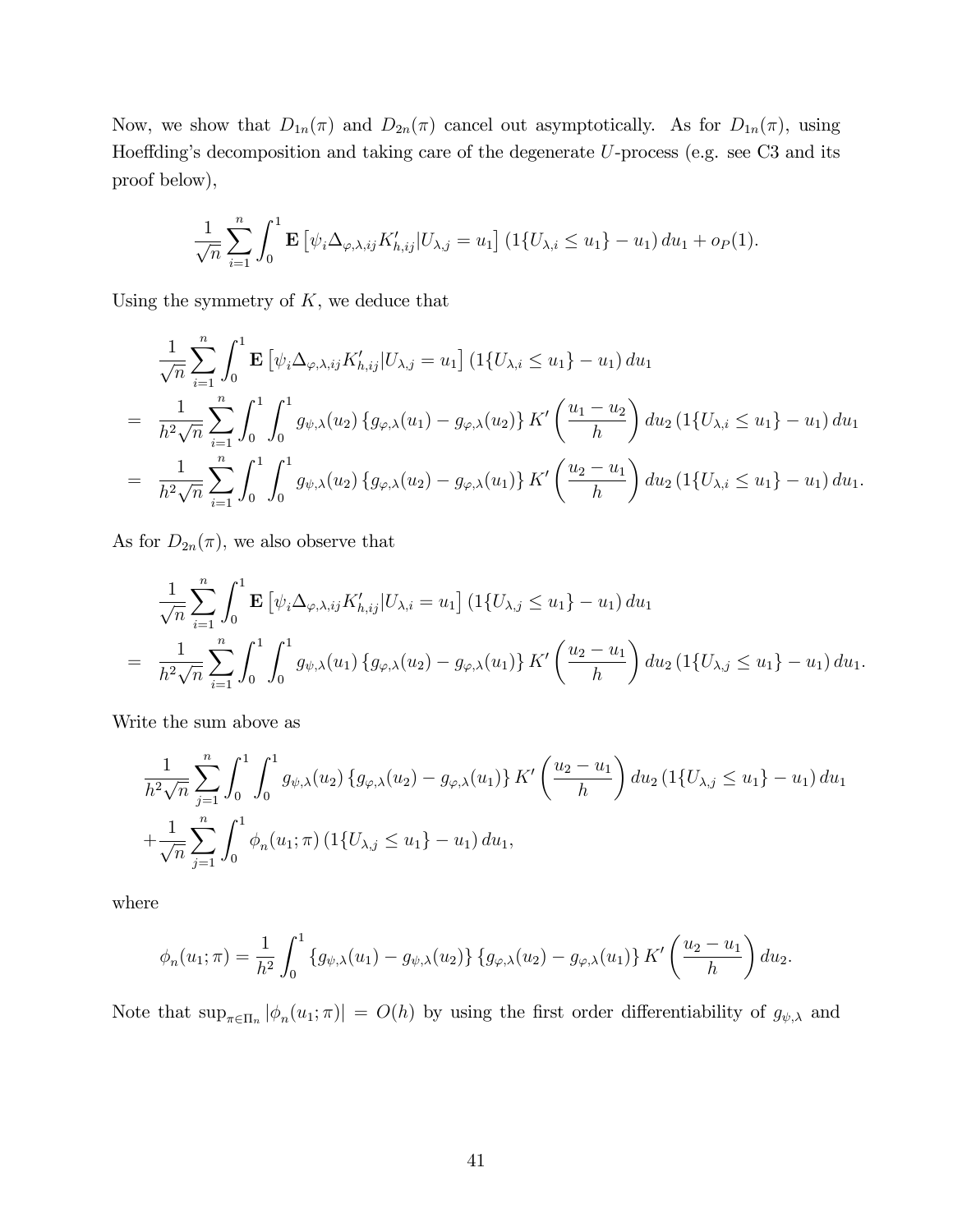$g_{\varphi,\lambda}$ . Therefore,

$$
\sup_{\pi \in \Pi_n} \left| \frac{1}{\sqrt{n}} \sum_{j=1}^n \int_0^1 \phi_n(u_1; \pi) \left( 1\{U_{\lambda,j} \le u_1\} - u_1 \right) du_1 \right| = o_P(1).
$$

We conclude that  $D_{1n}(\pi) = D_{2n}(\pi) + o_P(1)$  uniformly over  $\pi \in \Pi_n$ , and that  $\sup_{\pi \in \Pi_n} |A_{1n}(\pi)| =$  $o_P(1)$ , which, together with (C1), completes the proof of (21).

It suffices for  $(Stop 1)$  to show that

$$
\sup_{\pi \in \Pi_n} \left| R_{1n}(\pi) - \frac{1}{\sqrt{n}} \sum_{i=1}^n g_{\psi,\lambda}(U_{\lambda,i}) \{ \varphi(Y_i) - g_{\varphi,\lambda}(U_{\lambda,i}) \} \right| = o_P(1).
$$
 (24)

We define  $q_{n,ij}^{\pi} \equiv q_n^{\pi}(S_i, S_j) \equiv \psi_i \Delta_{\varphi, \lambda, ij} K_{ij}^{\lambda}$  and write  $R_{1n}(\pi)$  as

$$
\frac{1}{(n-1)\sqrt{n}}\sum_{i=1}^{n}\sum_{j=1,j\neq i}^{n}q_{n,ij}^{\pi}.
$$
 (25)

Let  $\rho_{n,ij}^{\pi} \equiv \rho_n^{\pi}(S_i, S_j) \equiv q_{n,ij}^{\pi} - \mathbf{E}_{S_i}[q_{n,ij}^{\pi}] - \mathbf{E}_{S_j}[q_{n,ij}^{\pi}] + \mathbf{E}[q_{n,ij}^{\pi}]$  and define

$$
u_n(\pi) \equiv \frac{1}{(n-1)\sqrt{n}} \sum_{i=1}^n \sum_{j=1, j \neq i}^n \rho_{n, ij}^{\pi}.
$$

Then,  $\{u_n(\cdot), \pi \in \Pi_n\}$  is a degenerate U-process. We write (25) as

$$
\frac{1}{(n-1)\sqrt{n}}\sum_{i=1}^{n}\sum_{j=1,j\neq i}^{n}\left\{\mathbf{E}_{S_{i}}[q_{n,ij}^{\pi}]+\mathbf{E}_{S_{j}}[q_{n,ij}^{\pi}]-\mathbf{E}[q_{n,ij}^{\pi}]\right\}+u_{n}(\pi).
$$
\n(26)

We will later show the following two claims.

$$
\mathbf{C3}: \sup_{\pi \in \Pi_n} |\frac{1}{\sqrt{n}} \sum_{i=1}^n \{ \mathbf{E}_{S_i} [q_{n,ij}^{\pi}] - \mathbf{E} [q_{n,ij}^{\pi}] \}| = o_P(1).
$$
  

$$
\mathbf{C4}: \sup_{\pi \in \Pi_n} |u_n(\pi)| = o_P(1).
$$

We conclude from these claims that

$$
\frac{1}{(n-1)\sqrt{n}}\sum_{i=1}^n\sum_{j=1,j\neq i}^n q_{n,ij}^{\pi} = \frac{1}{\sqrt{n}}\sum_{j=1}^n \mathbf{E}_{S_j}[q_{n,ij}^{\pi}] + o_P(1).
$$

Then the proof of Step 1 is completed by showing the following.

**C5:** 
$$
\sup_{\pi \in \Pi_n} \left| \frac{1}{\sqrt{n}} \sum_{j=1}^n \left( \mathbf{E}_{S_j} [q_{n,ij}^{\pi}] - g_{\psi,\lambda}(U_{\lambda,j}) \{ \varphi(Y_j) - g_{\varphi,\lambda}(U_{\lambda,j}) \} \right) \right| = o_P(1).
$$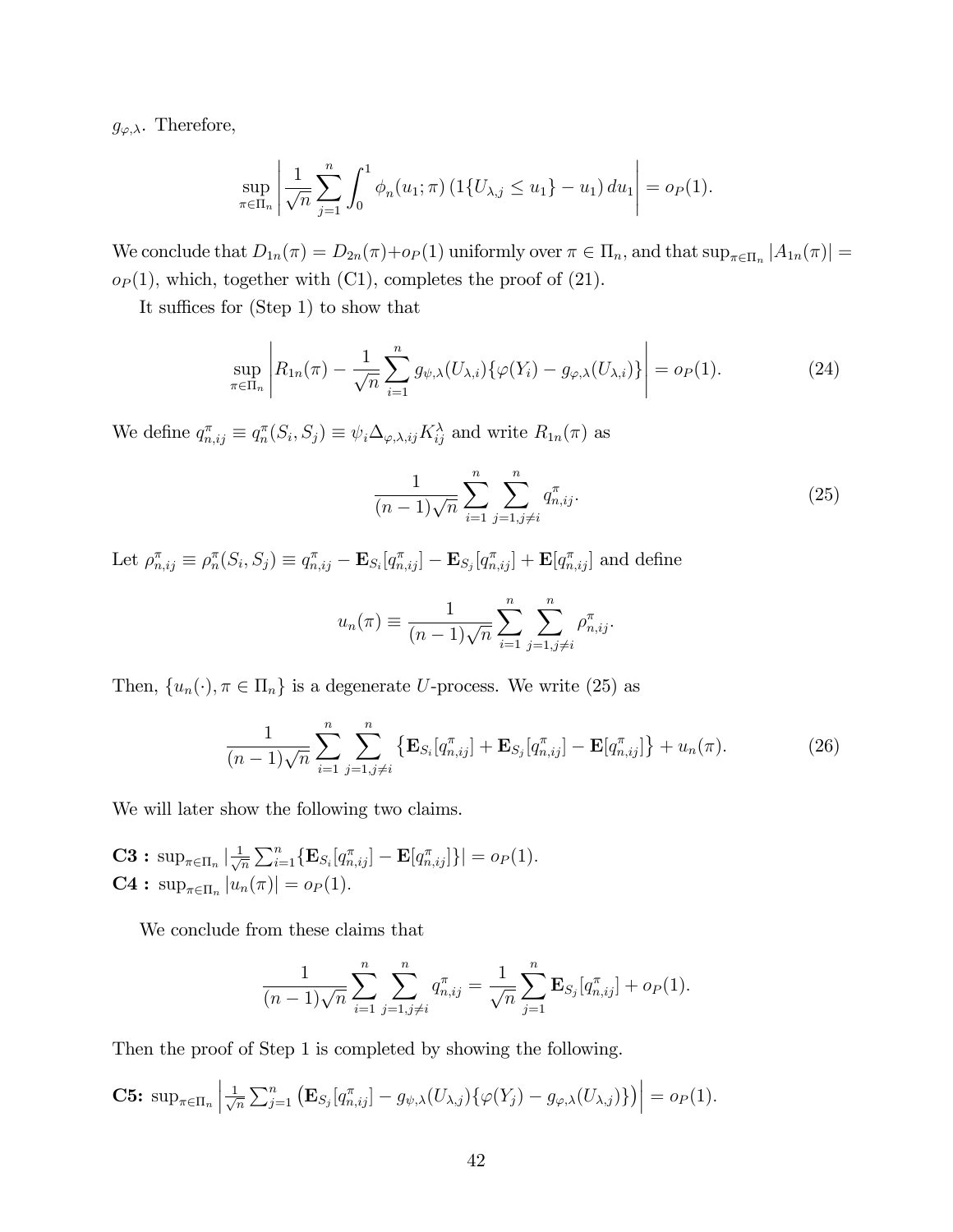**Proof of C1**: First observe that  $\max_{1 \leq i,j \leq n} \sup_{\lambda \in \Lambda_n} ||d_{\lambda,ji}^2|| = O_P(n^{-1})$  by (20). Let  $b \in$  $(1/4, 1/2]$  be as defined in the definition of  $\Lambda_n$ . Let  $\tilde{\Delta}_{ij} = \tilde{\varphi}(Y_i) + \mathbf{E}[\tilde{\varphi}(Y_j)|U_j] + Mn^{-b}$ . With large probability along with large  $M > 0$ , we bound  $|A_{2n}(\pi)|$  by

$$
\frac{Cn^{-1}}{2(n-1)\sqrt{n}}\sum_{i=1}^{n}\sum_{j=1,j\neq i}^{n} \left| \tilde{\psi}_{i} \tilde{\Delta}_{ij} K''_{h,ij} \right| \leq \frac{1}{\sqrt{n}}\frac{C}{2n(n-1)h^{3}}\sum_{i=1}^{n}\sum_{j=1,j\neq i}^{n} \left| \tilde{\psi}_{i} \tilde{\Delta}_{ij} \right| 1_{ij},
$$

where  $1_{ij} = 1$   $\{|U_i - U_j| \leq h + Cn^{-b}\}$ . We bound the last term again by

$$
\frac{1}{\sqrt{n}}\frac{C}{2n(n-1)h^3}\sum_{i=1}^n\sum_{j=1,j\neq i}^n\left\{\left|\tilde{\psi}_i\tilde{\Delta}_{ij}\right|1_{ij}-\mathbf{E}\left[\left|\tilde{\psi}_i\tilde{\Delta}_{ij}\right|1_{ij}\right]\right\}+\frac{C\mathbf{E}\left[\left|\tilde{\psi}_i\tilde{\Delta}_{ij}\right|1_{ij}\right]}{2h^3\sqrt{n}}.
$$

The leading term is  $O_P(n^{-1}h^{-3}) = o_P(n^{-1/2}h^{-3/2}) = o_P(1)$  using the standard U statistics theory. Through using Hölder inequality, we find that the second term is equal to  $O(n^{-1/2}h^{-2-1/p}) = o(1).$ 

**Proof of C2**: Note that  $K'(\cdot/h)$  is uniformly bounded and bounded variation. Let  $\mathcal{K}_{1,\Lambda}$  =  $\{K'(\sigma(\cdot)/h) : \sigma \in \mathcal{I}_n\},\$  where  $\mathcal{I}_n = \{\sigma_{\lambda,u} : (\lambda, u) \in \Lambda_n \times [0,1]\}\$  and  $\sigma_{\lambda,u}(x) = (F_\lambda \circ \lambda)(x) - u.$ By Lemma A1 of Song (2009) and Assumption B1(ii),

$$
\log N_{[]}(\varepsilon, \mathcal{K}_{1,\Lambda}, ||\cdot||_{p}) \le \log N(C\varepsilon, \mathcal{I}_{n}, ||\cdot||_{\infty}) + C/\varepsilon \le C\varepsilon^{-b_{\Lambda}}.
$$
\n(27)

Using (27) and following standard arguments, we can show that

$$
\max_{1 \leq j \leq n} \left| \frac{1}{\sqrt{n}} \sum_{i=1}^n \left\{ \psi_i \Delta_{\varphi, \lambda, ij} K'_{h, ij} - \mathbf{E} \left[ \psi_i \Delta_{\varphi, \lambda, ij} K'_{h, ij} | U_{\lambda, j}, U_j \right] \right\} \right|
$$
  

$$
\leq \frac{1}{h^2} \sup_{(\pi, k) \in \Pi_n \times \mathcal{K}_{1,\Lambda}} \left| \frac{1}{\sqrt{n}} \sum_{i=1}^n \left\{ \psi_i \Delta_{\varphi, \lambda, ij} k(X_j) - \mathbf{E} \left[ \psi_i \Delta_{\varphi, \lambda, ij} k(X_j) | U_{\lambda, j}, U_j \right] \right\} \right| = O_P(h^{-2}).
$$

By the fact that  $\max_{1 \leq j \leq n} ||\delta_j^{\lambda}$  $\mathcal{Q}_P(n^{-1/2})$ , the wanted result follows because  $O_P(n^{-1/2}h^{-2}) =$  $o_P(1)$ .

Proof of  $C3$ : First we note that

$$
\mathbf{E}\left[\sup_{\pi \in \Pi_n} \left| \mathbf{E}_{S_i}[q_{n,ij}^{\pi}] \right|^2 \right] \tag{28}
$$
\n
$$
\leq \int_0^1 \left\{ g_{\tilde{\psi},\lambda_0}^2(t_1) + Cn^{-2b} \right\} \sup_{(\varphi,\lambda) \in \Phi \times \Lambda_n} \left[ \int_0^1 \{ g_{\varphi,\lambda}(t_2) - g_{\varphi,\lambda}(t_1) \} K_h(t_2 - t_1) dt_2 \right]^2 dt_1.
$$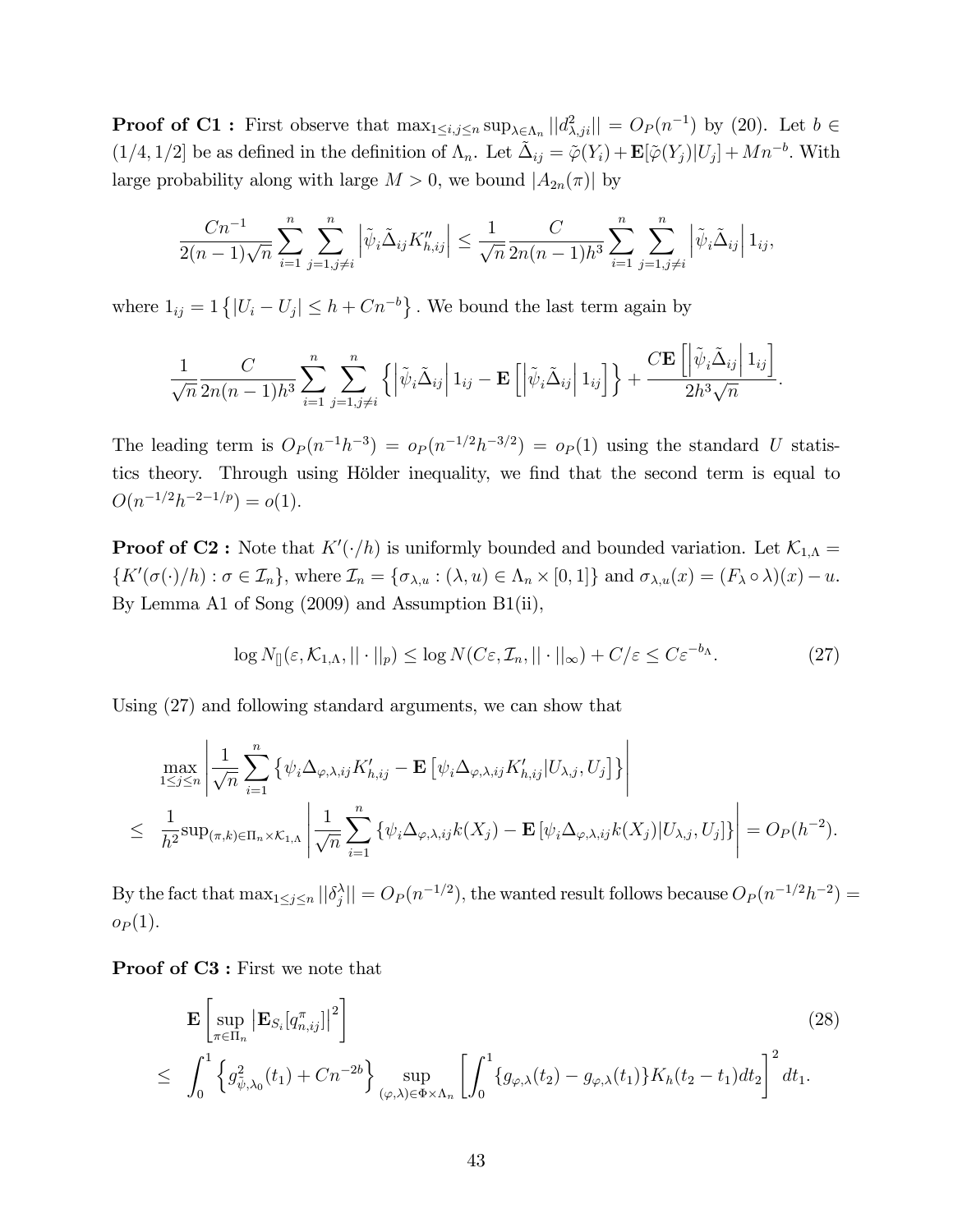By change of variables, the integral inside the bracket becomes

$$
\int_{\{-t_1/h\}\vee(-1)}^{(1-t_1)/h\}\wedge 1} \{g_{\varphi,\lambda}(t_1+ht_2)-g_{\varphi,\lambda}(t_1)\}K(t_2)dt_2.
$$

After tedious algebra, we can show that the expectation in  $(28)$  is  $O(h^3)$ . This implies that we take an envelope, say, J of the class  $\mathcal{J}_n \equiv \{h\mathbf{E}[q_{n,ij}^{\pi}|S_i = \cdot] : \pi \in \Pi_n\}$  such that  $||J||_2 = O(h^{3/2+1})$  as  $n \to \infty$ . Similarly as in the proof of C2, note that  $K(\cdot/h)$  is uniformly bounded and bounded variation. Let  $\mathcal{K}_{A} = \{K(\sigma(\cdot)/h) : \sigma \in \mathcal{I}_{n}\}\.$  Then by Lemma A1 of Song (2009), for any  $p \geq 1$ ,

$$
\log N_{[]}(\varepsilon, \mathcal{K}_{\Lambda}, || \cdot ||_{p}) \le \log N(\varepsilon, \mathcal{I}_{n}, || \cdot ||_{\infty}) + C/\varepsilon \le C\varepsilon^{-b_{\Lambda}}.
$$
\n(29)

Let us define  $\tilde{\mathcal{J}}_n = \{ h q_n^{\pi}(\cdot, \cdot) : \pi \in \Pi_n \},\$  where  $q_n^{\pi}(\cdot, \cdot)$  is defined prior to (25). Observe that for any  $\lambda_1, \lambda_2 \in \Lambda_n$ ,

$$
||g_{\varphi,\lambda_1}(F_{\lambda_1}(\lambda_1(\cdot))) - g_{\varphi,\lambda_2}(F_{\lambda_2}(\lambda_2(\cdot)))||_{\infty} \leq C||(F_{\lambda_1} \circ \lambda_1) - (F_{\lambda_2} \circ \lambda_2)||_{\infty}
$$
 and (30)  

$$
||g_{\psi,\lambda_1}(F_{\lambda_1}(\lambda_1(\cdot))) - g_{\psi,\lambda_2}(F_{\lambda_2}(\lambda_2(\cdot)))||_{\infty} \leq C||(F_{\lambda_1} \circ \lambda_1) - (F_{\lambda_2} \circ \lambda_2)||_{\infty},
$$

by Lemma A1. From this and using the fact that  $\mathcal{K}_{\Lambda}$  is uniformly bounded, it is easy to show that

$$
\log N_{[]}(\varepsilon, \tilde{\mathcal{J}}_n, || \cdot ||_{p/2}) \le \log N_{[]}(\varepsilon/C, \Phi, || \cdot ||_p) + \log N_{[]}(\varepsilon/C, \Psi, || \cdot ||_p) + C\varepsilon^{-b_{\Lambda}}.\tag{31}
$$

Therefore,  $\log N_{\parallel}(\varepsilon, \tilde{\mathcal{J}}_n, || \cdot ||_{p/2}) \leq C \varepsilon^{-(b_{\Phi} \vee b_{\Psi} \vee b_{\Lambda})}$ . Using this result, we obtain that

$$
\log N_{[]}(\varepsilon, \mathcal{J}_n, || \cdot ||_{p/2}) \leq C \varepsilon^{-(b_{\Phi} \vee b_{\Psi} \vee b_{\Lambda})}.
$$

Then by the maximal inequality of Pollard (1989) (e.g. Theorem A.2 of van der Vaart  $(1996)$ ,

$$
\mathbf{E}\left[\sup_{\pi\in\Pi_n}\left|\frac{h}{\sqrt{n}}\sum_{i=1}^n\left\{\mathbf{E}_{S_i}[q_{n,il}^\pi]-\mathbf{E}[q_{n,il}^\pi]\right\}\right|\right]
$$
\n
$$
\leq C\int_0^{O(h^{(3/2)+1})}\sqrt{1+\log N_{[]}(\varepsilon,\mathcal{J}_n,\|\cdot\|_2)}d\varepsilon=O(h^{(5/2)\times\{1-(b_\Phi\vee b_\Psi\vee b_\Lambda)/2\}})=o(h),
$$

because  $(b_\Phi \vee b_\Psi \vee b_\Lambda) < 6/5$ . Hence we obtain the wanted result.

**Proof of C4**: Since  $p > 8$ , we can take  $\Delta \in (0, 1/6)$  and  $\eta = 1/4 + \Delta/2$  such that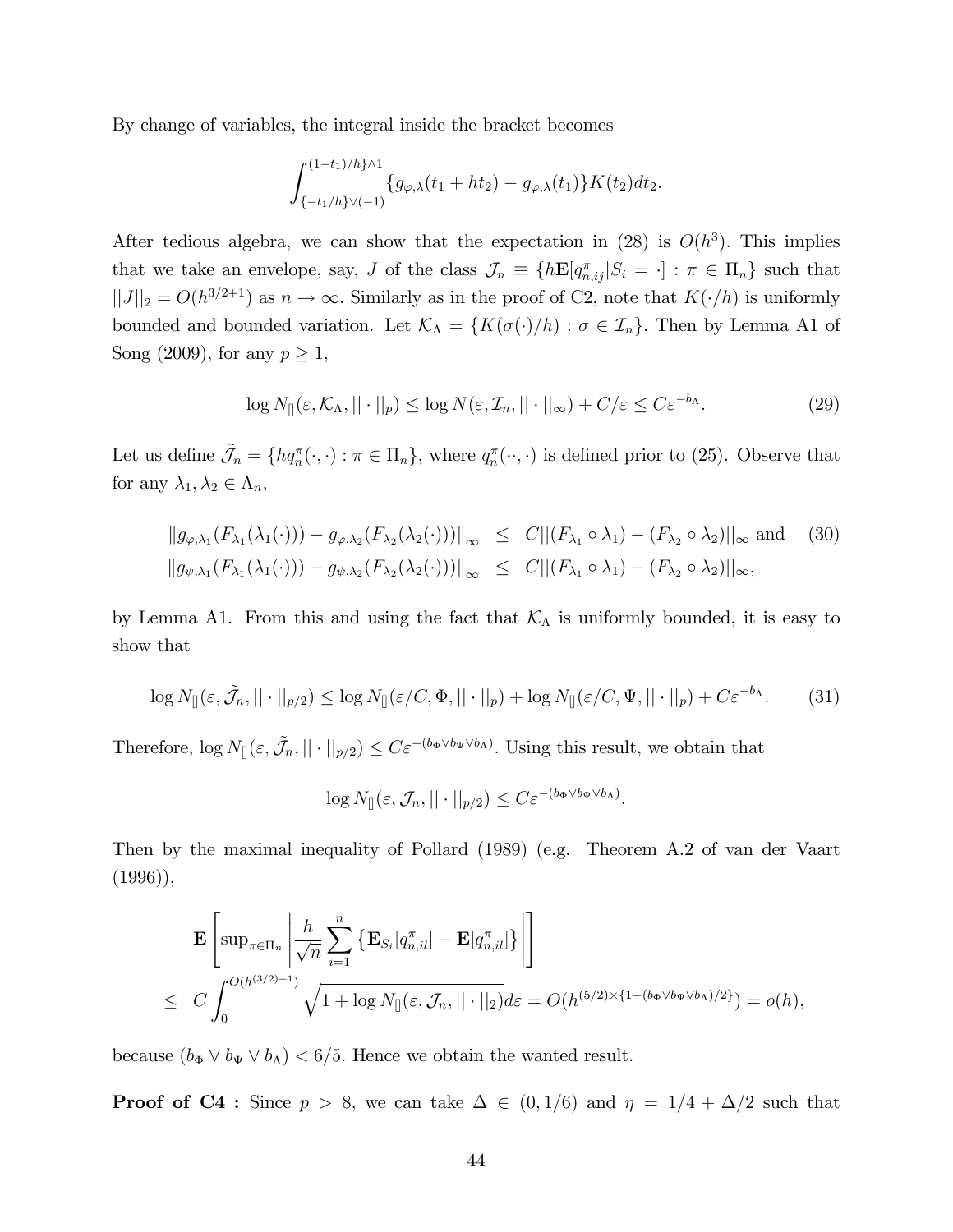$n^{-\eta+\Delta/2}h^{-1}\to 0$ ,  $\eta+1/2\leq 1-1/p$  and  $(b_{\Phi}\vee b_{\Psi}\vee b_{\Lambda})(1/2+\eta)<1$ . Then, from the proof of C3,

$$
\int_0^1 \left\{ \log N_{[]}(\varepsilon, \tilde{\mathcal{J}}_n, ||\cdot||_{p/2}) \right\}^{(1/2+\eta)} d\varepsilon \le \int_0^1 C \varepsilon^{-(b_{\Phi}\vee b_{\Psi}\vee b_{\Lambda})\{1/2+\eta\}} d\varepsilon < \infty.
$$

By Theorem 1 of Turki-Moalla (1998), p.878,

$$
h \sup_{\pi \in \Pi_n} |u_{1n}(\pi)| = o_P(n^{1/2 - (1/2 + \eta) + \Delta/2}) = o_P(n^{-\eta + \Delta/2}).
$$

Therefore,  $\sup_{\pi \in \Pi_n} |u_{1n}(\pi)| = o_P(n^{-\eta + \Delta/2}h^{-1}) = o_P(n^{-1/4}h^{-1}) = o_P(1)$ . Hence the proof is complete.

**Proof of C5**: We consider the following:

$$
\mathbf{E}\left[\sup_{\pi \in \Pi_n} \left\{ \mathbf{E}_{S_j}[q_{n,ij}^{\pi}] - g_{\psi,\lambda}(U_{\lambda,j})\{\varphi(Y_j) - g_{\varphi,\lambda}(U_{\lambda,j})\} \right\}^2 \right]
$$
(32)  
= 
$$
\int \sup_{\pi \in \Pi_n} \left\{ \int_0^1 A_{n,\pi}(t_1, t_2, y) dt_1 \right\}^2 dF_{Y,\lambda}(y, t_2),
$$

where  $\int dF_{Y,\lambda}$  denotes the integration with respect to the joint distribution of  $(Y_i, U_{\lambda,i})$  and

$$
A_{n,\pi}(t_1, t_2, y) = g_{\psi,\lambda}(t_1) \{ \varphi(y) - g_{\varphi,\lambda}(t_1) \} K_h(t_1 - t_2)
$$
  

$$
-g_{\psi,\lambda}(t_2) \{ \varphi(y) - g_{\varphi,\lambda}(t_2) \}.
$$

After some tedious algebra, we can show that the last term in  $(32)$  is  $O(h^3)$  (see the proof of C3). Following the proof of C3 similarly, we can obtain the wanted result.

**Proof of Step 2:** The proof is based on standard arguments of stochastic equicontinuity  $(Andrews (1994))$ . For the proof, it suffices to show that the class

$$
\mathcal{G} = \{g_{\psi,\lambda}(F_{\lambda}(\lambda(\cdot)))\{\varphi(\cdot) - g_{\varphi,\lambda}(F_{\lambda}(\lambda(\cdot)))\} : (\lambda, \varphi, \psi) \in \Lambda_n \times \Phi \times \Psi\}
$$

has a finite integral bracketing entropy with an  $L_{2+\varepsilon}(P)$ -bounded envelope for some  $\varepsilon > 0$ . Using  $(30)$  and standard arguments, we find that

$$
\log N_{[]}(\varepsilon, \mathcal{G}, || \cdot ||_{p/2}) \leq C \varepsilon^{-(b_{\Phi} \vee b_{\Psi} \vee b_{\Lambda})}.
$$

Since  $b_{\Phi} \vee b_{\Psi} \vee b_{\Lambda} < 2$ , the wanted bracketing integral entropy condition follows. We take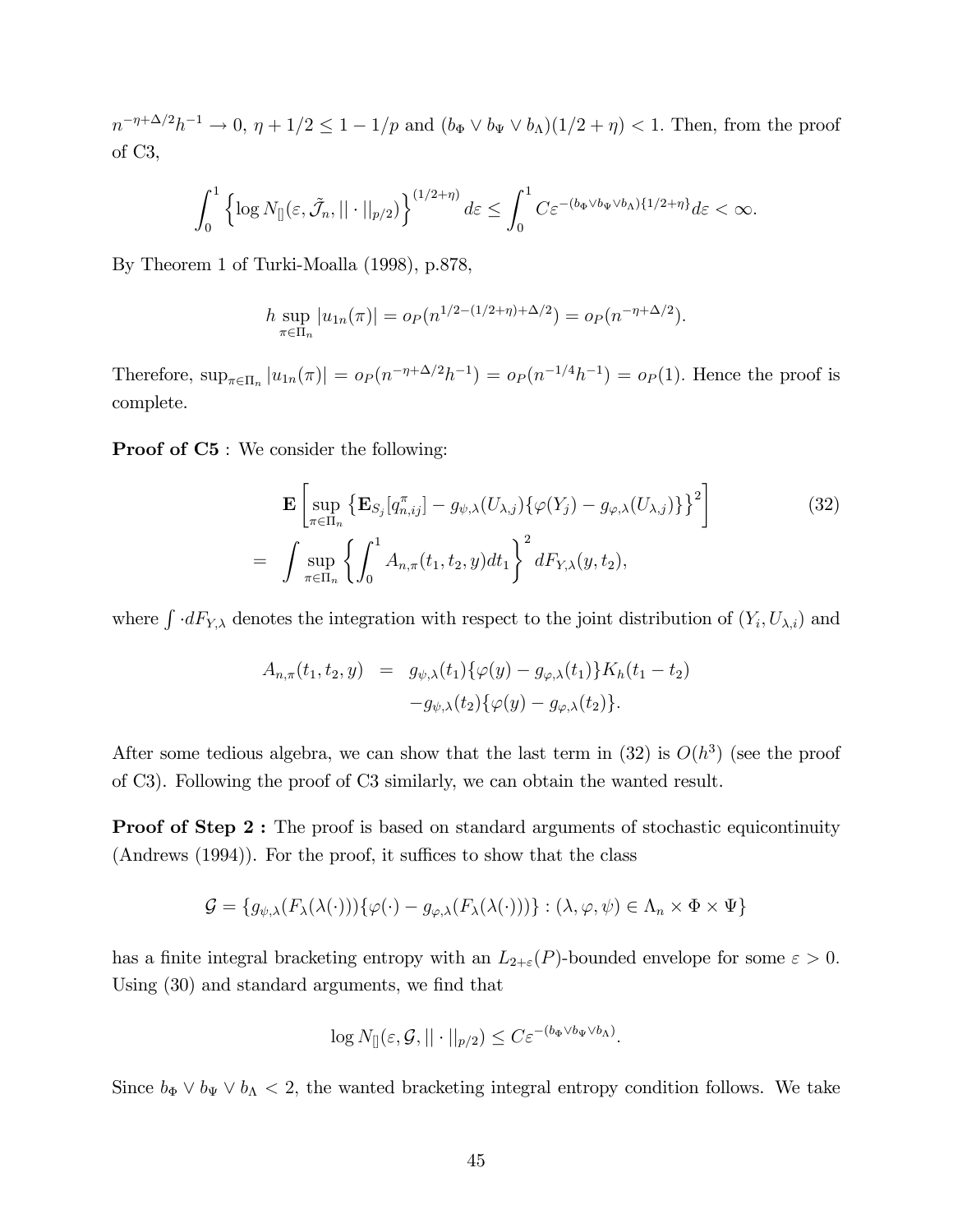an envelope as

$$
F_M(x,y) = \{g_{\tilde{\psi},\lambda_0}(F_0(\lambda_0(x))) + Mn^{-b}\}\{\tilde{\varphi}(y) + g_{\tilde{\varphi},\lambda_0}(F_0(\lambda_0(x))) + Mn^{-b}\}
$$

for some large M. Clearly, this function  $F_M$  is  $L_{2+\varepsilon}(P)$ -bounded by Assumption B1. Therefore, the process

$$
\frac{1}{\sqrt{n}}\sum_{i=1}^n\Big\{\Delta_i^{\varphi,\psi}(\lambda)-\Delta_i^{\varphi,\psi}(\lambda_0)-\mathbf{E}\left[\Delta_i^{\varphi,\psi}(\lambda)-\Delta_i^{\varphi,\psi}(\lambda_0)\right]\Big\}
$$

is stochastically equicontinuous in  $(\lambda, \varphi, \psi) \in \Lambda_n \times \Phi \times \Psi$ . (See e.g. Theorem 4 of Andrews (1994)). Since  $\Lambda_n$  is a shrinking neighborhood of  $\lambda_0$  and  $\mathbf{E}[\Delta_i^{\varphi,\psi}(\lambda) - \Delta_i^{\varphi,\psi}]$  $i^{\varphi,\psi}(\lambda_0)]=0$ , we obtain the wanted result.

Let  $D_i \in \{0,1\}$  be a binary random variable and define  $g_{\varphi}(u, 1) = \mathbf{E}[\varphi(Y_i)|U_i = u, D_i = 1]$ and  $g_{\psi}(u, 1) = \mathbf{E}[\psi(Z_i)|U_i = u, D_i = 1]$ . Consider the estimator:

$$
\hat{g}_{\varphi,\lambda,i}(u,1)=\frac{1}{(n-1)\hat{f}_{\lambda,i}(u,1)}\sum_{j=1,j\neq i}^n\varphi(Y_j)D_jK_h(U_{n,\lambda,j}-u),
$$

where  $\hat{f}_{\lambda,i}(u, 1) = (n-1)^{-1} \sum_{j=1, j\neq i}^{n} D_j K_h(U_{n,\lambda,j} - u)$ . Similarly as before, we define

$$
\nu_n(\lambda,\varphi,\psi,1)=\frac{1}{\sqrt{n}}\sum_{i=1}^n\psi(Z_i)D_i\left\{\hat{g}_{\varphi,\lambda,i}(U_{n,\lambda,i},1)-g_{\varphi}(U_i,1)\right\},\,
$$

with  $(\lambda, \varphi, \psi) \in \Lambda_n \times \Phi_n \times \Psi_n$ . The following lemma is an extension of Lemma B1. Note that when  $D_i = 1$  for all i, the result reduces to Lemma B1. The result is in fact a corollary to Lemma B1.

**Lemma B2**: Suppose that Assumptions B1-B3 hold and that  $sup_{u \in [0,1]} \mathbf{E}[D_i | U_i = u] > 0$ . Then,

$$
\sup_{(\lambda,\varphi,\psi)\in\Lambda_n\times\Phi\times\Psi}\left|\nu_n(\lambda,\varphi,\psi,1)-\frac{1}{\sqrt{n}}\sum_{i=1}^nD_ig_\psi(U_i,1)\{\varphi(Y_i)-g_\varphi(U_i,1)\}\right|=o_P(1).
$$

Furthermore, the result remains the same when we replace  $\nu_n(\lambda, \varphi, \psi, 1)$  by  $\nu_n(\lambda_0, \varphi, \psi, 1)$ .

Proof : Write

$$
\nu_n(\lambda, \varphi, \psi, 1) = \frac{1}{\sqrt{n}} \sum_{i=1}^n \psi(Z_i) D_i \left\{ \frac{\hat{g}^{[1]}_{\varphi, \lambda, i}(U_{n, \lambda, i})}{\hat{g}^{[2]}_i(U_{n, \lambda, i})} - \frac{g^{[1]}_{\varphi}(U_i)}{g^{[2]}(U_i)} \right\},
$$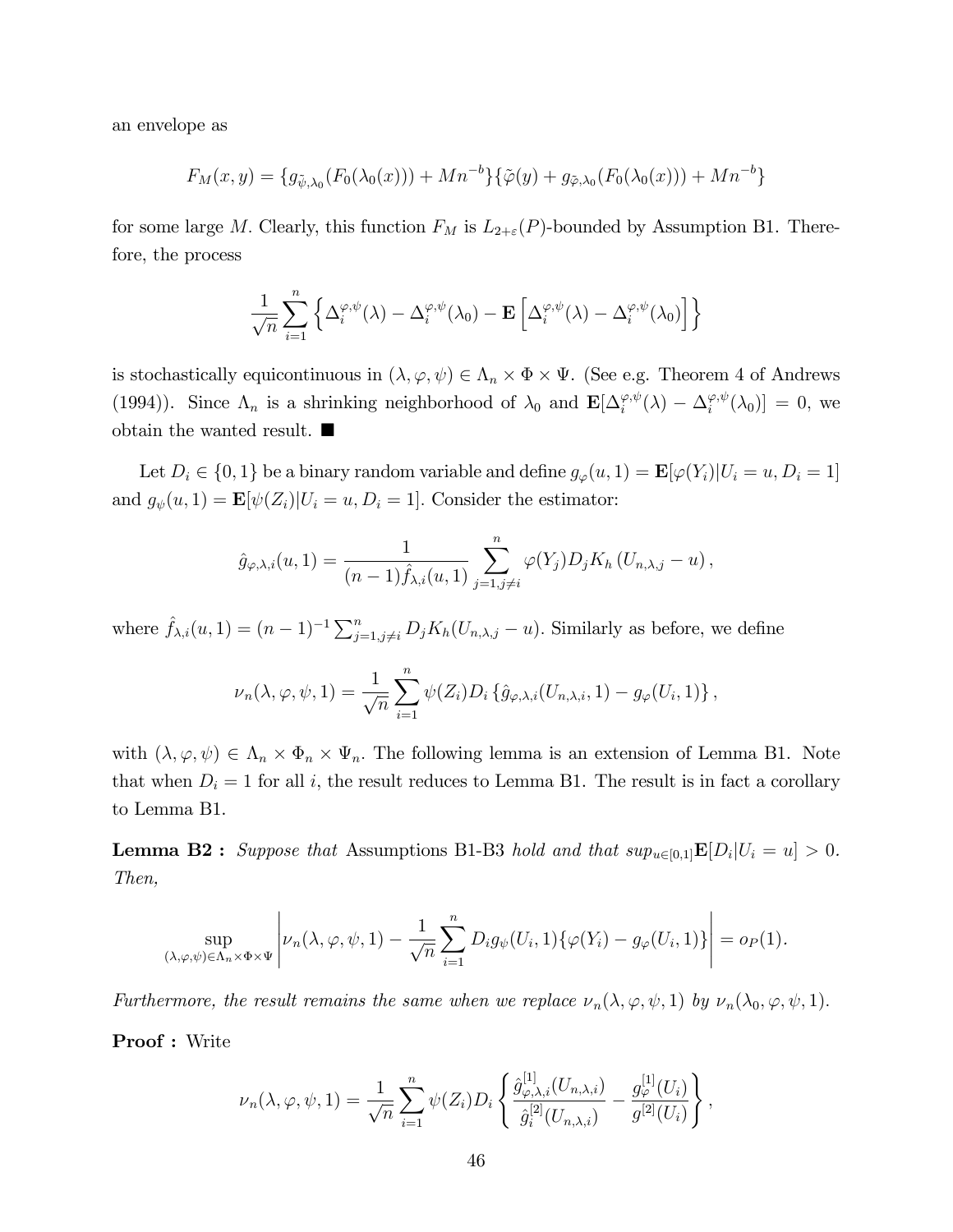where  $g_{\varphi}^{[1]}(u) = \mathbf{E}[\varphi(Y_i)D_i|U_i = u], g^{[2]}(u) = \mathbf{E}[D_i|U_i = u],$ 

$$
\hat{g}_{\varphi,\lambda,i}^{[1]}(u) = \frac{1}{(n-1)\hat{f}_{\lambda,i}(u)} \sum_{j=1,j\neq i}^{n} \varphi(Y_j) D_j K_h (U_{n,\lambda,j} - u),
$$
  

$$
\hat{g}_i^{[2]}(u) = \frac{1}{(n-1)\hat{f}_{\lambda,i}(u)} \sum_{j=1,j\neq i}^{n} D_j K_h (U_{n,\lambda,j} - u).
$$

Using the arguments in the proof of Lemma B1, we can write

$$
\frac{1}{\sqrt{n}} \sum_{i=1}^{n} \psi(Z_i) D_i \left\{ \frac{\hat{g}^{[1]}_{\varphi,\lambda,i}(U_{n,\lambda,i})}{\hat{g}^{[2]}_i(U_{n,\lambda,i})} - \frac{g^{[1]}_{\varphi}(U_i)}{g^{[2]}(U_i)} \right\} \n= \frac{1}{\sqrt{n}} \sum_{i=1}^{n} \frac{\psi(Z_i) D_i}{g^{[2]}(U_i)} \left\{ \hat{g}^{[1]}_{\varphi,\lambda,i}(U_{n,\lambda,i}) - g^{[1]}_{\varphi}(U_i) \right\} \n+ \frac{1}{\sqrt{n}} \sum_{i=1}^{n} \psi(Z_i) D_i \frac{g^{[1]}_{\varphi}(U_i)}{(g^{[2]}(U_i))^2} \left\{ g^{[2]}(U_i) - \hat{g}^{[2]}_i(U_{n,\lambda,i}) \right\} + o_P(1).
$$

By applying Lemma B1 to both terms, we obtain the wanted result.  $\blacksquare$ 

## References

- [1] Abrevaya, J. and J. Huang, 2005. On the bootstrap of the maximum score estimator. Econometrica 73, 1175-2204.
- [2] Ahn, H. and C. F. Manski, 1993. Distribution theory for the analysis of binary choice under uncertainty with nonparametric estimation of expectations. Journal of Econometrics 56, 291-321.
- [3] Ahn, H. and J. L. Powell, 1993. Semiparametric estimation of censored selection models with a nonparametric selection mechanism. Journal of Econometrics 58, 3-29.
- [4] Andrews, D. W. K, 1994. Empirical process methods in econometrics. In The Handbook of Econometrics, Vol. IV, ed. by R. F. Engle and D. L. McFadden, Amsterdam: North-Holland.
- [5] Billingsley, 1999. Convergence of Probability Measures. John Wiley & Sons, New York.
- [6] Buchinsky, M. and J. Hahn, 1998. An alternative estimator for the censored quantile regression model. Econometrica 66, 653-671.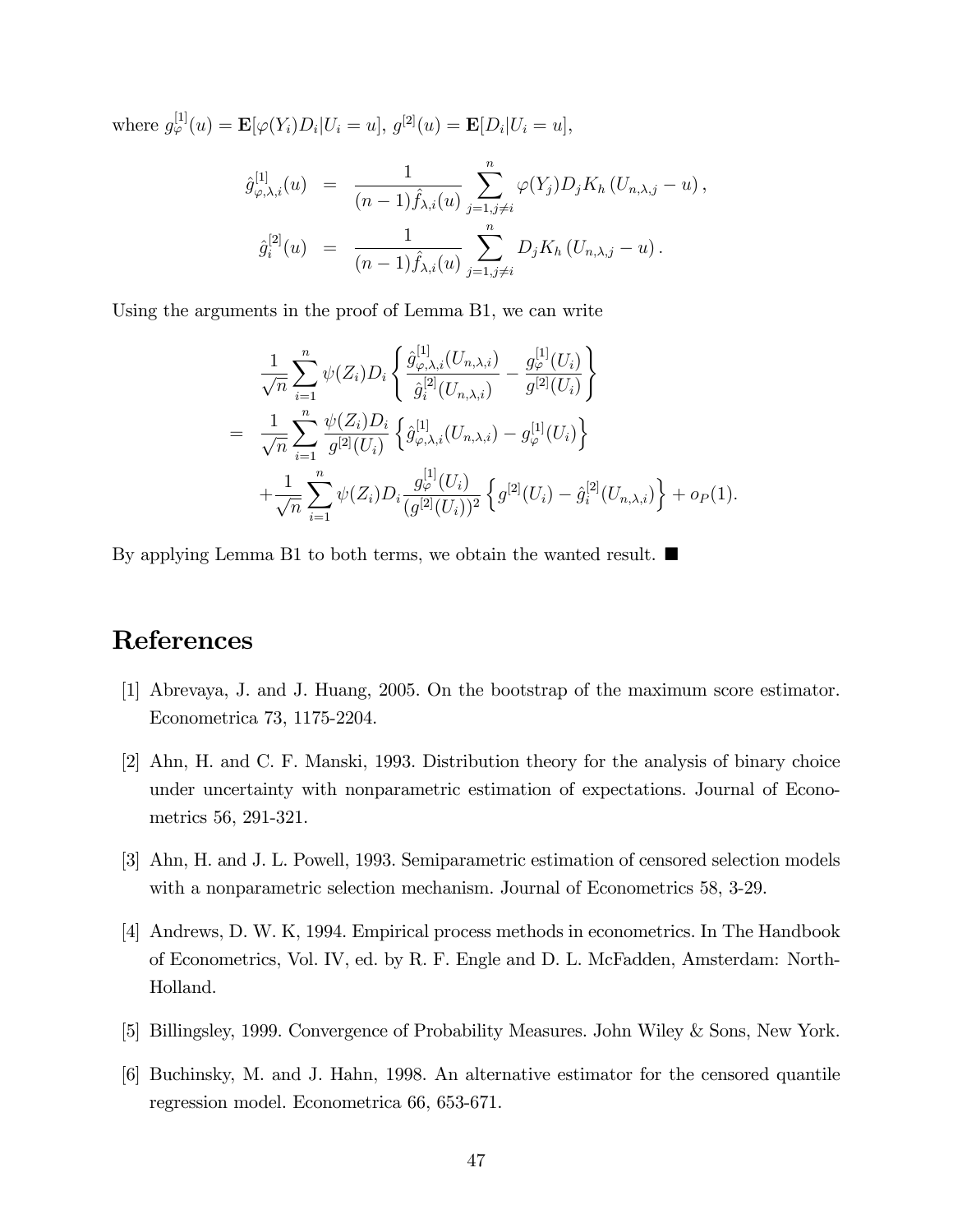- [7] Chen, X., H. Hong, and A. Tarozzi, 2008. Semiparametric efficiency in GMM models with auxiliary data set. Annals of Statistics 36, 808-843.
- [8] Chen, S. and S. Khan, 2003. Semiparametric estimation of a heteroskedastic sample selection model. Econometric Theory 19, 1040-1064.
- [9] Chen, X., O. Linton, and I. van Keilegom, 2003. Estimation of semiparametric models when the criterion function is not smooth. Econometrica 71, 1591-1608.
- [10] Das, M., W. K. Newey, and F. Vella, 2003. Nonparametric estimation of sample selection models. Review of Economic Studies 70, 33-58.
- [11] Domínguez, M. A. and I. M. Lobato, 2004. Consistent estimation of models defined by conditional moment restrictions. Econometrica 72, 1601-1615.
- [12] Escanciano, J-C. and K. Song, 2008. Testing single-index restrictions with a focus on average derivatives. Working paper.
- [13] Fan, Y. and Q. Li, 1996. Consistent model specification tests: omitted variables and semiparametric functional forms. Econometrica 64, 865-890.
- [14] H‰rdle, W., P. Hall and H. Ichimura, 1993. Optimal semiparametric estimation in single index models. Annals of Statistics 21, 1, 157-178.
- [15] H‰rdle, W., P. and Tsybacov, 1993. How sensitive are average derivatives. Journal of Econometrics 58, 31-48.
- [16] Heckman, J. J., 1990. Varieties of selection bias. American Economic Review 80, 313- 328.
- [17] Heckman, J. J., Ichimura, H. and P. Todd (1997) Matching as an econometric evaluation estimator : evidence from evaluating a job training programme. Review of Economic Studies, 64, 605-654.
- [18] Hristache, M., A. Juditsky and V. Spokoiny, 2001. Direct estimation of the index coefficient in a single-index model. Annals of Statistics 29, 595-623.
- [19] Ichimura, H, 1993. Semiparametric least squares, SLS and weighted SLS estimation of single Index Models. Journal of Econometrics 58, 71-120.
- [20] Klein, R. W. and R. H. Spady, 1993. An efficient semiparametric estimator for binary response models. Econometrica 61, 2, 387-421.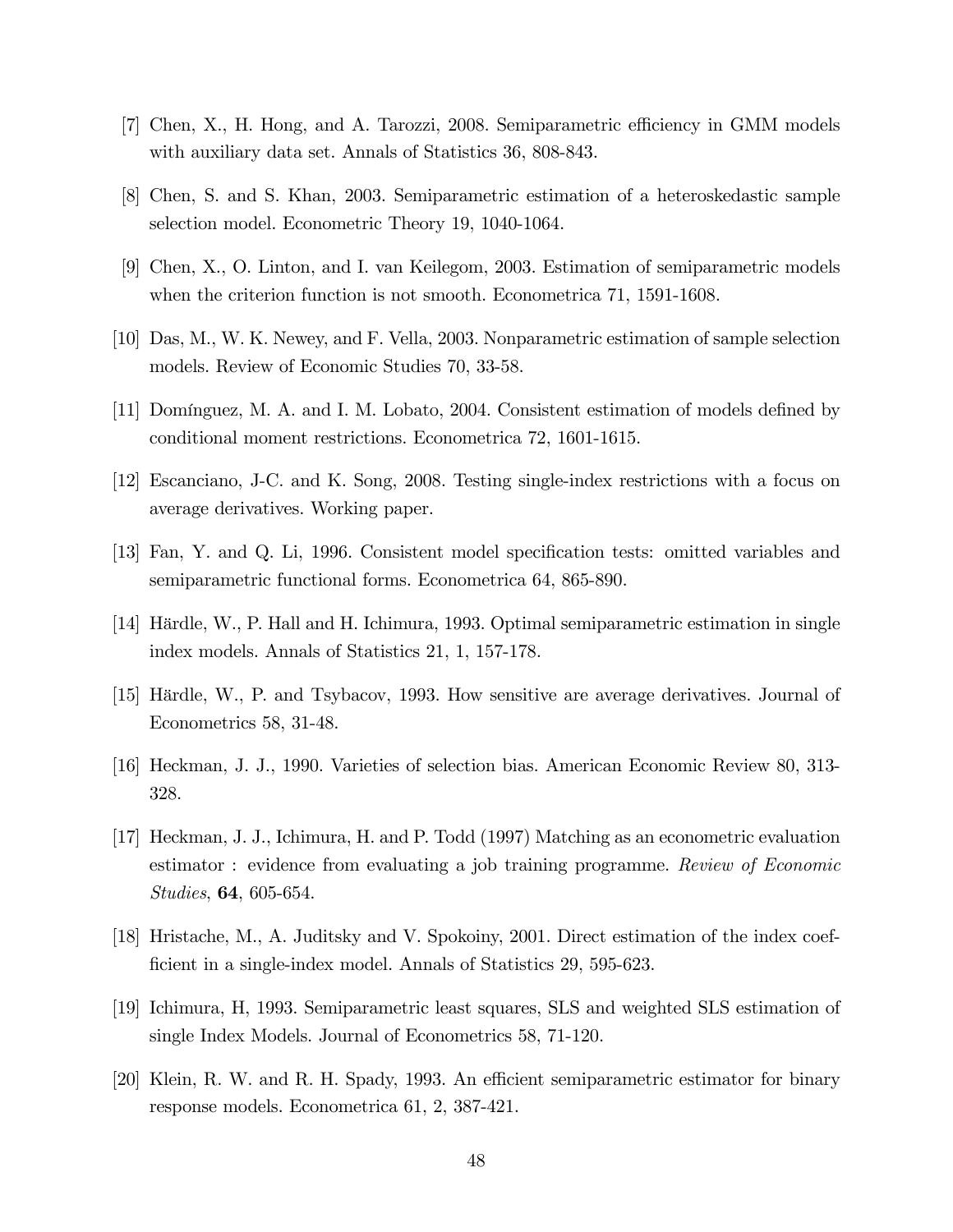- $[21]$  Ledoux, M. and M. Talagrand, 1988. Un critère sur les petite boules dans le théorème limite central. Probability Theory and related Fields 77, 29-47.
- [22] Li, Q. and J. M. Wooldrige, 2002. Semiparametric estimation of partial linear models for dependent data with generated regressors. Econometric Theory 18, 625-645.
- [23] Liu, R. Y., 1988. Bootstrap procedures under some non i.i.d. models. Annals of Statistics 16, 1696-1708.
- [24] Mroz, T., 1987. The sensitivity of an empirical model of married womenís hours of work to economic and statistical assumptions. Econometrica 55, 765-799.
- [25] Newey, W. K. and D. McFadden, 1994. Large sample estimation and hypothesis testing. Handbook of Econometrics, Vol 4, ed. R. F. Engle and D. McFadden, 2111-2245.
- [26] Newey, W. K., Powell, J. and F. Vella, 1999. Nonparametric estimation of triangular simultaneous equation models. Econometrica 67, 565-603.
- [27] Newey, W. K., Powell, J. and J. Walker, 1990. Semiparametric estimation of selection models: some empirical results. American Economic Review 80, 324-8.
- [28] Powell, J., 1989. Semiparametric estimation of bivariate latent variable models. Manuscript, University of Wisconsin Madison.
- [29] Powell, J., Stock, J. and T. Stoker, 1989. Semiparametric estimation of index coefficients. Econometrica 57, 6, 1403-1430.
- [30] Rilstone, P., 1996. Nonparametric estimation of models with generated regressors. International Economic Review 37, 299-313.
- [31] Robinson, P., 1988. Root-N consistent nonparametric regression. Econometrica 56, 931- 954.
- [32] Song, K., 2008. Uniform convergence of series estimators over function spaces. Econometric Theory 24, 1463-1499.
- [33] Song, K., 2009. Testing conditional independence using Rosenblatt transforms. Annals of Statistics 37, 4011-4045.
- [34] Sperlich, S., 2009. A note on non-parametric estimation with predicted values. Econometrics Journal 12, 382-395.